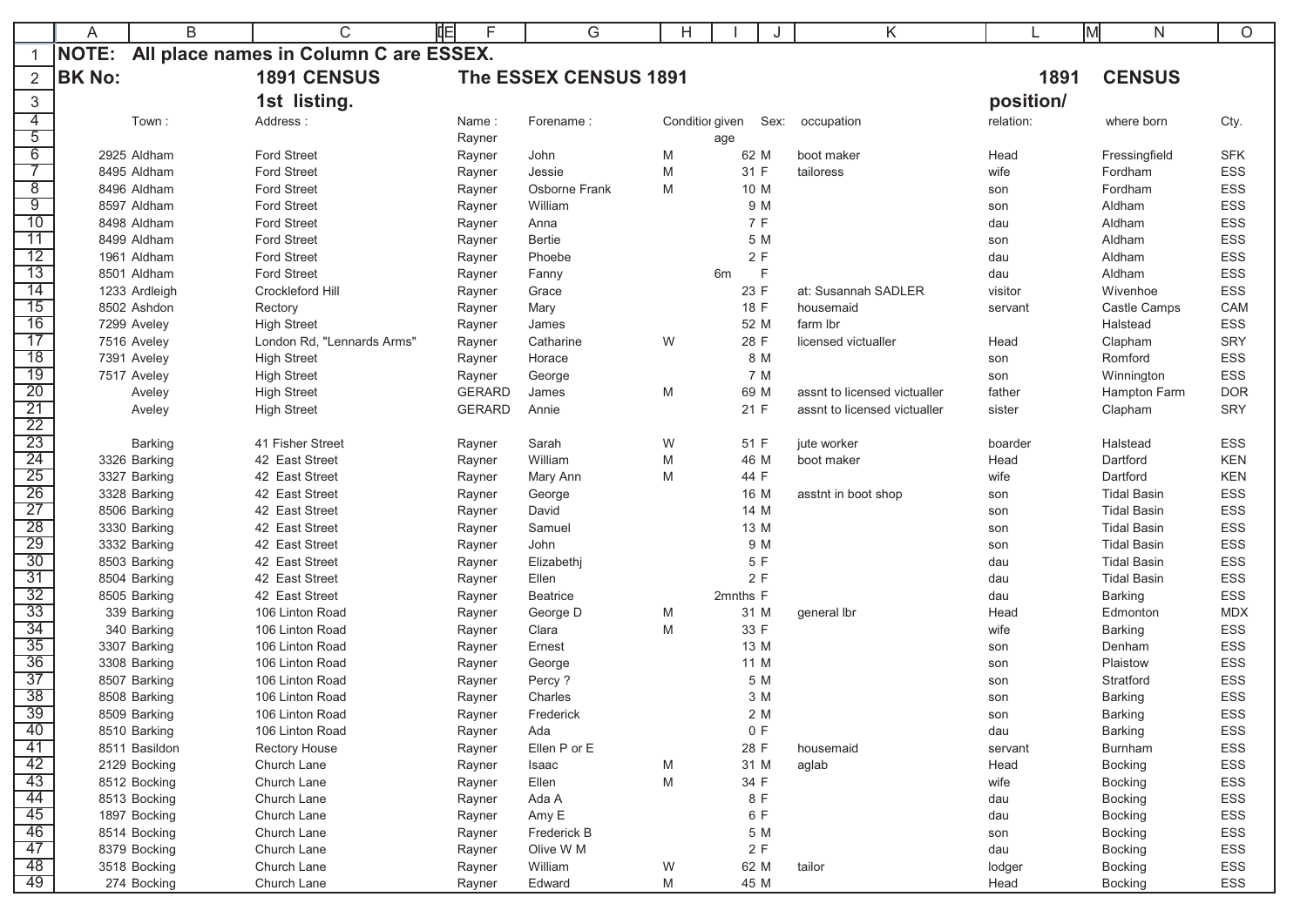|                 | A | B              | C                             | 咱<br>F | G                   | Н |             | K                      |               | lМ<br>N         | O          |
|-----------------|---|----------------|-------------------------------|--------|---------------------|---|-------------|------------------------|---------------|-----------------|------------|
| 50              |   | 2178 Bocking   | Church Lane                   | Rayner | Sarah A             | M | 36 F        |                        | wife          | <b>Bocking</b>  | <b>ESS</b> |
| 51              |   | 275 Bocking    | Church Lane                   | Rayner | Arthur E            |   | 14 M        | solicitors clerk       | son           | <b>Bocking</b>  | ESS        |
| 52              |   | 2014 Bocking   | Church Lane                   | Rayner | Frederick W         |   | 13 M        |                        | son           | <b>Bocking</b>  | <b>ESS</b> |
| 53              |   | 384 Bocking    | Church Lane                   | Rayner | Edward A            |   | 11 M        |                        | son           | <b>Bocking</b>  | ESS        |
| 54              |   | 8516 Bocking   | Church Lane                   | Rayner | Edwin F             |   | 8 M         |                        | son           | <b>Bocking</b>  | ESS        |
| 55              |   | 1965 Bocking   | Church Lane                   | Rayner | Maud E              |   | 6 F         |                        | dau           | <b>Bocking</b>  | ESS        |
| 56              |   | 8517 Bocking   | Church Lane                   | Rayner | Herbert G           |   | 4 M         |                        | son           | <b>Bocking</b>  | ESS        |
| 57              |   | 8518 Bocking   | Church Lane                   | Rayner | Ethel A             |   | 2F          |                        | dau           | <b>Bocking</b>  | ESS        |
| 58              |   | 2190 Bocking   | Church Lane                   | Rayner | Ernest C            |   | 3mnths M    |                        | son           | <b>Bocking</b>  | ESS        |
| $\overline{59}$ |   | 2959 Bocking   | Lions Hall Farm               | Rayner | Eliza A             | W | 48 F        | farmers widow          | Head          | <b>Bocking</b>  | ESS        |
| 60              |   | 8519 Bocking   | Lions Hall Farm               | Rayner | Frank WO            |   | 24 M        | farmer                 | son           | <b>Bocking</b>  | ESS        |
| 61              |   | 2957 Bocking   | Alms Houses                   | Rayner | Sarah               | W | 75 F        |                        | Head          | <b>Bocking</b>  | ESS        |
| 62              |   | 236 Bocking    | <b>Bovington Cttge</b>        | Rayner | Charles             | M | 76 M        | Ibr                    | Head          | <b>Bocking</b>  | <b>ESS</b> |
| 63              |   | 237 Bocking    | <b>Bovington Cttge</b>        | Rayner | Ann                 | M | 78 F        |                        | wife          | Lt Hedingham    | ESS        |
| 64              |   | 2122 Bocking   | <b>Bovington Cttge</b>        | Rayner | Emma                |   | 35 F        |                        | dau           | <b>Bocking</b>  | ESS        |
| 65              |   | 1223 Bocking   | <b>Bovington Cttge</b>        | Rayner | Frederick           |   | 29 M        | unr                    | son           | <b>Bocking</b>  | ESS        |
| 66              |   | 407 Bocking    | <b>Bovington Hall</b>         | Rayner | Eliza               |   | 40 F        | servant                |               | <b>Bocking</b>  | ESS        |
| 67              |   | 221 Bocking    | ? Square                      | Rayner | Elkanah             | M | 52 M        | turner / fitter        | Head          | <b>Bocking</b>  | ESS        |
| 68              |   | 406 Bocking    | ? Square                      | Rayner | Eliza               | M | 42 F        |                        | wife          | Halstead        | ESS        |
| 69              |   | 1374 Bocking   | ? Square                      | Rayner | Elkanah             |   | 17 M        | wood turner            | son           | <b>Bocking</b>  | ESS        |
| $\overline{70}$ |   | 1375 Bocking   | ? Square                      | Rayner | Harriet             |   | 16 F        | silk winder            | dau           | <b>Bocking</b>  | <b>ESS</b> |
| 71              |   | 222 Bocking    | ? Square                      | Rayner | Alice               |   | 13 F        |                        | dau           | <b>Bocking</b>  | ESS        |
| 72              |   | 8520 Bocking   | ? Square                      | Rayner | Rosamond            |   | 10 F        |                        | dau           | <b>Bocking</b>  | ESS        |
| 73              |   | 4528 Bocking   | ? Square                      | Rayner | Thomas              |   | 5 M         |                        | son           | <b>Bocking</b>  | ESS        |
| 74              |   | 8521 Bocking   | ? Square                      | Rayner | Kate Eliza          |   | 2F          |                        | dau           | <b>Bocking</b>  | ESS        |
| 75              |   | 193 Bocking    | <b>Church Street</b>          | Rayner | Thomas              | M | 52 M        | bricklayer             | Head          | <b>Bocking</b>  | ESS        |
| 76              |   | 2960 Bocking   | <b>Church Street</b>          | Rayner | Matilda             | M | 53 F        |                        | wife          | Shalford        | ESS        |
| $\overline{77}$ |   | 215 Bocking    | <b>Church Street</b>          | Rayner | Alice               |   | 22 F        | mill hand              | dau           | <b>Bocking</b>  | ESS        |
| 78              |   | 2962 Bocking   | <b>Church Street</b>          | Rayner | Elizabeth           |   | 15 F        |                        | dau           | <b>Bocking</b>  | ESS        |
| 79              |   | 349 Bocking    | <b>Church Street</b>          | Rayner | Clara               |   | 10 F        |                        | dau           | <b>Bocking</b>  | ESS        |
| 80              |   | 393 Bocking    | Church Street (Courtauld hse) | Rayner | George              | W | 71 M        | ag lab                 | father-in-law | Bocking         | <b>ESS</b> |
| 81              |   | 6645 Bocking   | Church Street (Courtauld hse) | Rayner | Clara POTTER        | M | 39 F        | wife of Allen POTTER   | dau           | <b>Bocking</b>  | <b>ESS</b> |
| 82              |   | 8522 Bocking   | <b>Church Street</b>          | Rayner | Diana               | W | 42 F        | silk winder            | Head          | <b>Bocking</b>  | ESS        |
| $\overline{83}$ |   | 8523 Bocking   | <b>Church Street</b>          | Rayner | Ellen               |   | 15 F        | silk winder            | dau           | <b>Bocking</b>  | <b>ESS</b> |
| 84              |   | 8529 Bocking   | <b>Church Street</b>          | Rayner | Frederick Charles ? |   | 13 M        |                        | son           | <b>Bocking</b>  | ESS        |
| 85              |   | 8527 Bocking   | <b>Church Street</b>          | Rayner | Edward              |   | 7 M         |                        | son           | <b>Bocking</b>  | ESS        |
| 86              |   | 8528 Bocking   | <b>Church Street</b>          | Rayner | William             |   | 6 M         |                        | son           | <b>Bocking</b>  | ESS        |
| 87              |   | 2305 Bocking   | Church Street nr Bridge       | Rayner | Joseph S            | M | 62 M        | mechanic               | Head          | <b>Bocking</b>  | ESS        |
| 88<br>89        |   | 3570 Bocking   | <b>Church Street</b>          | Rayner | Sarah               | M | 65 F        |                        | wife          | <b>Bocking</b>  | <b>ESS</b> |
|                 |   | <b>Bocking</b> | <b>Church Street</b>          | Rayner | Sarah               | W | 79 F        |                        | Head          | <b>Bocking</b>  | <b>ESS</b> |
| 90              |   | 263 Bocking    | <b>Church Street</b>          | Rayner | Arthur              | M | 24 M        | sawyer                 | Head          | <b>Bocking</b>  | ESS        |
| $\overline{91}$ |   | 8530 Bocking   | <b>Church Street</b>          | Rayner | Florence            | M | 20 F        | née Hardy              | wife          | Bocking         | ESS        |
| 92<br>93        |   | 1952 Bocking   | <b>Church Street</b>          | Rayner | Herbert             |   | 2 M         |                        | son           | <b>Bocking</b>  | ESS        |
|                 |   | 8553 Bocking   | <b>Church Street</b>          | Rayner | Edith (Alice ?)     |   | 1 F         |                        | dau           | <b>Bocking</b>  | ESS        |
| 94<br>95        |   | 266 Bocking    | <b>Church Street</b>          | Rayner | Arthur              |   | 20 M        | lbr                    | stepson       | <b>Bocking</b>  | ESS        |
| 96              |   | 1347 Bocking   | <b>Church Street</b>          | Rayner | Henry J             | M | 33 M        | bricklayer             | Head          | <b>Bocking</b>  | ESS        |
| 97              |   | 8531 Bocking   | <b>Church Street</b>          | Rayner | Julia               | M | 32 F<br>9 F | silk sorter            | wife          | <b>Bocking</b>  | ESS        |
| 98              |   | 2547 Bocking   | <b>Church Street</b>          | Rayner | Florence            |   |             |                        | dau           | Bocking         | ESS        |
| $\overline{99}$ |   | 2943 Bocking   | Union Workhouse               | Rayner | Isaac               |   | 54 M        | inmate                 |               | <b>Bocking</b>  | ESS        |
|                 |   | 189 Bradwell   | Cage Row                      | Rayner | Alfred W            | M | 47 M        | ladder & harness maker | Head          | <b>Bradwell</b> | ESS        |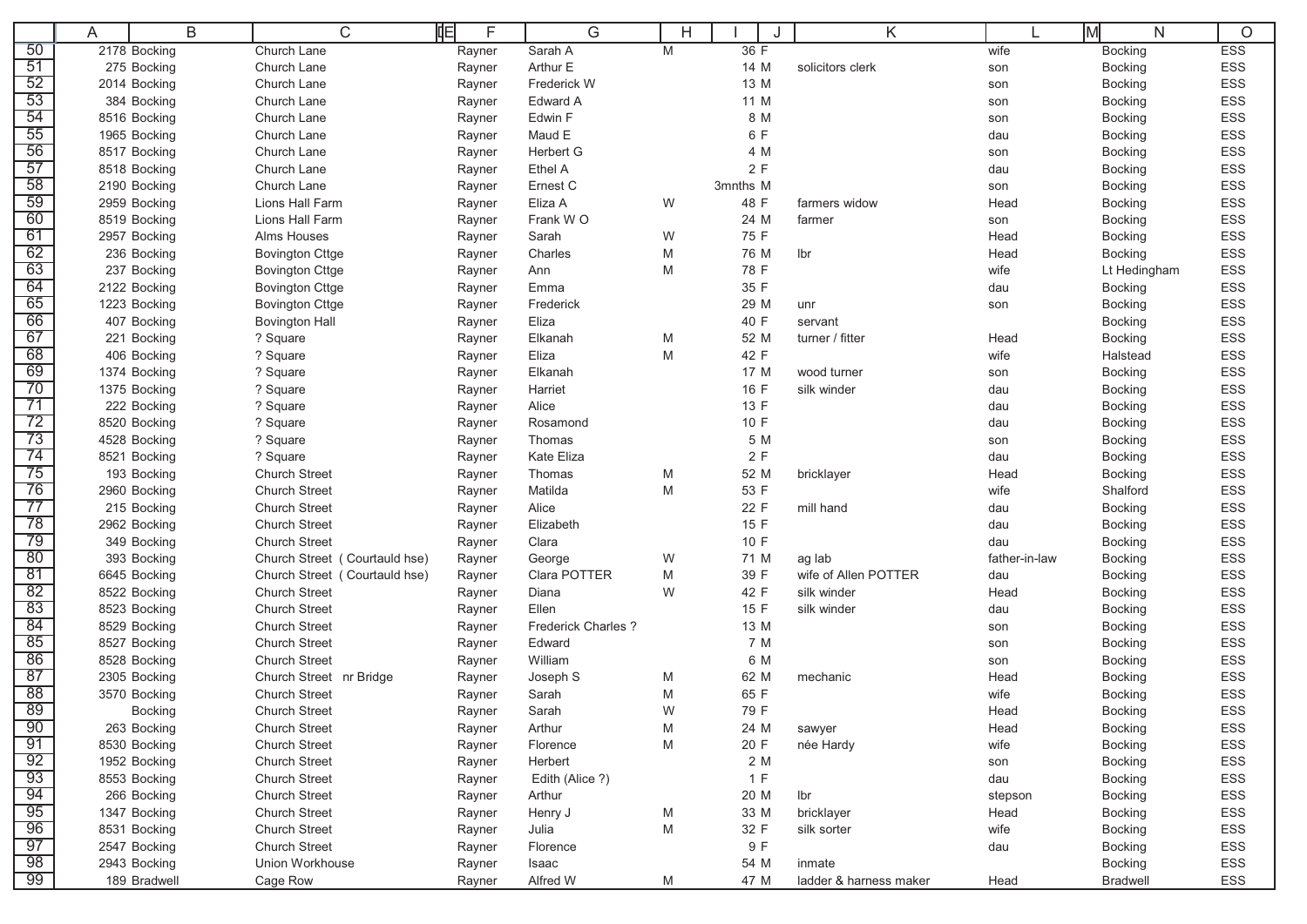|            | A | B                                      | 咱<br>$\mathsf C$     | F                | G                            | Н      |              | K                    |              | lм<br>N           | O          |
|------------|---|----------------------------------------|----------------------|------------------|------------------------------|--------|--------------|----------------------|--------------|-------------------|------------|
| 100        |   | 248 Bradwell                           | Cage Row             | Rayner           | Annie                        | M      | 41 F         |                      | wife         | Tillingham        | <b>ESS</b> |
| 101        |   | 2871 Bradwell                          | Cage Row             | Rayner           | Kate                         |        | 18 F         |                      | dau          | <b>Bradwell</b>   | ESS        |
| 102        |   | 8297 Bradwell                          | Cage Row             | Rayner           | Annie                        |        | 14 F         |                      | dau          | <b>Bradwell</b>   | <b>ESS</b> |
| 103        |   | 2973 Bradwell                          | Cage Row             | Rayner           | Frederick                    |        | 12 M         |                      | dau          | <b>Bradwell</b>   | ESS        |
| 104        |   | 2196 Bradwell                          | Cage Row             | Rayner           | <b>Herbert Alfred</b>        |        | 10 M         |                      | dau          | <b>Bradwell</b>   | ESS        |
| 105        |   | 8532 Bradwell                          | Cage Row             | Rayner           | <b>Ethel May</b>             |        | 8 F          |                      | dau          | <b>Bradwell</b>   | <b>ESS</b> |
| 106        |   | 8533 Bradwell                          | Cage Row             | Rayner           | Bertie J                     |        | 7 M          |                      | son          | <b>Bradwell</b>   | ESS        |
| 107        |   | 8534 Bradwell                          | Cage Row             | Rayner           | Philip G                     |        | 5 M          |                      | son          | <b>Bradwell</b>   | ESS        |
| 108        |   | 8535 Bradwell                          | Cage Row             | Rayner           | Edith M                      |        | 3 F          |                      | dau          | <b>Bradwell</b>   | ESS        |
| 109        |   | 2124 Bradwell                          | Cage Row             | Rayner           | Valentine R                  |        | 1 M          |                      | son          | <b>Bradwell</b>   | <b>ESS</b> |
| 110        |   | 80 Braintree                           | Sandpit Road         | Rayner           | William                      | M      | 29 M         | ostler groom         | Head         | <b>Braintree</b>  | ESS        |
| 111        |   | 8536 Braintree                         | Sandpit Road         | Rayner           | Sarah                        | M      | 26 F         |                      | wife         | <b>Braintree</b>  | ESS        |
| 112        |   | 8537 Braintree                         | Sandpit Road         | Rayner           | Sidney                       |        | 6 M          |                      | son          | <b>Braintree</b>  | <b>ESS</b> |
| 113        |   | 2898 Braintree                         | Coggeshall Road      | Rayner           | Mary L                       | W      | 86 F         | living on own means  | Head         | Messing           | ESS        |
| 114        |   | 6666 Braintree                         | Sandpit Road         | Rayner           | James                        | M      | 31 M         | bricklayer           | Head         | <b>Braintree</b>  | ESS        |
| 115        |   | 8540 Braintree                         | Sandpit Road         | Rayner           | Ellen                        | M      | 29 F         | née Stringer ?       | wife         | <b>Braintree</b>  | ESS        |
| 716        |   | 8541 Braintree                         | Sandpit Road         | Rayner           | Nellie A                     |        | 7 F          |                      | dau          | <b>Braintree</b>  | <b>ESS</b> |
| 117        |   | 8542 Braintree                         | Sandpit Road         | Rayner           | William E                    |        | 5 M          |                      | son          | <b>Braintree</b>  | ESS        |
| 118        |   | 1934 Braintree                         | Sandpit Road         | Rayner           | Arthur J?                    |        | 3 M          |                      | son          | <b>Braintree</b>  | ESS        |
| 119        |   | 1841 Braintree                         | Sandpit Road         | Rayner           | <b>Edith Alice</b>           |        | 1 F          |                      | dau          | <b>Braintree</b>  | <b>ESS</b> |
| 120        |   | 8543 Braintree                         | 50 New Street        | Rayner           | Charles                      | M      | 29 M         | iron works lbr       | Head         | <b>Bocking</b>    | <b>ESS</b> |
| 121        |   | 8544 Braintree                         | 50 New Street        | Rayner           | Eliza                        | M      | 28 F         | silk weaver          | wife         | Wethersfield      | ESS        |
| 122        |   | 5673 Brentwood                         | Ongar Road           | Rayner           | Gilbert H                    | M      | $-F$<br>37 ? | clerk in holy orders | Head         | Totternhoe?       | <b>BDS</b> |
| 123        |   | 5674 Brentwood                         | Ongar Road           | Rayner           | Lucy C                       | M      | 45 F         |                      | wife         | <b>Balsham</b>    | CAM        |
| 124        |   | 311 Brentwood                          | <b>High Street</b>   | Rayner           | Charles                      | W      | 68 M         | clerk & steward      | Head         | Chelmsford        | ESS        |
| 125        |   | 8546 Brentwood                         | <b>High Street</b>   | Rayner           | Emilie S                     |        | 38 F         | domestic servant     | dau          | Chelmsford        | ESS        |
| 126        |   | 1323 Brentwood                         | <b>High Street</b>   | Rayner           | Henry                        | W      | 75 M         | retired accountant   | brother      | Chelmsford        | ESS        |
| 127        |   | 8064 Brightlingsea                     | <b>Sidney Street</b> | Rayner           | Mary A                       |        | 34 F         | certified teacher    | lodger       | Earls Colne       | ESS        |
| 128        |   | 307 Broad Green                        |                      | Rayner           | Walter                       | W      | 54 M         | Ibr                  | Head         | Gt Tey            | ESS        |
| 129        |   | 308 Broad Green                        |                      | Rayner           | Annie                        | S      | 15 F         |                      | dau          | Gt Tey            | ESS        |
| 130        |   | 2008 Broad Green                       |                      | Rayner           | Frederick                    | S      | 18 M         | Ibr                  | son          | <b>Gt Tey</b>     | ESS        |
| 131<br>132 |   | 8547 Broad Green                       |                      | Rayner           | Joseph                       | S      | 52 M         | Ibr                  | relative     | Gt Tey            | <b>ESS</b> |
| 133        |   |                                        | 7 Muir Street        |                  |                              |        |              |                      |              |                   | <b>NFK</b> |
| 134        |   | 8548 Canning Town<br>8549 Canning Town | 7 Muir Street        | Rayner           | <b>Edward G</b><br>Sarah Ann | M<br>M | 24 M<br>24 F | Ibr                  | Head<br>wife | Sedgford<br>Holme | <b>NFK</b> |
| 135        |   | 7487 Canning Town                      | 7 Muir Street        | Rayner<br>Rayner | Willie James                 |        | 18 M         | Ibr                  | brother      | Sedgeford         | <b>NFK</b> |
| 136        |   | 1121 Canning Town                      | 16 Gordon Street     | Rayner           | Robert                       |        | 29 M         | Ibr sugar factory    | boarder      | Halstead          | <b>ESS</b> |
| 137        |   | 7451 Canning Town                      | 31 Randal Road       | Rayner           | Alice                        |        | 6 F          |                      | ?            | $\tilde{?}$       | <b>LND</b> |
| 138        |   | 8551 Canning Town                      | 26 Randal Road       | Rayner           | James?                       |        | 27 M         | engineer             | boarder      | NH                | <b>LND</b> |
| 139        |   | 3328 Canning Town                      | 75 Freemasons Road   | Rayner           | William                      | M      | 23 M         | bootmaker            | Head         | Dartford          | <b>KEN</b> |
| 140        |   | 8552 Canning Town                      | 75 Freemasons Road   | Rayner           | <b>Beatrice</b>              | M      | 26 F         |                      | wife         | Wivenhoe          | ESS        |
| 141        |   | 8554 Canning Town                      | 67 Beccard ? Road    | Rayner           | James                        | M      | 34 M         | ship's stoker        | Head         | Canning Town      | ESS        |
| 142        |   | 8555 Canning Town                      | 67 Beccard ? Road    | Rayner           | Emma                         | M      | 32 F         |                      | wife         | Burnshaw?         | SOM        |
| 143        |   | 8556 Canning Town                      | 67 Beccard ? Road    | Rayner           | unr                          |        | 11 F         |                      | dau          | Canning Town      | ESS        |
| 144        |   | 8557 Canning Town                      | 67 Beccard ? Road    | Rayner           | Eleanor                      |        | 8 F          |                      | dau          | Canning Town      | ESS        |
| 145        |   | 8558 Canning Town                      | 67 Beccard ? Road    | Rayner           | Emma                         |        | 6 F          |                      | dau          | Canning Town      | ESS        |
| 146        |   | 8559 Canning Town                      | 67 Beccard ? Road    | Rayner           | Herbert                      |        | 3 M          |                      | son          | Canning Town      | ESS        |
| 147        |   | 8560 Canning Town                      | 67 Beccard ? Road    | Rayner           | William                      |        | 1 M          |                      | son          | Canning Town      | ESS        |
| 148        |   | 8561 Canning Town                      | 22 Sarah Street      | Rayner           | Julie                        | М      | 25 F         |                      | wife         | Balham?           | SRY        |
| 149        |   | 8562 Canning Town                      | 22 Sarah Street      | Rayner           | Robert J                     |        | 1 M          |                      | son          | West Ham          | ESS        |
|            |   |                                        |                      |                  |                              |        |              |                      |              |                   |            |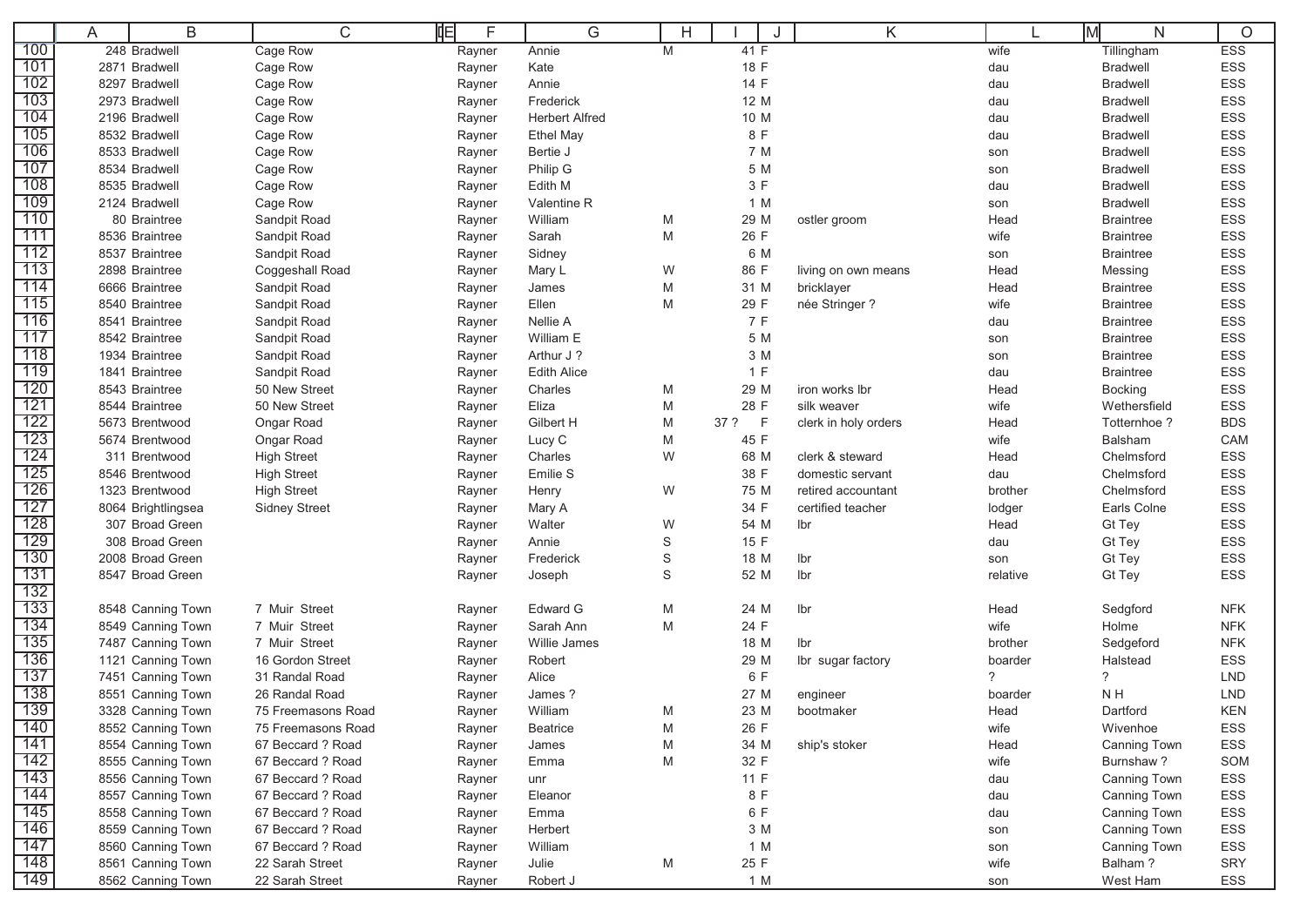|             | A | B                 | C                                 | 岶<br>F | G         | Н |          | K                      |              | Iм<br>N              | O          |
|-------------|---|-------------------|-----------------------------------|--------|-----------|---|----------|------------------------|--------------|----------------------|------------|
| 150         |   | 8563 Canning Town | 65 Rossoe Street                  | Rayner | Charles   | M | 32 M     | carman                 | Head         | Brightlingsea        | ESS        |
| 151         |   | 8564 Canning Town | 65 Rossoe Street                  | Rayner | Kate      | M | 29 F     |                        | wife         | Wivenhoe             | ESS        |
| 152         |   | 8565 Canning Town | 65 Rossoe Street                  | Rayner | Kate      |   | 9 F      |                        | dau          | <b>Brightlingsea</b> | ESS        |
| 153         |   | 8566 Canning Town | 65 Rossoe Street                  | Rayner | Charles   |   | 7 M      |                        | son          | Osyth                | ESS        |
| 154         |   | 8567 Canning Town | 65 Rossoe Street                  | Rayner | Agnes     |   | 5 F      |                        | dau          | Weeley               | ESS        |
| 155         |   | 8568 Canning Town | 65 Rossoe Street                  | Rayner | Fred G    |   | 3 M      |                        | son          | Mistley              | <b>ESS</b> |
| 156         |   | 8569 Canning Town | 65 Rossoe Street                  | Rayner | Ethel A   |   | 1 F      |                        | dau          | Colchester           | <b>ESS</b> |
| 157         |   | 8570 Canning Town | 25 Lansdown Road                  | Rayner | Charles A | M | 27 M     | painter                | Head         | Rochester            | <b>KEN</b> |
| 158         |   | 8571 Canning Town | 25 Lansdown Road                  | Rayner | Clare     | M | 23 F     |                        | wife         | Poplar               | <b>LND</b> |
| 159         |   | 8572 Canning Town | 31 Lansdown Road?                 | Rayner | Edward    | M | 38 M     | lbr                    | Head         | <b>Canning Town</b>  | ESS        |
| 160         |   | 8573 Canning Town | 31 Lansdown Road?                 | Rayner | Eliza     | M | 25 F     |                        | wife         | Canning Town         | <b>ESS</b> |
| 161         |   | 8574 Canning Town | 31 Lansdown Road?                 | Rayner | John      |   | 5 M      |                        | son          | Canning Town         | ESS        |
| 162         |   | 8575 Canning Town | 31 Lansdown Road?                 | Rayner | Eliza     |   | 5 F      |                        | dau          | Canning Town         | ESS        |
| 163         |   | 8576 Canning Town | 31 Lansdown Road?                 | Rayner | Edward    |   | 1 M      |                        | son          | Canning Town         | ESS        |
| 164         |   | 2998 Chelmsford   | 1 Burgess Road                    | Rayner | Walter    | M | 49 M     | carpenter              | Head         | Chignall             | <b>ESS</b> |
| 165         |   | 2999 Chelmsford   | 1 Burgess Road                    | Rayner | Rebecca   | M | 50 F     |                        | wife         | Salisbury Sq         | <b>LND</b> |
| 166         |   | 3000 Chelmsford   | 1 Burgess Road                    | Rayner | Heber H   |   | 20 M     | joiner                 | son          | Chelmsford           | <b>ESS</b> |
| 167         |   | 207 Chelmsford    | 1 Burgess Road                    | Rayner | Alec H    |   | 19 M     | house painter          | son          | Chelmsford           | <b>ESS</b> |
| 168         |   | 3002 Chelmsford   | 1 Burgess Road                    | Rayner | Kate      |   | 16 F     |                        | dau          | Chelmsford           | ESS        |
| 169         |   | 3003 Chelmsford   | 1 Burgess Road                    | Rayner | Jessie    |   | 15 F     |                        | dau          | Chelmsford           | ESS        |
|             |   | 3004 Chelmsford   | 1 Burgess Road                    | Rayner | Rose L    |   | 12 F     |                        | dau          | Chelmsford           | ESS        |
|             |   | 8577 Chelmsford   | 1 Burgess Road                    | Rayner | Rebecca A |   | 8 F      |                        | dau          | Chelmsford           | <b>ESS</b> |
| 172         |   | 8578 Chelmsford   | 1 Burgess Road                    | Rayner | Walter W  |   | 4 M      |                        | son          | Chelmsford           | ESS        |
| 173         |   | 145 Chelmsford    | 12 Lower Anchor Street            | Rayner | Albert E  | M | 28 M     | baker                  | Head         | Halstead             | ESS        |
| 174         |   | 8195 Chelmsford   | 12 Lower Anchor Street            | Rayner | Sarah E   | M | 26 F     |                        | wife         | Springfield          | ESS        |
| 175         |   | 1842 Chelmsford   | 12 Lower Anchor Street            | Rayner | Ralph W   |   | 3 M      |                        | son          | Chelmsford           | ESS        |
| 176         |   | 8196 Chelmsford   | 12 Lower Anchor Street            | Rayner | Sidney    |   | 1 M      |                        | son          | Chelmsford           | ESS        |
| 177         |   | 8197 Chelmsford   | 12 Lower Anchor Street            | Rayner | Edward R  |   | 2mnths M |                        | son          | Chelmsford           | ESS        |
| 178         |   | 1355 Chelmsford   | 15 Lower Anchor Street            | Rayner | Hannah    | W | 53 F     |                        | Head         | Halstead             | <b>ESS</b> |
| 179         |   | 336 Chelmsford    | 15 Lower Anchor Street            | Rayner | Charles   |   | 21 M     | blacksmith             | son          | Chelmsford           | ESS        |
| 180         |   | 250 Chelmsford    | 15 Lower Anchor Street            | Rayner | Annie M   |   | 20 F     |                        | dau          | Chelmsford           | ESS        |
| 181         |   | 1357 Chelmsford   | 15 Lower Anchor Street            | Rayner | Harry P   |   | 19 M     | engineers fitter       | son          | Chelmsford           | ESS        |
| 182         |   | 3009 Chelmsford   | Mildmay Road                      | Rayner | John C    | M | 43 M     | brewers manager        | Head         | Sringfield           | <b>ESS</b> |
| 183         |   | 3008 Chelmsford   | Mildmay Road                      | Rayner | Elizabeth | M | 42 F     |                        | wife         | <b>Gt Baddow</b>     | ESS        |
| 184         |   | 3010 Chelmsford   | Mildmay Road                      | Rayner | Gilbert I |   | 11 M     |                        | son          | Chelmsford           | ESS        |
| 185         |   | 2997 Chelmsford   | The Nags Head                     | Rayner | Phoebe    |   | 73 F     | laundress              | Head         | Chelmsford           | ESS        |
| 186         |   | 1297 Chelmsford   | 22 Baddow Road                    | Rayner | William J | M | 48 M     | fishmonger             | Head         | Chelmsford           | ESS        |
| 187         |   | 3005 Chelmsford   | 22 Baddow Road                    | Rayner | Emma      | M | 45 F     |                        | wife         | Chelmsford           | ESS        |
| 188         |   | 180 Chelmsford    | 22 Baddow Road                    | Rayner | Ada       |   | 20 F     | dressmaker             | dau          | Chelmsford           | ESS        |
| 189         |   | 3006 Chelmsford   | 22 Baddow Road                    | Rayner | Frederick |   | 15 M     | ? apprentice           | son          | Chelmsford           | <b>ESS</b> |
| 190         |   | 3007 Chelmsford   | 22 Baddow Road                    | Rayner | Louisa    |   | 11 F     |                        | dau          | Chelmsford           | ESS        |
| 191         |   | 8579 Chelmsford   | 22 Baddow Road                    | Rayner | Edward    |   | 8 M      |                        | son          | Chelmsford           | ESS        |
| 192         |   | 8581 Chelmsford   | 4 Sutherland Terrace              | Rayner | Elizabeth |   | 46 F     | visitor                | maid servant | Newmarket            | CAM        |
| 193         |   | 2915 Chelmsford   | <b>Chelmsford Union Workhouse</b> | Rayner | William   | M | 74 M     | retired aglab          | inmate       | unreadable           | ESS        |
| 194         |   | 2916 Chelmsford   | <b>Chelmsford Union Workhouse</b> | Rayner | Mary Ann  | М | 76 F     |                        | wife         | Boreham              | ESS        |
| 195         |   | 8582 Chelmsford   | Broomfield Rd, Syndhurst Villa    | Rayner | Ellen     |   | 30 F     |                        | servant      | Mesfield             | <b>NFK</b> |
| 196         |   | 8583 Chelmsford   | 3 Bothom Row                      | Rayner | Maria     | W | 98 F     | dressmaker             | Head         | Woodbridge           | <b>SFK</b> |
| <u> 197</u> |   | 1128 Chelmsford   | 1 Upper Lurgan, Springfield Str   | Rayner | Kate      |   | 19 F     | housemaid              | servant      | Halstead             | ESS        |
| 198         |   | 8584 Chigwell     | 5 Regent Cottages                 | Rayner | Thomas F  | M | 38 M     | brickmaker             | Head         | Halstow?             | <b>KEN</b> |
| 199         |   | 8585 Chigwell     | 5 Regent Cottages                 | Rayner | Elizabeth | M | 37 F     | (possible née Johnson) | wife         | Halstow?             | KEN        |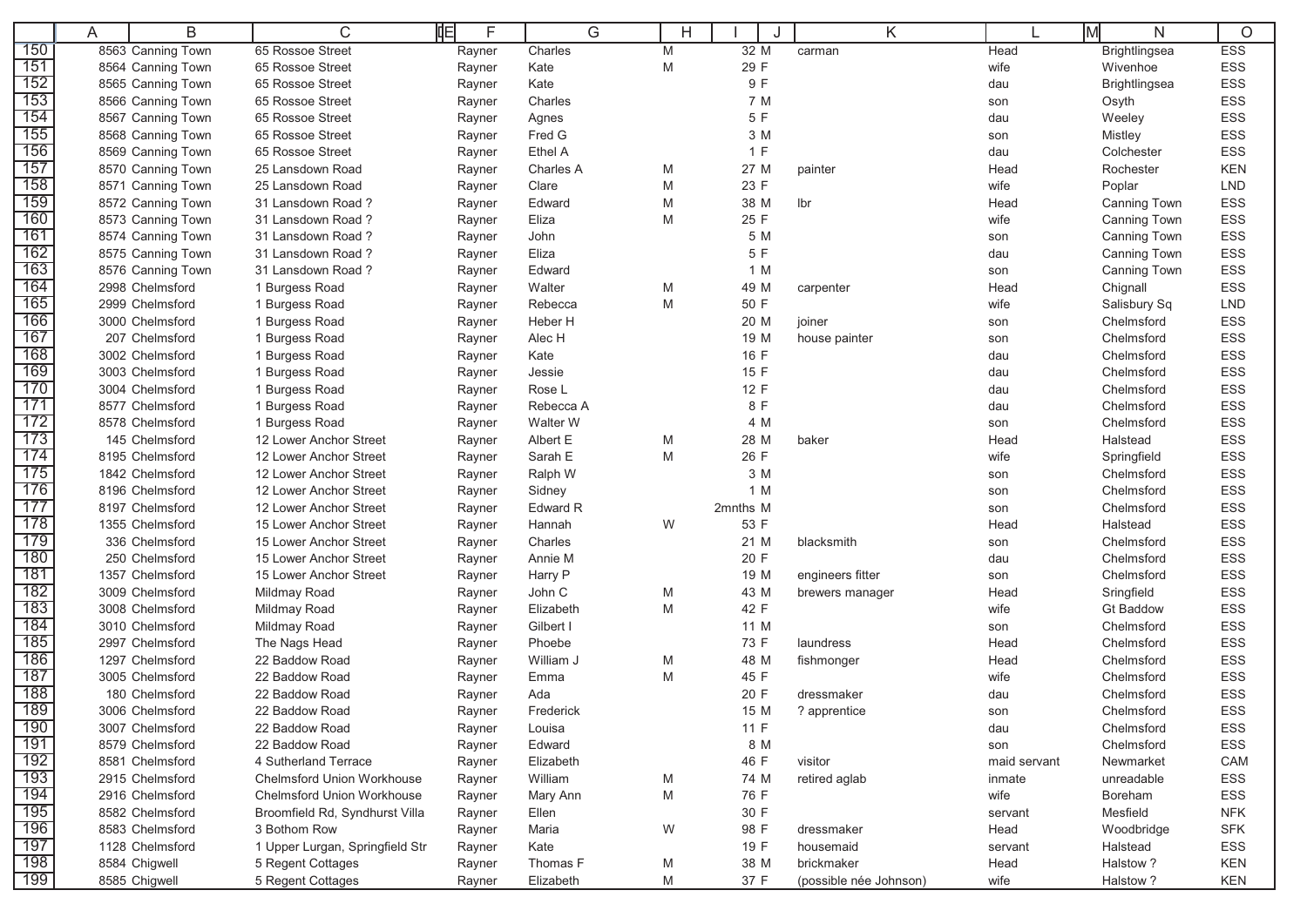| 8586 Chigwell<br>5 Regent Cottages<br>Thomas A<br>clerk in coal office<br><b>KEN</b><br>14 M<br>Sittingbourne<br>Rayner<br>son<br>12 F<br>8587 Chigwell<br>Annie S<br>ESS<br>5 Regent Cottages<br>Rayner<br>Walthamstow<br>dau<br>7 F<br><b>ESS</b><br>8588 Chigwell<br>Alice M<br>5 Regent Cottages<br>dau<br><b>Buckhurst Hill</b><br>Rayner<br>203<br>8589 Chigwell<br>Ernest H<br>4 M<br><b>ESS</b><br>5 Regent Cottages<br><b>Buckhurst Hill</b><br>Rayner<br>son<br>204<br>2F<br><b>ESS</b><br>8590 Chigwell<br>Ruth G<br>5 Regent Cottages<br>dau<br><b>Buckhurst Hill</b><br>Rayner<br>205<br>14 F<br>8591 Chigwell<br><b>KEN</b><br>5 Regent Cottages<br>Frances<br>visitor<br>Halstow?<br>Rayner<br>206<br>8592 Chigwell<br>Alfred Road<br>br-in-law<br>Lower Halstow<br><b>KEN</b><br>Richard J<br>20 M<br>to Mary A Wright<br>Rayner<br>207<br>8593 Colchester<br>Edward C<br>19 M<br><b>SFK</b><br>38 Chapel Str., St Giles<br>iron founder<br>lodger<br>Somerton<br>Rayner<br>208<br>ESS<br>2212 Colchester<br>31 Mill Place, Butt Road<br>37 M<br>Felstead<br>Thomas<br>M<br>Head<br>Rayner<br>groom<br>209<br>2211 Colchester<br>31 Mill Place, Butt Road<br>Elizabeth<br>40 F<br>Felstead<br><b>ESS</b><br>M<br>wife<br>Rayner<br>210<br>2 M<br>8594 Colchester<br>31 Mill Place, Butt Road<br><b>Clement Cecil</b><br>Colchester<br><b>ESS</b><br>Rayner<br>son<br>211<br>ESS<br>8595 Colchester<br>31 Mill Place, Butt Road<br>3mnths F<br>Colchester<br>Mabel<br>dau<br>Rayner<br>212<br>8596 Colchester<br>5 & 6 Crouch Street<br>20 F<br><b>SFK</b><br>Louisa<br>Sudbury ?<br>Rayner<br>shop assistant<br>213<br>8597 Colchester<br>Barracks 2 Norfolk<br>18 M<br><b>NFK</b><br>Henry<br>soldier<br>soldier<br>Eastmon<br>Rayner<br>214<br>8598 Colchester<br>Barracks 2 Norfolk<br>William<br>16 M<br>soldier<br><b>WRK</b><br>Rayner<br>soldier<br>Birmingham<br>215<br>2223 Colchester<br>31 Mill Place, Butt Road<br>33 M<br><b>ESS</b><br>Frederick<br>M<br>Head<br><b>Braintree</b><br>Rayner<br>carpenter<br>216<br>31 F<br>8599 Colchester<br>31 Mill Place, Butt Road<br>M<br><b>ESS</b><br>Sarah<br>wife<br><b>Braintree</b><br>Rayner<br>217<br>8 F<br>ESS<br>8600 Colchester<br>31 Mill Place, Butt Road<br>Edith<br>dau<br>Colchester<br>Rayner<br>218<br>ESS<br>8601 Colchester<br>31 Mill Place, Butt Road<br>5 M<br>George F<br>Colchester<br>Rayner<br>son<br>219<br>ESS<br>8602 Colchester<br>William<br>78 M<br><b>Straight Road</b><br>M<br>tailor<br>Head<br>Lexden<br>Rayner<br>220<br>8603 Colchester<br>66 F<br><b>ESS</b><br><b>Straight Road</b><br>Caroline<br>M<br>laundress<br>wife<br>Castle Hedingham<br>Rayner<br>221<br>8604 Colchester<br>Walter<br><b>ESS</b><br><b>Straight Road</b><br>17 M<br>PO Telegraph mastlayer<br>Lexden<br>Rayner<br>son<br>222<br>2183 Colchester<br>44 M<br><b>Braintree</b><br><b>ESS</b><br>21 Mile End Road<br>George<br>M<br>foreman bricklayer<br>Head<br>Rayner<br>223<br>2184 Colchester<br>21 Mile End Road<br>35 F<br>wife<br><b>Braintree</b><br><b>ESS</b><br>Emma<br>M<br>Rayner<br>224<br><b>ESS</b><br>276 Colchester<br>Arthur G<br>50 M<br>Castle Inn, High Street<br>M<br>Head<br><b>Gt Baddow</b><br>Rayner<br>jobmaster<br>225<br>47 F<br>ESS<br>3019 Colchester<br><b>Gt Baddow</b><br>Castle Inn, High Street<br>Maryann<br>M<br>wife<br>Rayner<br>226<br>277 Colchester<br>25 M<br><b>ESS</b><br>Castle Inn, High Street<br>Arthur<br><b>Ilford</b><br>Rayner<br>jobmaster<br>son<br>227<br>3020 Colchester<br><b>ESS</b><br>Castle Inn, High Street<br>Frank<br>20 M<br>jobmaster<br>Tillingham<br>Rayner<br>son<br>228<br>3021 Colchester<br>17 M<br>budster?<br><b>ESS</b><br>Castle Inn, High Street<br>Ernest<br>Tillingham<br>Rayner<br>son<br>229<br>3022 Colchester<br>12 F<br><b>ESS</b><br>Castle Inn, High Street<br>Nell<br>dau<br>Tillingham<br>Rayner<br>230<br>8605 Colchester<br>7 Post Office Yard, East Hill<br>28 M<br><b>ESS</b><br>M<br>foundry lbr<br>Head<br>Colchester<br>Rayner<br>James<br>231<br>8606 Colchester<br>7 Post Office Yard, East Hill<br>25 F<br>wife<br><b>ESS</b><br>Harriett<br>M<br>Gt Yarmouth<br>Rayner<br>232<br>24 F<br>?<br><b>SFK</b><br>8607 Colchester<br>45 Artillery Street<br>Helen<br>M<br>dau<br>Rayner<br>233<br>8608 Colchester<br>47 Artillery Street<br>M<br>24 M<br>LDN<br>Charles<br>Ibr<br>son-in-law<br>London<br>Rayner<br>234<br>4 F<br>8609 Colchester<br>47 Artillery Street<br>Mabel<br><b>ESS</b><br>dau<br>Colchester<br>Rayner<br>235<br>3029 Colchester<br>12 New Park Street<br>William<br>32 M<br><b>SFK</b><br>M<br>Head<br>Sudbury<br>Rayner<br>steam engine driver<br>236<br>32 F<br>3030 Colchester<br>12 New Park Street<br>Martha<br>M<br>Wife<br><b>ESS</b><br>tailoress<br>Colchester<br>Rayner<br>237<br>8610 Colchester<br>12 New Park Street<br>William<br>14 M<br><b>ESS</b><br>Colchester<br>Rayner<br>errand boy<br>son<br>238<br>12 New Park Street<br>12 F<br><b>ESS</b><br>188 Colchester<br>Ada<br>Colchester<br>Rayner<br>dau<br>239<br>9 M<br><b>ESS</b><br>2188 Colchester<br>12 New Park Street<br>George<br>Colchester<br>Rayner<br>son<br>240<br>7 F<br>12 New Park Street<br>ESS<br>8611 Colchester<br>Rayner<br>Louisa<br>Colchester<br>dau<br>241<br>4 M<br>ESS<br>2020 Colchester<br>12 New Park Street<br>Rayner<br>Thomas<br>Colchester<br>son<br>$\frac{242}{243}$<br>1 M<br><b>ESS</b><br>2053 Colchester<br>12 New Park Street<br>John<br>Colchester<br>Rayner<br>son<br>W<br>50 F<br>ESS<br>3035 Colchester<br>21 Parsons Lane<br>Susanna<br>Head<br>West Bergholt<br>Rayner<br>tailoress<br>244<br>20 M<br>ESS<br>3039 Colchester<br>21 Parsons Lane<br>Colchester<br>Rayner<br>David<br>gardener domestic service<br>son<br>245<br>3 M<br>8612 Colchester<br>21 Parsons Lane<br>Charles A<br>Colchester<br>ESS<br>Rayner<br>g/son<br>246<br>Dolphin Inn<br><b>ESS</b><br>8613 Colchester<br>Mary A<br>51 F<br>domestic servant<br><b>Gt Oakley</b><br>Rayner<br>247<br>boot finisher<br>ESS<br>8614 Colchester<br>2 Martins Cottage, Back Lane, Hyth Rayner<br>Albert J<br>М<br>26 M<br>Colchester<br>$\frac{248}{249}$<br>24 F<br>Wivenhoe<br>ESS<br>8615 Colchester<br>2 Martins Cottage, Back Lane, Hyth Rayner<br>Hepzibah<br>M<br>26 Back Lane, Hythe<br>Edward C<br>8616 Colchester<br>50 M<br>Colchester<br>ESS<br>M<br>coal porter<br>Rayner |     | A | B | С | 咱<br>F | G | Н | Κ | N | O |
|--------------------------------------------------------------------------------------------------------------------------------------------------------------------------------------------------------------------------------------------------------------------------------------------------------------------------------------------------------------------------------------------------------------------------------------------------------------------------------------------------------------------------------------------------------------------------------------------------------------------------------------------------------------------------------------------------------------------------------------------------------------------------------------------------------------------------------------------------------------------------------------------------------------------------------------------------------------------------------------------------------------------------------------------------------------------------------------------------------------------------------------------------------------------------------------------------------------------------------------------------------------------------------------------------------------------------------------------------------------------------------------------------------------------------------------------------------------------------------------------------------------------------------------------------------------------------------------------------------------------------------------------------------------------------------------------------------------------------------------------------------------------------------------------------------------------------------------------------------------------------------------------------------------------------------------------------------------------------------------------------------------------------------------------------------------------------------------------------------------------------------------------------------------------------------------------------------------------------------------------------------------------------------------------------------------------------------------------------------------------------------------------------------------------------------------------------------------------------------------------------------------------------------------------------------------------------------------------------------------------------------------------------------------------------------------------------------------------------------------------------------------------------------------------------------------------------------------------------------------------------------------------------------------------------------------------------------------------------------------------------------------------------------------------------------------------------------------------------------------------------------------------------------------------------------------------------------------------------------------------------------------------------------------------------------------------------------------------------------------------------------------------------------------------------------------------------------------------------------------------------------------------------------------------------------------------------------------------------------------------------------------------------------------------------------------------------------------------------------------------------------------------------------------------------------------------------------------------------------------------------------------------------------------------------------------------------------------------------------------------------------------------------------------------------------------------------------------------------------------------------------------------------------------------------------------------------------------------------------------------------------------------------------------------------------------------------------------------------------------------------------------------------------------------------------------------------------------------------------------------------------------------------------------------------------------------------------------------------------------------------------------------------------------------------------------------------------------------------------------------------------------------------------------------------------------------------------------------------------------------------------------------------------------------------------------------------------------------------------------------------------------------------------------------------------------------------------------------------------------------------------------------------------------------------------------------------------------------------------------------------------------------------------------------------------------------------------------------------------------------------------------------------------------------------------------------------------------------------------------------------------------------------------------------------------------------------------------------------------------------------------------------------------------------------------------------------------------------------------------------------------------------------------------------------------------------------------------------------------------------------------------------------------------------------------------------------------------------------------------------------------------------------------------------------------------------------------------------------------------------------------------------------------------------------------------------------------------------------------------------------------------------------------------------------------------------------------------------------------------------------------|-----|---|---|---|--------|---|---|---|---|---|
|                                                                                                                                                                                                                                                                                                                                                                                                                                                                                                                                                                                                                                                                                                                                                                                                                                                                                                                                                                                                                                                                                                                                                                                                                                                                                                                                                                                                                                                                                                                                                                                                                                                                                                                                                                                                                                                                                                                                                                                                                                                                                                                                                                                                                                                                                                                                                                                                                                                                                                                                                                                                                                                                                                                                                                                                                                                                                                                                                                                                                                                                                                                                                                                                                                                                                                                                                                                                                                                                                                                                                                                                                                                                                                                                                                                                                                                                                                                                                                                                                                                                                                                                                                                                                                                                                                                                                                                                                                                                                                                                                                                                                                                                                                                                                                                                                                                                                                                                                                                                                                                                                                                                                                                                                                                                                                                                                                                                                                                                                                                                                                                                                                                                                                                                                                                                                                                                                                                                                                                                                                                                                                                                                                                                                                                                                                                                                                                | 200 |   |   |   |        |   |   |   |   |   |
|                                                                                                                                                                                                                                                                                                                                                                                                                                                                                                                                                                                                                                                                                                                                                                                                                                                                                                                                                                                                                                                                                                                                                                                                                                                                                                                                                                                                                                                                                                                                                                                                                                                                                                                                                                                                                                                                                                                                                                                                                                                                                                                                                                                                                                                                                                                                                                                                                                                                                                                                                                                                                                                                                                                                                                                                                                                                                                                                                                                                                                                                                                                                                                                                                                                                                                                                                                                                                                                                                                                                                                                                                                                                                                                                                                                                                                                                                                                                                                                                                                                                                                                                                                                                                                                                                                                                                                                                                                                                                                                                                                                                                                                                                                                                                                                                                                                                                                                                                                                                                                                                                                                                                                                                                                                                                                                                                                                                                                                                                                                                                                                                                                                                                                                                                                                                                                                                                                                                                                                                                                                                                                                                                                                                                                                                                                                                                                                | 201 |   |   |   |        |   |   |   |   |   |
|                                                                                                                                                                                                                                                                                                                                                                                                                                                                                                                                                                                                                                                                                                                                                                                                                                                                                                                                                                                                                                                                                                                                                                                                                                                                                                                                                                                                                                                                                                                                                                                                                                                                                                                                                                                                                                                                                                                                                                                                                                                                                                                                                                                                                                                                                                                                                                                                                                                                                                                                                                                                                                                                                                                                                                                                                                                                                                                                                                                                                                                                                                                                                                                                                                                                                                                                                                                                                                                                                                                                                                                                                                                                                                                                                                                                                                                                                                                                                                                                                                                                                                                                                                                                                                                                                                                                                                                                                                                                                                                                                                                                                                                                                                                                                                                                                                                                                                                                                                                                                                                                                                                                                                                                                                                                                                                                                                                                                                                                                                                                                                                                                                                                                                                                                                                                                                                                                                                                                                                                                                                                                                                                                                                                                                                                                                                                                                                | 202 |   |   |   |        |   |   |   |   |   |
|                                                                                                                                                                                                                                                                                                                                                                                                                                                                                                                                                                                                                                                                                                                                                                                                                                                                                                                                                                                                                                                                                                                                                                                                                                                                                                                                                                                                                                                                                                                                                                                                                                                                                                                                                                                                                                                                                                                                                                                                                                                                                                                                                                                                                                                                                                                                                                                                                                                                                                                                                                                                                                                                                                                                                                                                                                                                                                                                                                                                                                                                                                                                                                                                                                                                                                                                                                                                                                                                                                                                                                                                                                                                                                                                                                                                                                                                                                                                                                                                                                                                                                                                                                                                                                                                                                                                                                                                                                                                                                                                                                                                                                                                                                                                                                                                                                                                                                                                                                                                                                                                                                                                                                                                                                                                                                                                                                                                                                                                                                                                                                                                                                                                                                                                                                                                                                                                                                                                                                                                                                                                                                                                                                                                                                                                                                                                                                                |     |   |   |   |        |   |   |   |   |   |
|                                                                                                                                                                                                                                                                                                                                                                                                                                                                                                                                                                                                                                                                                                                                                                                                                                                                                                                                                                                                                                                                                                                                                                                                                                                                                                                                                                                                                                                                                                                                                                                                                                                                                                                                                                                                                                                                                                                                                                                                                                                                                                                                                                                                                                                                                                                                                                                                                                                                                                                                                                                                                                                                                                                                                                                                                                                                                                                                                                                                                                                                                                                                                                                                                                                                                                                                                                                                                                                                                                                                                                                                                                                                                                                                                                                                                                                                                                                                                                                                                                                                                                                                                                                                                                                                                                                                                                                                                                                                                                                                                                                                                                                                                                                                                                                                                                                                                                                                                                                                                                                                                                                                                                                                                                                                                                                                                                                                                                                                                                                                                                                                                                                                                                                                                                                                                                                                                                                                                                                                                                                                                                                                                                                                                                                                                                                                                                                |     |   |   |   |        |   |   |   |   |   |
|                                                                                                                                                                                                                                                                                                                                                                                                                                                                                                                                                                                                                                                                                                                                                                                                                                                                                                                                                                                                                                                                                                                                                                                                                                                                                                                                                                                                                                                                                                                                                                                                                                                                                                                                                                                                                                                                                                                                                                                                                                                                                                                                                                                                                                                                                                                                                                                                                                                                                                                                                                                                                                                                                                                                                                                                                                                                                                                                                                                                                                                                                                                                                                                                                                                                                                                                                                                                                                                                                                                                                                                                                                                                                                                                                                                                                                                                                                                                                                                                                                                                                                                                                                                                                                                                                                                                                                                                                                                                                                                                                                                                                                                                                                                                                                                                                                                                                                                                                                                                                                                                                                                                                                                                                                                                                                                                                                                                                                                                                                                                                                                                                                                                                                                                                                                                                                                                                                                                                                                                                                                                                                                                                                                                                                                                                                                                                                                |     |   |   |   |        |   |   |   |   |   |
|                                                                                                                                                                                                                                                                                                                                                                                                                                                                                                                                                                                                                                                                                                                                                                                                                                                                                                                                                                                                                                                                                                                                                                                                                                                                                                                                                                                                                                                                                                                                                                                                                                                                                                                                                                                                                                                                                                                                                                                                                                                                                                                                                                                                                                                                                                                                                                                                                                                                                                                                                                                                                                                                                                                                                                                                                                                                                                                                                                                                                                                                                                                                                                                                                                                                                                                                                                                                                                                                                                                                                                                                                                                                                                                                                                                                                                                                                                                                                                                                                                                                                                                                                                                                                                                                                                                                                                                                                                                                                                                                                                                                                                                                                                                                                                                                                                                                                                                                                                                                                                                                                                                                                                                                                                                                                                                                                                                                                                                                                                                                                                                                                                                                                                                                                                                                                                                                                                                                                                                                                                                                                                                                                                                                                                                                                                                                                                                |     |   |   |   |        |   |   |   |   |   |
|                                                                                                                                                                                                                                                                                                                                                                                                                                                                                                                                                                                                                                                                                                                                                                                                                                                                                                                                                                                                                                                                                                                                                                                                                                                                                                                                                                                                                                                                                                                                                                                                                                                                                                                                                                                                                                                                                                                                                                                                                                                                                                                                                                                                                                                                                                                                                                                                                                                                                                                                                                                                                                                                                                                                                                                                                                                                                                                                                                                                                                                                                                                                                                                                                                                                                                                                                                                                                                                                                                                                                                                                                                                                                                                                                                                                                                                                                                                                                                                                                                                                                                                                                                                                                                                                                                                                                                                                                                                                                                                                                                                                                                                                                                                                                                                                                                                                                                                                                                                                                                                                                                                                                                                                                                                                                                                                                                                                                                                                                                                                                                                                                                                                                                                                                                                                                                                                                                                                                                                                                                                                                                                                                                                                                                                                                                                                                                                |     |   |   |   |        |   |   |   |   |   |
|                                                                                                                                                                                                                                                                                                                                                                                                                                                                                                                                                                                                                                                                                                                                                                                                                                                                                                                                                                                                                                                                                                                                                                                                                                                                                                                                                                                                                                                                                                                                                                                                                                                                                                                                                                                                                                                                                                                                                                                                                                                                                                                                                                                                                                                                                                                                                                                                                                                                                                                                                                                                                                                                                                                                                                                                                                                                                                                                                                                                                                                                                                                                                                                                                                                                                                                                                                                                                                                                                                                                                                                                                                                                                                                                                                                                                                                                                                                                                                                                                                                                                                                                                                                                                                                                                                                                                                                                                                                                                                                                                                                                                                                                                                                                                                                                                                                                                                                                                                                                                                                                                                                                                                                                                                                                                                                                                                                                                                                                                                                                                                                                                                                                                                                                                                                                                                                                                                                                                                                                                                                                                                                                                                                                                                                                                                                                                                                |     |   |   |   |        |   |   |   |   |   |
|                                                                                                                                                                                                                                                                                                                                                                                                                                                                                                                                                                                                                                                                                                                                                                                                                                                                                                                                                                                                                                                                                                                                                                                                                                                                                                                                                                                                                                                                                                                                                                                                                                                                                                                                                                                                                                                                                                                                                                                                                                                                                                                                                                                                                                                                                                                                                                                                                                                                                                                                                                                                                                                                                                                                                                                                                                                                                                                                                                                                                                                                                                                                                                                                                                                                                                                                                                                                                                                                                                                                                                                                                                                                                                                                                                                                                                                                                                                                                                                                                                                                                                                                                                                                                                                                                                                                                                                                                                                                                                                                                                                                                                                                                                                                                                                                                                                                                                                                                                                                                                                                                                                                                                                                                                                                                                                                                                                                                                                                                                                                                                                                                                                                                                                                                                                                                                                                                                                                                                                                                                                                                                                                                                                                                                                                                                                                                                                |     |   |   |   |        |   |   |   |   |   |
|                                                                                                                                                                                                                                                                                                                                                                                                                                                                                                                                                                                                                                                                                                                                                                                                                                                                                                                                                                                                                                                                                                                                                                                                                                                                                                                                                                                                                                                                                                                                                                                                                                                                                                                                                                                                                                                                                                                                                                                                                                                                                                                                                                                                                                                                                                                                                                                                                                                                                                                                                                                                                                                                                                                                                                                                                                                                                                                                                                                                                                                                                                                                                                                                                                                                                                                                                                                                                                                                                                                                                                                                                                                                                                                                                                                                                                                                                                                                                                                                                                                                                                                                                                                                                                                                                                                                                                                                                                                                                                                                                                                                                                                                                                                                                                                                                                                                                                                                                                                                                                                                                                                                                                                                                                                                                                                                                                                                                                                                                                                                                                                                                                                                                                                                                                                                                                                                                                                                                                                                                                                                                                                                                                                                                                                                                                                                                                                |     |   |   |   |        |   |   |   |   |   |
|                                                                                                                                                                                                                                                                                                                                                                                                                                                                                                                                                                                                                                                                                                                                                                                                                                                                                                                                                                                                                                                                                                                                                                                                                                                                                                                                                                                                                                                                                                                                                                                                                                                                                                                                                                                                                                                                                                                                                                                                                                                                                                                                                                                                                                                                                                                                                                                                                                                                                                                                                                                                                                                                                                                                                                                                                                                                                                                                                                                                                                                                                                                                                                                                                                                                                                                                                                                                                                                                                                                                                                                                                                                                                                                                                                                                                                                                                                                                                                                                                                                                                                                                                                                                                                                                                                                                                                                                                                                                                                                                                                                                                                                                                                                                                                                                                                                                                                                                                                                                                                                                                                                                                                                                                                                                                                                                                                                                                                                                                                                                                                                                                                                                                                                                                                                                                                                                                                                                                                                                                                                                                                                                                                                                                                                                                                                                                                                |     |   |   |   |        |   |   |   |   |   |
|                                                                                                                                                                                                                                                                                                                                                                                                                                                                                                                                                                                                                                                                                                                                                                                                                                                                                                                                                                                                                                                                                                                                                                                                                                                                                                                                                                                                                                                                                                                                                                                                                                                                                                                                                                                                                                                                                                                                                                                                                                                                                                                                                                                                                                                                                                                                                                                                                                                                                                                                                                                                                                                                                                                                                                                                                                                                                                                                                                                                                                                                                                                                                                                                                                                                                                                                                                                                                                                                                                                                                                                                                                                                                                                                                                                                                                                                                                                                                                                                                                                                                                                                                                                                                                                                                                                                                                                                                                                                                                                                                                                                                                                                                                                                                                                                                                                                                                                                                                                                                                                                                                                                                                                                                                                                                                                                                                                                                                                                                                                                                                                                                                                                                                                                                                                                                                                                                                                                                                                                                                                                                                                                                                                                                                                                                                                                                                                |     |   |   |   |        |   |   |   |   |   |
|                                                                                                                                                                                                                                                                                                                                                                                                                                                                                                                                                                                                                                                                                                                                                                                                                                                                                                                                                                                                                                                                                                                                                                                                                                                                                                                                                                                                                                                                                                                                                                                                                                                                                                                                                                                                                                                                                                                                                                                                                                                                                                                                                                                                                                                                                                                                                                                                                                                                                                                                                                                                                                                                                                                                                                                                                                                                                                                                                                                                                                                                                                                                                                                                                                                                                                                                                                                                                                                                                                                                                                                                                                                                                                                                                                                                                                                                                                                                                                                                                                                                                                                                                                                                                                                                                                                                                                                                                                                                                                                                                                                                                                                                                                                                                                                                                                                                                                                                                                                                                                                                                                                                                                                                                                                                                                                                                                                                                                                                                                                                                                                                                                                                                                                                                                                                                                                                                                                                                                                                                                                                                                                                                                                                                                                                                                                                                                                |     |   |   |   |        |   |   |   |   |   |
|                                                                                                                                                                                                                                                                                                                                                                                                                                                                                                                                                                                                                                                                                                                                                                                                                                                                                                                                                                                                                                                                                                                                                                                                                                                                                                                                                                                                                                                                                                                                                                                                                                                                                                                                                                                                                                                                                                                                                                                                                                                                                                                                                                                                                                                                                                                                                                                                                                                                                                                                                                                                                                                                                                                                                                                                                                                                                                                                                                                                                                                                                                                                                                                                                                                                                                                                                                                                                                                                                                                                                                                                                                                                                                                                                                                                                                                                                                                                                                                                                                                                                                                                                                                                                                                                                                                                                                                                                                                                                                                                                                                                                                                                                                                                                                                                                                                                                                                                                                                                                                                                                                                                                                                                                                                                                                                                                                                                                                                                                                                                                                                                                                                                                                                                                                                                                                                                                                                                                                                                                                                                                                                                                                                                                                                                                                                                                                                |     |   |   |   |        |   |   |   |   |   |
|                                                                                                                                                                                                                                                                                                                                                                                                                                                                                                                                                                                                                                                                                                                                                                                                                                                                                                                                                                                                                                                                                                                                                                                                                                                                                                                                                                                                                                                                                                                                                                                                                                                                                                                                                                                                                                                                                                                                                                                                                                                                                                                                                                                                                                                                                                                                                                                                                                                                                                                                                                                                                                                                                                                                                                                                                                                                                                                                                                                                                                                                                                                                                                                                                                                                                                                                                                                                                                                                                                                                                                                                                                                                                                                                                                                                                                                                                                                                                                                                                                                                                                                                                                                                                                                                                                                                                                                                                                                                                                                                                                                                                                                                                                                                                                                                                                                                                                                                                                                                                                                                                                                                                                                                                                                                                                                                                                                                                                                                                                                                                                                                                                                                                                                                                                                                                                                                                                                                                                                                                                                                                                                                                                                                                                                                                                                                                                                |     |   |   |   |        |   |   |   |   |   |
|                                                                                                                                                                                                                                                                                                                                                                                                                                                                                                                                                                                                                                                                                                                                                                                                                                                                                                                                                                                                                                                                                                                                                                                                                                                                                                                                                                                                                                                                                                                                                                                                                                                                                                                                                                                                                                                                                                                                                                                                                                                                                                                                                                                                                                                                                                                                                                                                                                                                                                                                                                                                                                                                                                                                                                                                                                                                                                                                                                                                                                                                                                                                                                                                                                                                                                                                                                                                                                                                                                                                                                                                                                                                                                                                                                                                                                                                                                                                                                                                                                                                                                                                                                                                                                                                                                                                                                                                                                                                                                                                                                                                                                                                                                                                                                                                                                                                                                                                                                                                                                                                                                                                                                                                                                                                                                                                                                                                                                                                                                                                                                                                                                                                                                                                                                                                                                                                                                                                                                                                                                                                                                                                                                                                                                                                                                                                                                                |     |   |   |   |        |   |   |   |   |   |
|                                                                                                                                                                                                                                                                                                                                                                                                                                                                                                                                                                                                                                                                                                                                                                                                                                                                                                                                                                                                                                                                                                                                                                                                                                                                                                                                                                                                                                                                                                                                                                                                                                                                                                                                                                                                                                                                                                                                                                                                                                                                                                                                                                                                                                                                                                                                                                                                                                                                                                                                                                                                                                                                                                                                                                                                                                                                                                                                                                                                                                                                                                                                                                                                                                                                                                                                                                                                                                                                                                                                                                                                                                                                                                                                                                                                                                                                                                                                                                                                                                                                                                                                                                                                                                                                                                                                                                                                                                                                                                                                                                                                                                                                                                                                                                                                                                                                                                                                                                                                                                                                                                                                                                                                                                                                                                                                                                                                                                                                                                                                                                                                                                                                                                                                                                                                                                                                                                                                                                                                                                                                                                                                                                                                                                                                                                                                                                                |     |   |   |   |        |   |   |   |   |   |
|                                                                                                                                                                                                                                                                                                                                                                                                                                                                                                                                                                                                                                                                                                                                                                                                                                                                                                                                                                                                                                                                                                                                                                                                                                                                                                                                                                                                                                                                                                                                                                                                                                                                                                                                                                                                                                                                                                                                                                                                                                                                                                                                                                                                                                                                                                                                                                                                                                                                                                                                                                                                                                                                                                                                                                                                                                                                                                                                                                                                                                                                                                                                                                                                                                                                                                                                                                                                                                                                                                                                                                                                                                                                                                                                                                                                                                                                                                                                                                                                                                                                                                                                                                                                                                                                                                                                                                                                                                                                                                                                                                                                                                                                                                                                                                                                                                                                                                                                                                                                                                                                                                                                                                                                                                                                                                                                                                                                                                                                                                                                                                                                                                                                                                                                                                                                                                                                                                                                                                                                                                                                                                                                                                                                                                                                                                                                                                                |     |   |   |   |        |   |   |   |   |   |
|                                                                                                                                                                                                                                                                                                                                                                                                                                                                                                                                                                                                                                                                                                                                                                                                                                                                                                                                                                                                                                                                                                                                                                                                                                                                                                                                                                                                                                                                                                                                                                                                                                                                                                                                                                                                                                                                                                                                                                                                                                                                                                                                                                                                                                                                                                                                                                                                                                                                                                                                                                                                                                                                                                                                                                                                                                                                                                                                                                                                                                                                                                                                                                                                                                                                                                                                                                                                                                                                                                                                                                                                                                                                                                                                                                                                                                                                                                                                                                                                                                                                                                                                                                                                                                                                                                                                                                                                                                                                                                                                                                                                                                                                                                                                                                                                                                                                                                                                                                                                                                                                                                                                                                                                                                                                                                                                                                                                                                                                                                                                                                                                                                                                                                                                                                                                                                                                                                                                                                                                                                                                                                                                                                                                                                                                                                                                                                                |     |   |   |   |        |   |   |   |   |   |
|                                                                                                                                                                                                                                                                                                                                                                                                                                                                                                                                                                                                                                                                                                                                                                                                                                                                                                                                                                                                                                                                                                                                                                                                                                                                                                                                                                                                                                                                                                                                                                                                                                                                                                                                                                                                                                                                                                                                                                                                                                                                                                                                                                                                                                                                                                                                                                                                                                                                                                                                                                                                                                                                                                                                                                                                                                                                                                                                                                                                                                                                                                                                                                                                                                                                                                                                                                                                                                                                                                                                                                                                                                                                                                                                                                                                                                                                                                                                                                                                                                                                                                                                                                                                                                                                                                                                                                                                                                                                                                                                                                                                                                                                                                                                                                                                                                                                                                                                                                                                                                                                                                                                                                                                                                                                                                                                                                                                                                                                                                                                                                                                                                                                                                                                                                                                                                                                                                                                                                                                                                                                                                                                                                                                                                                                                                                                                                                |     |   |   |   |        |   |   |   |   |   |
|                                                                                                                                                                                                                                                                                                                                                                                                                                                                                                                                                                                                                                                                                                                                                                                                                                                                                                                                                                                                                                                                                                                                                                                                                                                                                                                                                                                                                                                                                                                                                                                                                                                                                                                                                                                                                                                                                                                                                                                                                                                                                                                                                                                                                                                                                                                                                                                                                                                                                                                                                                                                                                                                                                                                                                                                                                                                                                                                                                                                                                                                                                                                                                                                                                                                                                                                                                                                                                                                                                                                                                                                                                                                                                                                                                                                                                                                                                                                                                                                                                                                                                                                                                                                                                                                                                                                                                                                                                                                                                                                                                                                                                                                                                                                                                                                                                                                                                                                                                                                                                                                                                                                                                                                                                                                                                                                                                                                                                                                                                                                                                                                                                                                                                                                                                                                                                                                                                                                                                                                                                                                                                                                                                                                                                                                                                                                                                                |     |   |   |   |        |   |   |   |   |   |
|                                                                                                                                                                                                                                                                                                                                                                                                                                                                                                                                                                                                                                                                                                                                                                                                                                                                                                                                                                                                                                                                                                                                                                                                                                                                                                                                                                                                                                                                                                                                                                                                                                                                                                                                                                                                                                                                                                                                                                                                                                                                                                                                                                                                                                                                                                                                                                                                                                                                                                                                                                                                                                                                                                                                                                                                                                                                                                                                                                                                                                                                                                                                                                                                                                                                                                                                                                                                                                                                                                                                                                                                                                                                                                                                                                                                                                                                                                                                                                                                                                                                                                                                                                                                                                                                                                                                                                                                                                                                                                                                                                                                                                                                                                                                                                                                                                                                                                                                                                                                                                                                                                                                                                                                                                                                                                                                                                                                                                                                                                                                                                                                                                                                                                                                                                                                                                                                                                                                                                                                                                                                                                                                                                                                                                                                                                                                                                                |     |   |   |   |        |   |   |   |   |   |
|                                                                                                                                                                                                                                                                                                                                                                                                                                                                                                                                                                                                                                                                                                                                                                                                                                                                                                                                                                                                                                                                                                                                                                                                                                                                                                                                                                                                                                                                                                                                                                                                                                                                                                                                                                                                                                                                                                                                                                                                                                                                                                                                                                                                                                                                                                                                                                                                                                                                                                                                                                                                                                                                                                                                                                                                                                                                                                                                                                                                                                                                                                                                                                                                                                                                                                                                                                                                                                                                                                                                                                                                                                                                                                                                                                                                                                                                                                                                                                                                                                                                                                                                                                                                                                                                                                                                                                                                                                                                                                                                                                                                                                                                                                                                                                                                                                                                                                                                                                                                                                                                                                                                                                                                                                                                                                                                                                                                                                                                                                                                                                                                                                                                                                                                                                                                                                                                                                                                                                                                                                                                                                                                                                                                                                                                                                                                                                                |     |   |   |   |        |   |   |   |   |   |
|                                                                                                                                                                                                                                                                                                                                                                                                                                                                                                                                                                                                                                                                                                                                                                                                                                                                                                                                                                                                                                                                                                                                                                                                                                                                                                                                                                                                                                                                                                                                                                                                                                                                                                                                                                                                                                                                                                                                                                                                                                                                                                                                                                                                                                                                                                                                                                                                                                                                                                                                                                                                                                                                                                                                                                                                                                                                                                                                                                                                                                                                                                                                                                                                                                                                                                                                                                                                                                                                                                                                                                                                                                                                                                                                                                                                                                                                                                                                                                                                                                                                                                                                                                                                                                                                                                                                                                                                                                                                                                                                                                                                                                                                                                                                                                                                                                                                                                                                                                                                                                                                                                                                                                                                                                                                                                                                                                                                                                                                                                                                                                                                                                                                                                                                                                                                                                                                                                                                                                                                                                                                                                                                                                                                                                                                                                                                                                                |     |   |   |   |        |   |   |   |   |   |
|                                                                                                                                                                                                                                                                                                                                                                                                                                                                                                                                                                                                                                                                                                                                                                                                                                                                                                                                                                                                                                                                                                                                                                                                                                                                                                                                                                                                                                                                                                                                                                                                                                                                                                                                                                                                                                                                                                                                                                                                                                                                                                                                                                                                                                                                                                                                                                                                                                                                                                                                                                                                                                                                                                                                                                                                                                                                                                                                                                                                                                                                                                                                                                                                                                                                                                                                                                                                                                                                                                                                                                                                                                                                                                                                                                                                                                                                                                                                                                                                                                                                                                                                                                                                                                                                                                                                                                                                                                                                                                                                                                                                                                                                                                                                                                                                                                                                                                                                                                                                                                                                                                                                                                                                                                                                                                                                                                                                                                                                                                                                                                                                                                                                                                                                                                                                                                                                                                                                                                                                                                                                                                                                                                                                                                                                                                                                                                                |     |   |   |   |        |   |   |   |   |   |
|                                                                                                                                                                                                                                                                                                                                                                                                                                                                                                                                                                                                                                                                                                                                                                                                                                                                                                                                                                                                                                                                                                                                                                                                                                                                                                                                                                                                                                                                                                                                                                                                                                                                                                                                                                                                                                                                                                                                                                                                                                                                                                                                                                                                                                                                                                                                                                                                                                                                                                                                                                                                                                                                                                                                                                                                                                                                                                                                                                                                                                                                                                                                                                                                                                                                                                                                                                                                                                                                                                                                                                                                                                                                                                                                                                                                                                                                                                                                                                                                                                                                                                                                                                                                                                                                                                                                                                                                                                                                                                                                                                                                                                                                                                                                                                                                                                                                                                                                                                                                                                                                                                                                                                                                                                                                                                                                                                                                                                                                                                                                                                                                                                                                                                                                                                                                                                                                                                                                                                                                                                                                                                                                                                                                                                                                                                                                                                                |     |   |   |   |        |   |   |   |   |   |
|                                                                                                                                                                                                                                                                                                                                                                                                                                                                                                                                                                                                                                                                                                                                                                                                                                                                                                                                                                                                                                                                                                                                                                                                                                                                                                                                                                                                                                                                                                                                                                                                                                                                                                                                                                                                                                                                                                                                                                                                                                                                                                                                                                                                                                                                                                                                                                                                                                                                                                                                                                                                                                                                                                                                                                                                                                                                                                                                                                                                                                                                                                                                                                                                                                                                                                                                                                                                                                                                                                                                                                                                                                                                                                                                                                                                                                                                                                                                                                                                                                                                                                                                                                                                                                                                                                                                                                                                                                                                                                                                                                                                                                                                                                                                                                                                                                                                                                                                                                                                                                                                                                                                                                                                                                                                                                                                                                                                                                                                                                                                                                                                                                                                                                                                                                                                                                                                                                                                                                                                                                                                                                                                                                                                                                                                                                                                                                                |     |   |   |   |        |   |   |   |   |   |
|                                                                                                                                                                                                                                                                                                                                                                                                                                                                                                                                                                                                                                                                                                                                                                                                                                                                                                                                                                                                                                                                                                                                                                                                                                                                                                                                                                                                                                                                                                                                                                                                                                                                                                                                                                                                                                                                                                                                                                                                                                                                                                                                                                                                                                                                                                                                                                                                                                                                                                                                                                                                                                                                                                                                                                                                                                                                                                                                                                                                                                                                                                                                                                                                                                                                                                                                                                                                                                                                                                                                                                                                                                                                                                                                                                                                                                                                                                                                                                                                                                                                                                                                                                                                                                                                                                                                                                                                                                                                                                                                                                                                                                                                                                                                                                                                                                                                                                                                                                                                                                                                                                                                                                                                                                                                                                                                                                                                                                                                                                                                                                                                                                                                                                                                                                                                                                                                                                                                                                                                                                                                                                                                                                                                                                                                                                                                                                                |     |   |   |   |        |   |   |   |   |   |
|                                                                                                                                                                                                                                                                                                                                                                                                                                                                                                                                                                                                                                                                                                                                                                                                                                                                                                                                                                                                                                                                                                                                                                                                                                                                                                                                                                                                                                                                                                                                                                                                                                                                                                                                                                                                                                                                                                                                                                                                                                                                                                                                                                                                                                                                                                                                                                                                                                                                                                                                                                                                                                                                                                                                                                                                                                                                                                                                                                                                                                                                                                                                                                                                                                                                                                                                                                                                                                                                                                                                                                                                                                                                                                                                                                                                                                                                                                                                                                                                                                                                                                                                                                                                                                                                                                                                                                                                                                                                                                                                                                                                                                                                                                                                                                                                                                                                                                                                                                                                                                                                                                                                                                                                                                                                                                                                                                                                                                                                                                                                                                                                                                                                                                                                                                                                                                                                                                                                                                                                                                                                                                                                                                                                                                                                                                                                                                                |     |   |   |   |        |   |   |   |   |   |
|                                                                                                                                                                                                                                                                                                                                                                                                                                                                                                                                                                                                                                                                                                                                                                                                                                                                                                                                                                                                                                                                                                                                                                                                                                                                                                                                                                                                                                                                                                                                                                                                                                                                                                                                                                                                                                                                                                                                                                                                                                                                                                                                                                                                                                                                                                                                                                                                                                                                                                                                                                                                                                                                                                                                                                                                                                                                                                                                                                                                                                                                                                                                                                                                                                                                                                                                                                                                                                                                                                                                                                                                                                                                                                                                                                                                                                                                                                                                                                                                                                                                                                                                                                                                                                                                                                                                                                                                                                                                                                                                                                                                                                                                                                                                                                                                                                                                                                                                                                                                                                                                                                                                                                                                                                                                                                                                                                                                                                                                                                                                                                                                                                                                                                                                                                                                                                                                                                                                                                                                                                                                                                                                                                                                                                                                                                                                                                                |     |   |   |   |        |   |   |   |   |   |
|                                                                                                                                                                                                                                                                                                                                                                                                                                                                                                                                                                                                                                                                                                                                                                                                                                                                                                                                                                                                                                                                                                                                                                                                                                                                                                                                                                                                                                                                                                                                                                                                                                                                                                                                                                                                                                                                                                                                                                                                                                                                                                                                                                                                                                                                                                                                                                                                                                                                                                                                                                                                                                                                                                                                                                                                                                                                                                                                                                                                                                                                                                                                                                                                                                                                                                                                                                                                                                                                                                                                                                                                                                                                                                                                                                                                                                                                                                                                                                                                                                                                                                                                                                                                                                                                                                                                                                                                                                                                                                                                                                                                                                                                                                                                                                                                                                                                                                                                                                                                                                                                                                                                                                                                                                                                                                                                                                                                                                                                                                                                                                                                                                                                                                                                                                                                                                                                                                                                                                                                                                                                                                                                                                                                                                                                                                                                                                                |     |   |   |   |        |   |   |   |   |   |
|                                                                                                                                                                                                                                                                                                                                                                                                                                                                                                                                                                                                                                                                                                                                                                                                                                                                                                                                                                                                                                                                                                                                                                                                                                                                                                                                                                                                                                                                                                                                                                                                                                                                                                                                                                                                                                                                                                                                                                                                                                                                                                                                                                                                                                                                                                                                                                                                                                                                                                                                                                                                                                                                                                                                                                                                                                                                                                                                                                                                                                                                                                                                                                                                                                                                                                                                                                                                                                                                                                                                                                                                                                                                                                                                                                                                                                                                                                                                                                                                                                                                                                                                                                                                                                                                                                                                                                                                                                                                                                                                                                                                                                                                                                                                                                                                                                                                                                                                                                                                                                                                                                                                                                                                                                                                                                                                                                                                                                                                                                                                                                                                                                                                                                                                                                                                                                                                                                                                                                                                                                                                                                                                                                                                                                                                                                                                                                                |     |   |   |   |        |   |   |   |   |   |
|                                                                                                                                                                                                                                                                                                                                                                                                                                                                                                                                                                                                                                                                                                                                                                                                                                                                                                                                                                                                                                                                                                                                                                                                                                                                                                                                                                                                                                                                                                                                                                                                                                                                                                                                                                                                                                                                                                                                                                                                                                                                                                                                                                                                                                                                                                                                                                                                                                                                                                                                                                                                                                                                                                                                                                                                                                                                                                                                                                                                                                                                                                                                                                                                                                                                                                                                                                                                                                                                                                                                                                                                                                                                                                                                                                                                                                                                                                                                                                                                                                                                                                                                                                                                                                                                                                                                                                                                                                                                                                                                                                                                                                                                                                                                                                                                                                                                                                                                                                                                                                                                                                                                                                                                                                                                                                                                                                                                                                                                                                                                                                                                                                                                                                                                                                                                                                                                                                                                                                                                                                                                                                                                                                                                                                                                                                                                                                                |     |   |   |   |        |   |   |   |   |   |
|                                                                                                                                                                                                                                                                                                                                                                                                                                                                                                                                                                                                                                                                                                                                                                                                                                                                                                                                                                                                                                                                                                                                                                                                                                                                                                                                                                                                                                                                                                                                                                                                                                                                                                                                                                                                                                                                                                                                                                                                                                                                                                                                                                                                                                                                                                                                                                                                                                                                                                                                                                                                                                                                                                                                                                                                                                                                                                                                                                                                                                                                                                                                                                                                                                                                                                                                                                                                                                                                                                                                                                                                                                                                                                                                                                                                                                                                                                                                                                                                                                                                                                                                                                                                                                                                                                                                                                                                                                                                                                                                                                                                                                                                                                                                                                                                                                                                                                                                                                                                                                                                                                                                                                                                                                                                                                                                                                                                                                                                                                                                                                                                                                                                                                                                                                                                                                                                                                                                                                                                                                                                                                                                                                                                                                                                                                                                                                                |     |   |   |   |        |   |   |   |   |   |
|                                                                                                                                                                                                                                                                                                                                                                                                                                                                                                                                                                                                                                                                                                                                                                                                                                                                                                                                                                                                                                                                                                                                                                                                                                                                                                                                                                                                                                                                                                                                                                                                                                                                                                                                                                                                                                                                                                                                                                                                                                                                                                                                                                                                                                                                                                                                                                                                                                                                                                                                                                                                                                                                                                                                                                                                                                                                                                                                                                                                                                                                                                                                                                                                                                                                                                                                                                                                                                                                                                                                                                                                                                                                                                                                                                                                                                                                                                                                                                                                                                                                                                                                                                                                                                                                                                                                                                                                                                                                                                                                                                                                                                                                                                                                                                                                                                                                                                                                                                                                                                                                                                                                                                                                                                                                                                                                                                                                                                                                                                                                                                                                                                                                                                                                                                                                                                                                                                                                                                                                                                                                                                                                                                                                                                                                                                                                                                                |     |   |   |   |        |   |   |   |   |   |
|                                                                                                                                                                                                                                                                                                                                                                                                                                                                                                                                                                                                                                                                                                                                                                                                                                                                                                                                                                                                                                                                                                                                                                                                                                                                                                                                                                                                                                                                                                                                                                                                                                                                                                                                                                                                                                                                                                                                                                                                                                                                                                                                                                                                                                                                                                                                                                                                                                                                                                                                                                                                                                                                                                                                                                                                                                                                                                                                                                                                                                                                                                                                                                                                                                                                                                                                                                                                                                                                                                                                                                                                                                                                                                                                                                                                                                                                                                                                                                                                                                                                                                                                                                                                                                                                                                                                                                                                                                                                                                                                                                                                                                                                                                                                                                                                                                                                                                                                                                                                                                                                                                                                                                                                                                                                                                                                                                                                                                                                                                                                                                                                                                                                                                                                                                                                                                                                                                                                                                                                                                                                                                                                                                                                                                                                                                                                                                                |     |   |   |   |        |   |   |   |   |   |
|                                                                                                                                                                                                                                                                                                                                                                                                                                                                                                                                                                                                                                                                                                                                                                                                                                                                                                                                                                                                                                                                                                                                                                                                                                                                                                                                                                                                                                                                                                                                                                                                                                                                                                                                                                                                                                                                                                                                                                                                                                                                                                                                                                                                                                                                                                                                                                                                                                                                                                                                                                                                                                                                                                                                                                                                                                                                                                                                                                                                                                                                                                                                                                                                                                                                                                                                                                                                                                                                                                                                                                                                                                                                                                                                                                                                                                                                                                                                                                                                                                                                                                                                                                                                                                                                                                                                                                                                                                                                                                                                                                                                                                                                                                                                                                                                                                                                                                                                                                                                                                                                                                                                                                                                                                                                                                                                                                                                                                                                                                                                                                                                                                                                                                                                                                                                                                                                                                                                                                                                                                                                                                                                                                                                                                                                                                                                                                                |     |   |   |   |        |   |   |   |   |   |
|                                                                                                                                                                                                                                                                                                                                                                                                                                                                                                                                                                                                                                                                                                                                                                                                                                                                                                                                                                                                                                                                                                                                                                                                                                                                                                                                                                                                                                                                                                                                                                                                                                                                                                                                                                                                                                                                                                                                                                                                                                                                                                                                                                                                                                                                                                                                                                                                                                                                                                                                                                                                                                                                                                                                                                                                                                                                                                                                                                                                                                                                                                                                                                                                                                                                                                                                                                                                                                                                                                                                                                                                                                                                                                                                                                                                                                                                                                                                                                                                                                                                                                                                                                                                                                                                                                                                                                                                                                                                                                                                                                                                                                                                                                                                                                                                                                                                                                                                                                                                                                                                                                                                                                                                                                                                                                                                                                                                                                                                                                                                                                                                                                                                                                                                                                                                                                                                                                                                                                                                                                                                                                                                                                                                                                                                                                                                                                                |     |   |   |   |        |   |   |   |   |   |
|                                                                                                                                                                                                                                                                                                                                                                                                                                                                                                                                                                                                                                                                                                                                                                                                                                                                                                                                                                                                                                                                                                                                                                                                                                                                                                                                                                                                                                                                                                                                                                                                                                                                                                                                                                                                                                                                                                                                                                                                                                                                                                                                                                                                                                                                                                                                                                                                                                                                                                                                                                                                                                                                                                                                                                                                                                                                                                                                                                                                                                                                                                                                                                                                                                                                                                                                                                                                                                                                                                                                                                                                                                                                                                                                                                                                                                                                                                                                                                                                                                                                                                                                                                                                                                                                                                                                                                                                                                                                                                                                                                                                                                                                                                                                                                                                                                                                                                                                                                                                                                                                                                                                                                                                                                                                                                                                                                                                                                                                                                                                                                                                                                                                                                                                                                                                                                                                                                                                                                                                                                                                                                                                                                                                                                                                                                                                                                                |     |   |   |   |        |   |   |   |   |   |
|                                                                                                                                                                                                                                                                                                                                                                                                                                                                                                                                                                                                                                                                                                                                                                                                                                                                                                                                                                                                                                                                                                                                                                                                                                                                                                                                                                                                                                                                                                                                                                                                                                                                                                                                                                                                                                                                                                                                                                                                                                                                                                                                                                                                                                                                                                                                                                                                                                                                                                                                                                                                                                                                                                                                                                                                                                                                                                                                                                                                                                                                                                                                                                                                                                                                                                                                                                                                                                                                                                                                                                                                                                                                                                                                                                                                                                                                                                                                                                                                                                                                                                                                                                                                                                                                                                                                                                                                                                                                                                                                                                                                                                                                                                                                                                                                                                                                                                                                                                                                                                                                                                                                                                                                                                                                                                                                                                                                                                                                                                                                                                                                                                                                                                                                                                                                                                                                                                                                                                                                                                                                                                                                                                                                                                                                                                                                                                                |     |   |   |   |        |   |   |   |   |   |
|                                                                                                                                                                                                                                                                                                                                                                                                                                                                                                                                                                                                                                                                                                                                                                                                                                                                                                                                                                                                                                                                                                                                                                                                                                                                                                                                                                                                                                                                                                                                                                                                                                                                                                                                                                                                                                                                                                                                                                                                                                                                                                                                                                                                                                                                                                                                                                                                                                                                                                                                                                                                                                                                                                                                                                                                                                                                                                                                                                                                                                                                                                                                                                                                                                                                                                                                                                                                                                                                                                                                                                                                                                                                                                                                                                                                                                                                                                                                                                                                                                                                                                                                                                                                                                                                                                                                                                                                                                                                                                                                                                                                                                                                                                                                                                                                                                                                                                                                                                                                                                                                                                                                                                                                                                                                                                                                                                                                                                                                                                                                                                                                                                                                                                                                                                                                                                                                                                                                                                                                                                                                                                                                                                                                                                                                                                                                                                                |     |   |   |   |        |   |   |   |   |   |
|                                                                                                                                                                                                                                                                                                                                                                                                                                                                                                                                                                                                                                                                                                                                                                                                                                                                                                                                                                                                                                                                                                                                                                                                                                                                                                                                                                                                                                                                                                                                                                                                                                                                                                                                                                                                                                                                                                                                                                                                                                                                                                                                                                                                                                                                                                                                                                                                                                                                                                                                                                                                                                                                                                                                                                                                                                                                                                                                                                                                                                                                                                                                                                                                                                                                                                                                                                                                                                                                                                                                                                                                                                                                                                                                                                                                                                                                                                                                                                                                                                                                                                                                                                                                                                                                                                                                                                                                                                                                                                                                                                                                                                                                                                                                                                                                                                                                                                                                                                                                                                                                                                                                                                                                                                                                                                                                                                                                                                                                                                                                                                                                                                                                                                                                                                                                                                                                                                                                                                                                                                                                                                                                                                                                                                                                                                                                                                                |     |   |   |   |        |   |   |   |   |   |
|                                                                                                                                                                                                                                                                                                                                                                                                                                                                                                                                                                                                                                                                                                                                                                                                                                                                                                                                                                                                                                                                                                                                                                                                                                                                                                                                                                                                                                                                                                                                                                                                                                                                                                                                                                                                                                                                                                                                                                                                                                                                                                                                                                                                                                                                                                                                                                                                                                                                                                                                                                                                                                                                                                                                                                                                                                                                                                                                                                                                                                                                                                                                                                                                                                                                                                                                                                                                                                                                                                                                                                                                                                                                                                                                                                                                                                                                                                                                                                                                                                                                                                                                                                                                                                                                                                                                                                                                                                                                                                                                                                                                                                                                                                                                                                                                                                                                                                                                                                                                                                                                                                                                                                                                                                                                                                                                                                                                                                                                                                                                                                                                                                                                                                                                                                                                                                                                                                                                                                                                                                                                                                                                                                                                                                                                                                                                                                                |     |   |   |   |        |   |   |   |   |   |
|                                                                                                                                                                                                                                                                                                                                                                                                                                                                                                                                                                                                                                                                                                                                                                                                                                                                                                                                                                                                                                                                                                                                                                                                                                                                                                                                                                                                                                                                                                                                                                                                                                                                                                                                                                                                                                                                                                                                                                                                                                                                                                                                                                                                                                                                                                                                                                                                                                                                                                                                                                                                                                                                                                                                                                                                                                                                                                                                                                                                                                                                                                                                                                                                                                                                                                                                                                                                                                                                                                                                                                                                                                                                                                                                                                                                                                                                                                                                                                                                                                                                                                                                                                                                                                                                                                                                                                                                                                                                                                                                                                                                                                                                                                                                                                                                                                                                                                                                                                                                                                                                                                                                                                                                                                                                                                                                                                                                                                                                                                                                                                                                                                                                                                                                                                                                                                                                                                                                                                                                                                                                                                                                                                                                                                                                                                                                                                                |     |   |   |   |        |   |   |   |   |   |
|                                                                                                                                                                                                                                                                                                                                                                                                                                                                                                                                                                                                                                                                                                                                                                                                                                                                                                                                                                                                                                                                                                                                                                                                                                                                                                                                                                                                                                                                                                                                                                                                                                                                                                                                                                                                                                                                                                                                                                                                                                                                                                                                                                                                                                                                                                                                                                                                                                                                                                                                                                                                                                                                                                                                                                                                                                                                                                                                                                                                                                                                                                                                                                                                                                                                                                                                                                                                                                                                                                                                                                                                                                                                                                                                                                                                                                                                                                                                                                                                                                                                                                                                                                                                                                                                                                                                                                                                                                                                                                                                                                                                                                                                                                                                                                                                                                                                                                                                                                                                                                                                                                                                                                                                                                                                                                                                                                                                                                                                                                                                                                                                                                                                                                                                                                                                                                                                                                                                                                                                                                                                                                                                                                                                                                                                                                                                                                                |     |   |   |   |        |   |   |   |   |   |
|                                                                                                                                                                                                                                                                                                                                                                                                                                                                                                                                                                                                                                                                                                                                                                                                                                                                                                                                                                                                                                                                                                                                                                                                                                                                                                                                                                                                                                                                                                                                                                                                                                                                                                                                                                                                                                                                                                                                                                                                                                                                                                                                                                                                                                                                                                                                                                                                                                                                                                                                                                                                                                                                                                                                                                                                                                                                                                                                                                                                                                                                                                                                                                                                                                                                                                                                                                                                                                                                                                                                                                                                                                                                                                                                                                                                                                                                                                                                                                                                                                                                                                                                                                                                                                                                                                                                                                                                                                                                                                                                                                                                                                                                                                                                                                                                                                                                                                                                                                                                                                                                                                                                                                                                                                                                                                                                                                                                                                                                                                                                                                                                                                                                                                                                                                                                                                                                                                                                                                                                                                                                                                                                                                                                                                                                                                                                                                                |     |   |   |   |        |   |   |   |   |   |
|                                                                                                                                                                                                                                                                                                                                                                                                                                                                                                                                                                                                                                                                                                                                                                                                                                                                                                                                                                                                                                                                                                                                                                                                                                                                                                                                                                                                                                                                                                                                                                                                                                                                                                                                                                                                                                                                                                                                                                                                                                                                                                                                                                                                                                                                                                                                                                                                                                                                                                                                                                                                                                                                                                                                                                                                                                                                                                                                                                                                                                                                                                                                                                                                                                                                                                                                                                                                                                                                                                                                                                                                                                                                                                                                                                                                                                                                                                                                                                                                                                                                                                                                                                                                                                                                                                                                                                                                                                                                                                                                                                                                                                                                                                                                                                                                                                                                                                                                                                                                                                                                                                                                                                                                                                                                                                                                                                                                                                                                                                                                                                                                                                                                                                                                                                                                                                                                                                                                                                                                                                                                                                                                                                                                                                                                                                                                                                                |     |   |   |   |        |   |   |   |   |   |
|                                                                                                                                                                                                                                                                                                                                                                                                                                                                                                                                                                                                                                                                                                                                                                                                                                                                                                                                                                                                                                                                                                                                                                                                                                                                                                                                                                                                                                                                                                                                                                                                                                                                                                                                                                                                                                                                                                                                                                                                                                                                                                                                                                                                                                                                                                                                                                                                                                                                                                                                                                                                                                                                                                                                                                                                                                                                                                                                                                                                                                                                                                                                                                                                                                                                                                                                                                                                                                                                                                                                                                                                                                                                                                                                                                                                                                                                                                                                                                                                                                                                                                                                                                                                                                                                                                                                                                                                                                                                                                                                                                                                                                                                                                                                                                                                                                                                                                                                                                                                                                                                                                                                                                                                                                                                                                                                                                                                                                                                                                                                                                                                                                                                                                                                                                                                                                                                                                                                                                                                                                                                                                                                                                                                                                                                                                                                                                                |     |   |   |   |        |   |   |   |   |   |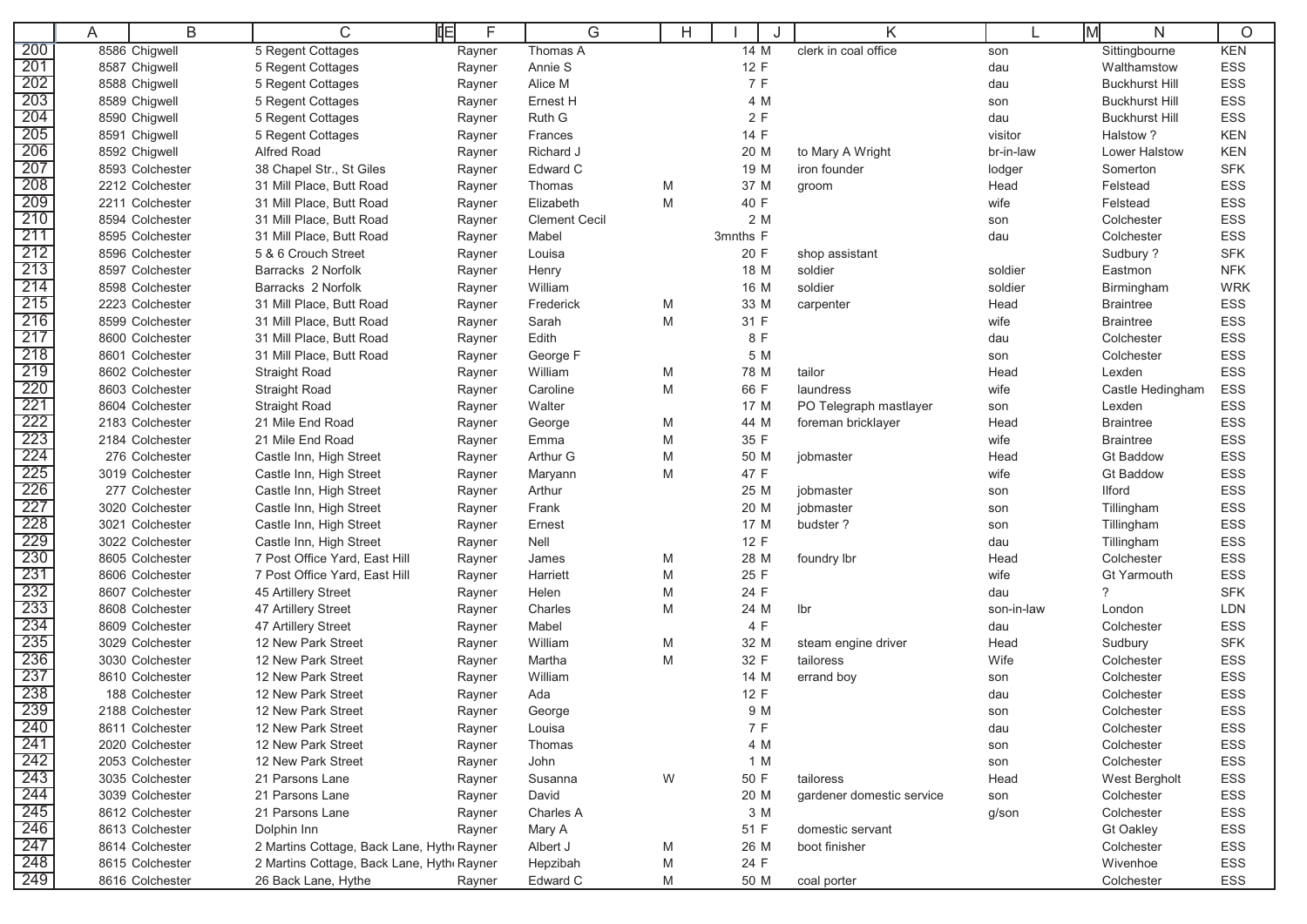|            | A | B                                       | C                                                  | 咱<br>F           | G                     |   |              | Κ                        |              | lм<br>N                        | $\circ$    |
|------------|---|-----------------------------------------|----------------------------------------------------|------------------|-----------------------|---|--------------|--------------------------|--------------|--------------------------------|------------|
| 250        |   | 8617 Colchester                         | 26 Back Lane, Hythe                                | Rayner           | Jane                  | M | 57 F         | tailoress                |              | Colchester                     | <b>ESS</b> |
| 251        |   | 8618 Colchester                         | 26 Back Lane, Hythe                                | Rayner           | Lewis                 |   | 13 M         |                          |              | Colchester                     | <b>ESS</b> |
| 252        |   | 8619 Colchester                         | 26 Back Lane, Hythe                                | Rayner           | Emma                  |   | 11 M         |                          |              | Colchester                     | ESS        |
| 253        |   | 8620 Colchester                         | <b>Greenstead Road</b>                             | Rayner           | George                |   | 1 M          | at home of Ann Green.    | grand/son    | East Ham                       | ESS        |
| 254        |   |                                         |                                                    |                  |                       |   |              |                          |              |                                |            |
| 255        |   | 2919 Downham                            | Castleton ?                                        | Rayner           | William               | M | 42 M         | farm bailiff             | Head         | Lt Baddow                      | <b>ESS</b> |
| 256        |   | 2920 Downham                            | Castleton ?                                        | Rayner           | Mary A                | M | 40 F         |                          | wife         | W Hannisfield                  | ESS        |
| 257        |   | 2921 Downham                            | Castleton ?                                        | Rayner           | Arthur I              |   | 17 M         | aglab                    | son          | W Hannisfield                  | ESS        |
| 258        |   | 278 Downham                             | Castleton ?                                        | Rayner           | Frances               |   | 15 F         |                          | dau          | <b>Stock</b>                   | ESS        |
| 259        |   | 203 Downham                             | Castleton ?                                        | Rayner           | Albert R              |   | 13 M         | aglab                    | son          | <b>Stock</b>                   | ESS        |
| 260        |   | 2923 Downham                            | Castleton ?                                        | Rayner           | Herbert               |   | 12 M         |                          | son          | Downham                        | ESS        |
| 261        |   | 8621 Downham                            | Castleton ?                                        | Rayner           | George                |   | 8 M          |                          | son          | Downham                        | <b>ESS</b> |
| 262        |   | 8622 Downham                            | Castleton ?                                        | Rayner           | Ada                   |   | 6 F          |                          | dau          | Downham                        | <b>ESS</b> |
| 263        |   | 8623 Downham                            | Castleton ?                                        | Rayner           | Kate                  |   | 2F           |                          | dau          | Downham                        | ESS        |
| 264        |   | 8624 Downham                            | Castleton ?                                        | Rayner           | Ernest H              |   | 6mnths M     |                          | son          | Downham                        | ESS        |
| 265        |   |                                         |                                                    |                  |                       |   |              |                          |              |                                |            |
| 266        |   | 8625 East Ham                           | 28 Wyndham Road                                    | Rayner?          | James                 | M | 49 M         | head cellarman           | Head         | Limehouse                      | <b>LND</b> |
| 267        |   | 8526 East Ham                           | 28 Wyndham Road                                    | Rayner?          | Sarah                 | M | 29 F         |                          | wife         | <b>Forest Gate</b>             | <b>ESS</b> |
| 268        |   | 8527 East Ham                           | 28 Wyndham Road                                    | Rayner?          | Emma E                |   | 10 F         |                          | dau          | Limehouse                      | <b>LND</b> |
| 269        |   | 8528 East Ham                           | 28 Wyndham Road                                    | Rayner?          | Alice S               |   | 8 F          |                          | dau          | Limehouse                      | <b>LND</b> |
| 270        |   | 8630 East Ham                           | 28 Wyndham Road                                    | Rayner?          | Ellen L               |   | 6 F          |                          | dau          | Mile End                       | <b>LND</b> |
| 271        |   | 8629 East Ham                           | 28 Wyndham Road                                    | Rayner?          | Ada M                 |   | 5 F          |                          | dau          | Mile End                       | <b>LND</b> |
| 272        |   | 8631 East Ham                           | 28 Wyndham Road                                    | Rayner?          | Maud A                |   | 3 F          |                          | dau          | Stepney                        | <b>LND</b> |
| 273        |   | 8632 East Ham                           | 28 Wyndham Road                                    | Rayner?          | James WL              |   | 1 M          |                          | son          | Limehouse                      | <b>LND</b> |
| 274        |   | 8633 East Ham                           | 28 Wyndham Road                                    | Rayner?          | Lenard I              |   | M<br>3m      |                          | son          | <b>Upton Park</b>              | ESS        |
| 275        |   | 8634 East Ham                           | Park Road                                          | Rayner           | Alfred F              | M | 38 M         | unr                      | Head         | America                        | USA        |
| 276        |   | 8635 East Ham                           | Park Road                                          | Rayner           | Elizabeth             | M | 36 F         |                          | wife         | $\gamma$                       | <b>LND</b> |
| 277        |   | 8024 East Hanningfield                  | <b>Bromley Lodge</b>                               | Rayner           | Henry                 | M | 60 M         | farmer                   | Head         | Springfield                    | <b>ESS</b> |
| 278        |   | 6178 East Hanningfield                  | <b>Bromley Lodge</b>                               | Rayner           | Susannah Davison      | M | 62 F         |                          | wife         | Paddington                     | <b>LND</b> |
| 279        |   | 1327 East Hanningfield                  | <b>Bromley Lodge</b>                               | Rayner           | Hedley J              |   | 23 M         |                          | son          | E Hanningfield                 | ESS        |
| 280<br>281 |   | 8028 East Hanningfield                  | <b>Bromley Lodge</b>                               | Rayner           | <b>Florence Maria</b> |   | 31 F         |                          | dau          | E Hanningfield                 | ESS        |
| 282        |   | 3054 East Hanningfield                  | The Tye & Post Office                              | Rayner           | John                  | M | 35 M         | builder                  | Head<br>wife | E Hanningfield<br><b>Stock</b> | ESS<br>ESS |
| 283        |   | 3055 East Hanningfield                  | The Tye & Post Office                              | Rayner           | Mary                  | M | 42 F         |                          |              |                                |            |
| 284        |   | 3056 East Hanningfield                  | The Tye & Post Office                              | Rayner           | Evelyn                |   | 10 F         |                          | dau          | E Hanningfield                 | <b>ESS</b> |
| 285        |   | 3059 East Hanningfield                  | The Tye & Post Office                              | Rayner           | Thomas                |   | 30 M         | carpenter                | brother      | E Hanningfield                 | ESS<br>ESS |
| 286        |   | 8640 East Hanningfield<br>3061 Eastwood | The Tye & Post Office<br><b>Hood Farm Cottages</b> | Rayner           | William<br>Jane       | W | 16 M<br>63 F | housekeeper              | nephew       | Bradwell-on-Sea                | ESS        |
| 287        |   | 8641 Eastwood                           | Nr The Woddcutters Arms                            | Rayner           | Henry E               | M | 42 M         |                          | Head         | Hadleigh<br>Eastwood           | ESS        |
| 288        |   | 8642 Eastwood                           | Nr The Woddcutters Arms                            | Rayner<br>Rayner | Sarah                 | M | 37 F         | grocer                   | wife         | Hattsfield                     | <b>SFK</b> |
| 289        |   | 8628 Eastwood                           | Nr The Woddcutters Arms                            | Rayner           | William               | W | 64 M         |                          | father       | Eastwood                       | ESS        |
| 290        |   | 3223 Epping, Blackmore                  | <b>Brentwood Road</b>                              |                  | Robert                | M | 41 M         | hay carter               | Head         | North Totham                   | <b>NFK</b> |
| 291        |   | 3224 Epping, Blackmore                  | <b>Brentwood Road</b>                              | Rayner<br>Rayner | Rachel                | M | 46 F         |                          | wife         | Fryerning                      | ESS        |
| 292        |   | 8643 Epping, Blackmore                  | <b>Brentwood Road</b>                              | Rayner           | John Henry            |   | 14 M         | machine lbr              | son          | Settle                         | YKS        |
| 293        |   |                                         |                                                    |                  |                       |   |              |                          |              |                                |            |
|            |   | 7943 Felstead                           | Dartford End                                       | Rayner           | James                 | M | 38 M         | lbr                      | Head         | Felstead                       | ESS        |
| 294<br>295 |   | 8644 Felstead                           | Dartford End                                       | Rayner           | Elizabeth             | M | 40 F         |                          | wife         | <b>Gt Waltham</b>              | ESS        |
| 296        |   | 8645 Felstead                           | Dartford End                                       | Rayner           | Harold James          |   | 6 M          |                          | son          | <b>Gt Waltham</b>              | ESS        |
|            |   | 8646 Felstead                           | Dartford End                                       | Rayner           | Christopher T         |   | 4 M          |                          | son          | Felstead                       | ESS        |
| 297<br>298 |   | 3362 Fingringhoe                        | Post Office Lane                                   | Rayner           | Richard               | M | 46 M         | shipwright               | Head         | Sudbury                        | <b>SFK</b> |
| 299        |   | 5050 Fingringhoe                        | Post Office Lane                                   | Rayner           | Sarah                 | M | 44 F         | tailoress (née Aldridge) | wife         | Rowhedge                       | ESS        |
|            |   |                                         |                                                    |                  |                       |   |              |                          |              |                                |            |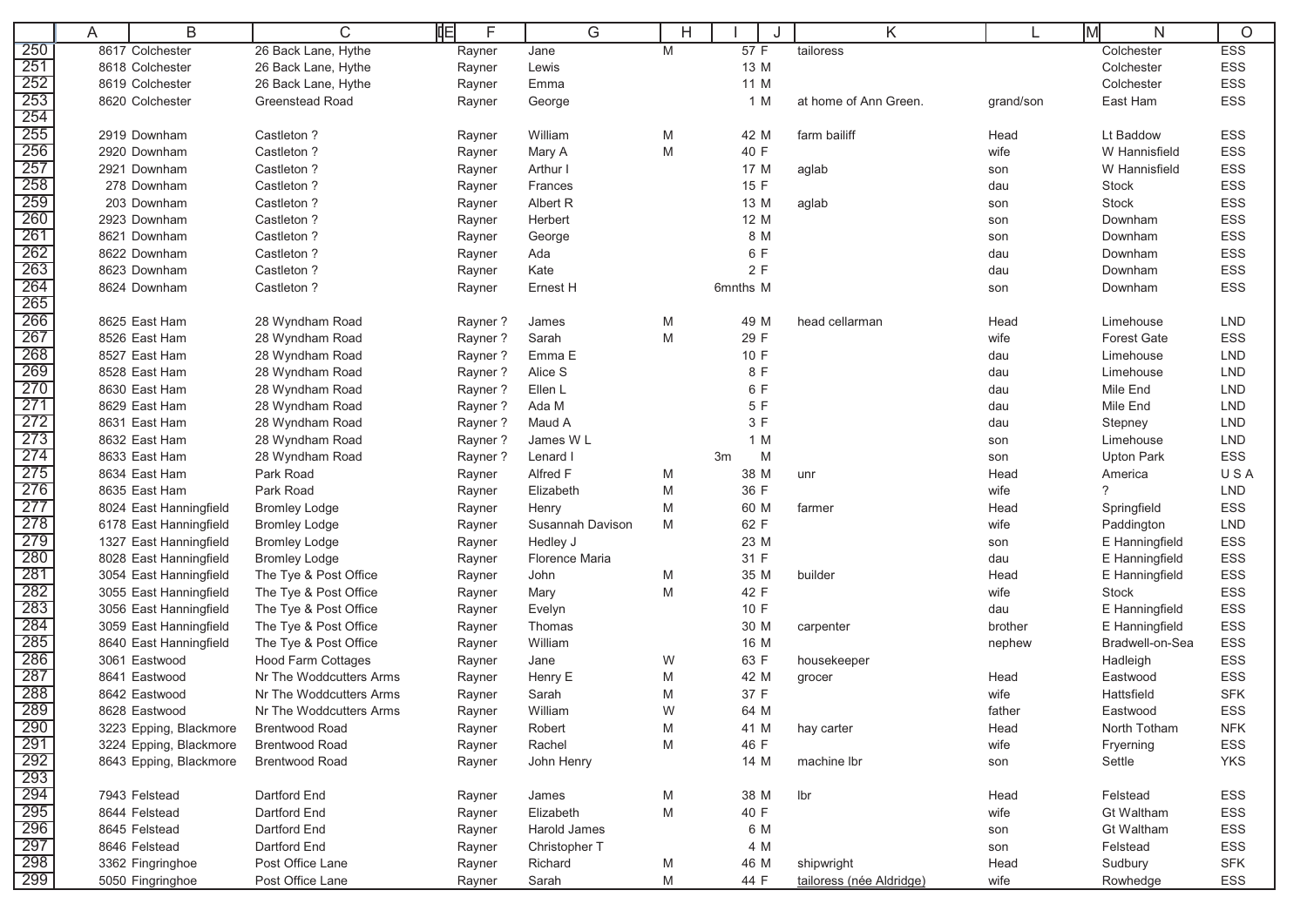|                                     | A | B                    | C                     | F<br>咱   | G             | H |         | Κ                |           | M<br>N                   | $\circ$    |
|-------------------------------------|---|----------------------|-----------------------|----------|---------------|---|---------|------------------|-----------|--------------------------|------------|
| 300                                 |   | 5051 Fingringhoe     | Post Office Lane      | Rayner   | Elizabeth     |   | 18F     | tailoress        | dau       | Rowhedge                 | <b>ESS</b> |
| 301                                 |   | 5052 Fingringhoe     | Post Office Lane      | Rayner   | Charles       |   | 15 M    | tailoress        | dau       | Rowhedge                 | ESS        |
| 302                                 |   | 5053 Fingringhoe     | Post Office Lane      | Rayner   | William       |   | 12 M    |                  | son       | Rowhedge                 | ESS        |
| 303                                 |   | 5054 Fingringhoe     | Post Office Lane      | Rayner   | Margaret      |   | 8 F     |                  |           | Rowhedge                 | ESS        |
| 304                                 |   | 5055 Fingringhoe     | Post Office Lane      | Rayner   | John          |   | 6 M     |                  |           | Rowhedge                 | ESS        |
| 305                                 |   | Fingringhoe          | Post Office Lane      | Aldridge | William       | W | 55 M    | mariner          | br-in-law | Rowhedge                 | ESS        |
| 306                                 |   | 1404 Forest Gate     | 40 Godwin Road?       | Rayner   | Priscilla     |   | 17 F    | servant          | domestic  | Balsham                  | CAM        |
| 307                                 |   | 1340 Forest Gate     | 31 Becture Road?      | Rayner   | Henry         | M | 49 M    | wheelwright      | Head      | Gestingthorpe            | ESS        |
| 308                                 |   | 8648 Forest Gate     | 31 Becture Road?      | Rayner   | Ellen         | M | 44 F    |                  | wife      | <b>Tolleshunt D'Arcy</b> | ESS        |
| 309                                 |   | 8649 Forest Gate     | 31 Becture Road?      | Rayner   | Ellen         |   | 26 F    |                  | dau       | Stoke Ipswich            | <b>SFK</b> |
| 310                                 |   | 8650 Forest Gate     | 88 James Road         | Rayner   | Henry         | M | 37 M    | farrowsmith      | Head      | West Ham                 | ESS        |
| 311                                 |   | 8651 Forest Gate     | 88 James Road         | Rayner   | Elizabeth     | M | 30 F    |                  | wife      | Hurbust?                 | LAN        |
| 312                                 |   | 8652 Forest Gate     | 88 James Road         | Rayner   | Elizabeth     |   | 10 F    |                  | dau       | <b>Ballinrobe</b>        | <b>IRE</b> |
| 313                                 |   | 3313 Forest Gate     | 57 Jamson Road        | Rayner   | William       | M | 44 M    | bootmaker        | Head      | Sudbury                  | <b>SFK</b> |
| 314                                 |   | 3314 Forest Gate     | 57 Jamson Road        | Rayner   | Kate          | M | 44 F    |                  | wife      | Sudbury                  | <b>SFK</b> |
| 315                                 |   | 271 Forest Gate      | 57 Jamson Road        | Rayner   | William G     |   | 16 M    | shop assnt       | son       | not shown                |            |
| 316                                 |   | 272 Forest Gate      | 57 Jamson Road        | Rayner   | Arthur        |   | 14 M    | officce boy      | son       | not shown                |            |
| 317                                 |   | 3316 Forest Gate     | 57 Jamson Road        | Rayner   | Harry         |   | 12 M    |                  | son       | not shown                |            |
| 318                                 |   | 294 Forest Gate      | 57 Jamson Road        | Rayner   | <b>Bertie</b> |   | 10 M    |                  | son       | not shown                |            |
| 319                                 |   | 8653 Forest Gate     | 57 Jamson Road        | Rayner   | Edith         |   | 7 F     |                  | dau       | not shown                |            |
| 320                                 |   | 8654 Forest Gate     | 57 Jamson Road        | Rayner   | Robert        |   | 4 M     |                  | son       | not shown                |            |
| 321                                 |   | 8655 Forest Gate     | 57 Jamson Road        | Rayner   | May.          |   | 1 F     |                  | dau       | not shown                |            |
| 322                                 |   | 7547 Forest Gate     | 89 Earlham Grove      | Rayner   | Alice K       |   | 28 F    | servant          | servant   | Sudbury                  | <b>SFK</b> |
| 323                                 |   | 2610 Forest Gate     | 119 Earlham Grove     | Rayner   | Stillingfleet | M | 69 M    | retired grocer   | Head      | Burnham                  | <b>NFK</b> |
| 324                                 |   | 8454 Forest Gate     | 119 Earlham Grove     | Rayner   | Mary A        | M | 70 F    |                  | wife      | <b>Brancaster</b>        | <b>NFK</b> |
| 325                                 |   | 7321 Forest Gate     | 20 Arrow Street       | Rayner   | John E        |   | 23 M    | engineer turner  | Head      | Littleport               | CAM        |
| 326                                 |   | 286 Forest Gate      | 42 Guernsey Road?     | Rayner   | William F     |   | 25 M    | upholsterer      | lodger    | Richmond                 | <b>SRY</b> |
| 327<br>328                          |   | 3066 Foulness Island | <b>Button Cottage</b> | Rayner   | William       | M | 57 M    | brickwall lbr    | Head      | Rochford                 | <b>ESS</b> |
| 329                                 |   | 3067 Foulness Island | <b>Button Cottage</b> | Rayner   | Sarah A       | M | 58 F    | dressmaker       | wife      | Foulness Island          | ESS        |
| 330                                 |   | 8656 Fryerning       | 1 Fryerning Green     | Rayner   | Ann           |   | 52 F    | dressmaker       | sister    | Southminster             | <b>ESS</b> |
| 331                                 |   | 200 Grays Thurrock   | 17 Clarence Rd        | Rayner   | James         | M | 35 M    | cement works lbr | Head      | Fobbing                  | ESS        |
| 332                                 |   | 330 Grays Thurrock   | 17 Clarence Rd        | Rayner   | Charlotte     | M | 32 F    |                  | wife      | Grays                    | ESS        |
| 333                                 |   | 334 Grays Thurrock   | 17 Clarence Rd        | Rayner   | Charlotte     |   | 15 F    |                  | dau       | Grays                    | ESS        |
| 334                                 |   | 7505 Grays Thurrock  | 17 Clarence Rd        | Rayner   | William       |   | 9 M     |                  | son       | Grays                    | <b>ESS</b> |
| 335                                 |   | 7506 Grays Thurrock  | 17 Clarence Rd        | Rayner   | Edith         |   | 7 F     |                  | dau       | Grays                    | ESS        |
| 336                                 |   | 7507 Grays Thurrock  | 17 Clarence Rd        | Rayner   | George        |   | 4 M     |                  | son       | Grays                    | ESS        |
| 337                                 |   | 8657 Grays Thurrock  | 17 Clarence Rd        | Rayner   | Gertrude      |   | 2F      |                  | dau       | Grays                    | <b>ESS</b> |
| 338                                 |   | 1234 Grays Thurrock  | 92 New Road           | Rayner   | Harry         |   | 20 M    | ships steward    | boarder   | Wivenhoe                 | <b>ESS</b> |
| 339                                 |   | 8658 Grays Thurrock  | 19 Sherfield Road     | Rainer   | John William  | M | 61 M    | cement works lbr | Head      | Gravesend                | <b>KEN</b> |
| 340                                 |   | 8659 Grays Thurrock  | 19 Sherfield Road     | Rayner   | Rebekah       | M | 79 F    |                  | wife      | Gravesend                | <b>KEN</b> |
| $\frac{341}{342}$ $\frac{343}{343}$ |   | 305 Gt Burstead      | Gwinnards             | Rayner   | Charles       | M | 43 M    | aglab            | Head      | Southminster             | ESS        |
|                                     |   | 306 Gt Burstead      | Gwinnards             | Rayner   | Mahala        | M | 42 F    |                  | wife      | unr                      | ESS        |
|                                     |   | 2988 Gt Burstead     | Gwinnards             | Rayner   | John R        |   | 17 M    |                  | son       | unr                      | ESS        |
| $\frac{344}{345}$                   |   | 306 Gt Burstead      | Gwinnards             | Rayner   | Caroline A    |   | 15 F    |                  | dau       | unr                      | ESS        |
|                                     |   | 324 Gt Burstead      | Gwinnards             | Rayner   | Charles R     |   | 13 M    |                  | son       | unr                      | ESS        |
| 346                                 |   | 8663 Gt Burstead     | Gwinnards             | Rayner   | Robert H      |   | 11 M    |                  | son       | unr                      | ESS        |
| 347<br>348<br>349                   |   | 8664 Gt Burstead     | Gwinnards             | Rayner   | Hannah M      |   | 7 F     |                  | dau       | unr                      | ESS        |
|                                     |   | 8665 Gt Burstead     | Gwinnards             | Rayner   | Arabella      |   | 5 F     |                  | dau       | unr                      | ESS        |
|                                     |   | 8666 Gt Burstead     | Gwinnards             | Rayner   | William M     |   | 2?<br>M |                  | son       | unr                      | ESS        |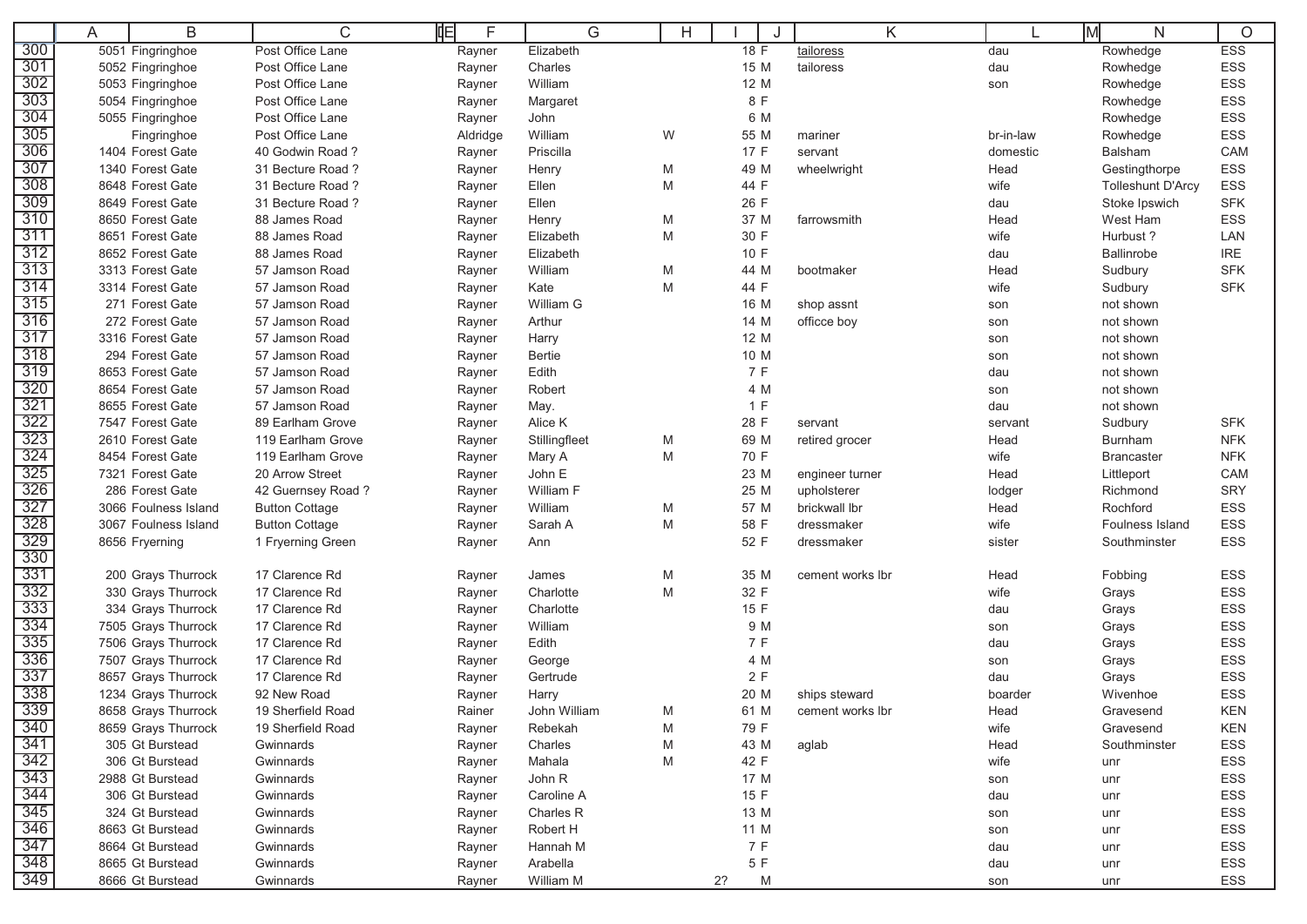|                   | A | B                                        | C                                     | 咱<br>F           | G                 | Н      |              | J            | Κ |              | M<br>N                       | O          |
|-------------------|---|------------------------------------------|---------------------------------------|------------------|-------------------|--------|--------------|--------------|---|--------------|------------------------------|------------|
| 350               |   | 1389 Gt Coggeshall                       | <b>Brick House tenements</b>          | Rayner           | William S         | M      | 27 M         | gardener     |   | Head         | Gestingthorpe                | <b>ESS</b> |
| 351               |   | 8667 Gt Coggeshall                       | <b>Brick House tenements</b>          | Rayner           | Lucy              | M      | 26 F         |              |   | wife         | Halstead                     | ESS        |
| 352               |   | 8667 Gt Coggeshall                       | <b>Brick House tenements</b>          | Rayner           | Frances W S       |        | 3F           |              |   | dau          | Halstead                     | ESS        |
| 353               |   | 8669 Gt Coggeshall                       | <b>Brick House tenements</b>          | Rayner           | Kate E            |        | 1 F          |              |   | dau          | <b>Marks Hall</b>            | ESS        |
| 354               |   | 8670 Gt Coggeshall                       | <b>Brick House tenements</b>          | Rayner           | Harry A           |        | 3mnths M     |              |   | son          | Marks Hall                   | ESS        |
| 355               |   | 175 Gt Coggeshall                        | <b>Brick House tenements</b>          | Rayner           | Abraham           | M      | 50 M         | aglab        |   | Head         | Gestingthorpe                | ESS        |
| 356               |   | 2607 Gt Coggeshall                       | <b>Brick House tenements</b>          | Rayner           | Mary              | M      | 51 F         |              |   | wife         | Gestingthorpe                | ESS        |
| 357               |   | 2611 Gt Coggeshall                       | <b>Brick House tenements</b>          | Rayner           | Percy C           |        | 21 M         | gardener     |   | son          | Gestingthorpe                | ESS        |
| 358               |   | 319 Gt Coggeshall                        | <b>Brick House tenements</b>          | Rayner           | Charles           |        | 16 M         | aglab        |   | son          | Gestingthorpe                | ESS        |
| 359               |   | 2603 Gt Coggeshall                       | <b>Brick House tenements</b>          | Rayner           | Elizabeth         |        | 13 F         |              |   | dau          | Lamarsh                      | ESS        |
| 360               |   | 2604 Gt Coggeshall                       | <b>Brick House tenements</b>          | Rayner           | Florence M        |        | 10 F         |              |   | dau          | Earls Colne                  | ESS        |
| 361               |   | 2134 Gt Coggeshall                       | <b>Brick House tenements</b>          | Rayner           | Joseph            | M      | 23 M         | baker        |   | Head         | <b>Gt Coggeshall</b>         | ESS        |
| 362               |   | 8671 Gt Coggeshall                       | Stonsham Street                       | Rayner           | Edith             | M      | 23 F         |              |   | wife         | Totham                       | ESS        |
| 363               |   | 3072 Gt Coggeshall                       | <b>Back Lane</b>                      | Rayner           | Emily             |        | 17 F         | servant      |   |              | Gt Coggeshall                | ESS        |
| 364               |   | <b>Gt Coggeshall</b>                     | <b>Back Lane</b>                      | Rayner           | Elizabeth         |        | 39 F         | laundress    |   | g/dau        | Gt Coggeshall                | ESS        |
| 365               |   | 252 Gt Coggeshall                        | <b>Back Lane</b>                      | Rayner           | Walter            | M      | 61 M         | brickies Ibr |   | Head         | Gt Coggeshall                | ESS        |
| 366               |   | 2138 Gt Coggeshall                       | <b>Back Lane</b>                      | Rayner           | Sarah             | M      | 59 F         |              |   | wife         | Gt Coggeshall                | ESS        |
| 367               |   | 2135 Gt Coggeshall                       | <b>Back Lane</b>                      | Rayner           | Walter            |        | 28 M         | aglab        |   | son          | Gt Coggeshall                | ESS        |
| 368               |   | 267 Gt Coggeshall                        | <b>Back Lane</b>                      | Rayner           | Arthur            |        | 18 M         | aglab        |   | son          | Gt Coggeshall                | ESS        |
| 369               |   | 253 Gt Coggeshall                        | <b>Back Lane</b>                      | Rayner           | Annie             |        | 15 F         | tailoress    |   | dau          | Gt Coggeshall                | ESS        |
| 370               |   | 8672 Gt Coggeshall                       | <b>Back Lane</b>                      | Rayner           | Frank             | M      | 26 M         | aglab        |   | Head         | Feering                      | ESS        |
| 371               |   | 8673 Gt Coggeshall                       | <b>Back Lane</b>                      | Rayner           | Eliza             | M      | 28 F         |              |   | wife         | Gt Coggeshall                | ESS        |
| 372               |   | 8674 Gt Coggeshall                       | <b>Back Lane</b>                      | Rayner           | Alice Jane        |        | 4 F          |              |   | dau          | Gt Coggeshall                | ESS        |
| 373               |   | 8675 Gt Coggeshall                       | <b>Back Lane</b>                      | Rayner           | Clara Ann         |        | 2F           |              |   | dau          | Gt Coggeshall                | ESS        |
| 374<br>375        |   | 8676 Gt Coggeshall                       | <b>Back Lane</b>                      | Rayner           | <b>Edith Rose</b> |        | 4mnths F     |              |   | dau          | Gt Coggeshall                | ESS        |
| 376               |   | 2651 Gt Coggeshall                       | <b>Back Lane</b>                      | Rayner           | John              | M      | 61 M<br>54 F | bootmaker    |   | Head         | Gt Tey                       | ESS        |
| 377               |   | 3069 Gt Coggeshall<br>5751 Gt Coggeshall | <b>Back Lane</b><br>Robins Budge Road | Rayner           | Hannah<br>John    | M<br>M | 61 M         |              |   | wife<br>Head | Lt Coggeshall<br>Earls Colne | ESS<br>ESS |
| 378               |   | 5752 Gt Coggeshall                       | Robins Budge Road                     | Rayner<br>Rayner | Rebecca           | M      | 60 F         | aglab        |   | wife         | Gt Coggeshall                | ESS        |
| 379               |   | 260 Gt Coggeshall                        | Robins Budge Road                     | Rayner           | Anthony F         |        | 23 M         | aglab        |   |              | Gt Coggeshall                | ESS        |
| 380               |   | 2206 Gt Coggeshall                       | Robins Budge Road                     | Rayner           | Ada Jane          |        | 33 F         | lace worker  |   | son<br>dau   | Gt Coggeshall                | ESS        |
| 381               |   | 279 Gt Coggeshall                        | Robins Budge Road                     | Rayner           | Arthur S          |        | 10 M         |              |   | son          | Gt Coggeshall                | ESS        |
| 382               |   | 8677 Gt Coggeshall                       | Kelvedon Rd Cottage                   | Rayner           | Susannah          | W      | 52 F         | charwoman    |   | Head         | Gt Tey                       | ESS        |
| 383               |   | 1204 Gt Tey                              | Cherry Garden Cottage                 | Rayner           | Robert            | S      | 25 M         | lbr          |   | lodger       | Earls Colne                  | ESS        |
| 384               |   | 219 Gt Tey                               | Cherry Garden Cottage                 | Rayner           | George            | M      | 46 M         | farmer       |   | Head         | Earls Colne                  | ESS        |
| 385               |   | 302 Gt Tey                               | Cherry Garden Cottage                 | Rayner           | Caroline          | M      | 48 M         |              |   | wife         | Halstead                     | ESS        |
| 386               |   | 332 Gt Tey                               | Cherry Garden Cottage                 | Rayner           | Charlotte         |        | 26 F         |              |   | dau          | Gosfield                     | ESS        |
| 387               |   | 1200 Gt Tey                              | Cherry Garden Cottage                 | Rayner           | Frederick         |        | 18 M         |              |   | son          | Earls Colne                  | ESS        |
| 388               |   | 1201 Gt Tey                              | Cherry Garden Cottage                 | Rayner           | Henry             |        | 16 M         |              |   | son          | Earls Colne                  | <b>ESS</b> |
| 389               |   | 220 Gt Tey                               | Cherry Garden Cottage                 | Rayner           | Alice             |        | 14 F         |              |   | dau          | <b>Gt Tey</b>                | ESS        |
| 390               |   | 1203 Gt Tey                              | Cherry Garden Cottage                 | Rayner           | Jonathan          |        | 11 M         |              |   | son          | Gt Tey                       | ESS        |
| 391               |   | 8160 Gt Tey                              | Cherry Garden Cottage                 | Rayner           | Emily             |        | 9 F          |              |   | dau          | Gt Tey                       | ESS        |
| 392               |   | 230 Gt Horkesley                         | Private House                         | Rayner           | Charles           | M      | 56 M         | brick? mfr   |   | Head         | Gestingthorpe                | ESS        |
| 393               |   | 3023 Gt Horkesley                        | Private House                         | Rayner           | Sarah             | M      | 44 F         |              |   | wife         | Foxearth                     | ESS        |
| 394               |   | 273 Gt Horkesley                         | Private House                         | Rayner           | Arthur            |        | 14 M         | errand boy   |   | son          | Colchester                   | ESS        |
| 395               |   | 231 Gt Horkesley                         | Private House                         | Rayner           | Amy               |        | 12 F         |              |   | dau          | Colchester                   | ESS        |
| 396               |   | 1978 Gt Horkesley                        | Private House                         | Rayner           | Harry             |        | 11 M         |              |   | son          | Colchester                   | ESS        |
| 397               |   | 3024 Gt Horkesley                        | Private House                         | Rayner           | Rose M            |        | 10 F         |              |   | dau          | Colchester                   | ESS        |
| $\frac{398}{399}$ |   | 8678 Gt Horkesley                        | Private House                         | Rayner           | Roland J          |        | 8 M          |              |   | son          | Colchester                   | ESS        |
|                   |   | 8679 Gt Horkesley                        | Private House                         | Rayner           | Daisy E           |        | 6 F          |              |   | dau          | Colchester                   | ESS        |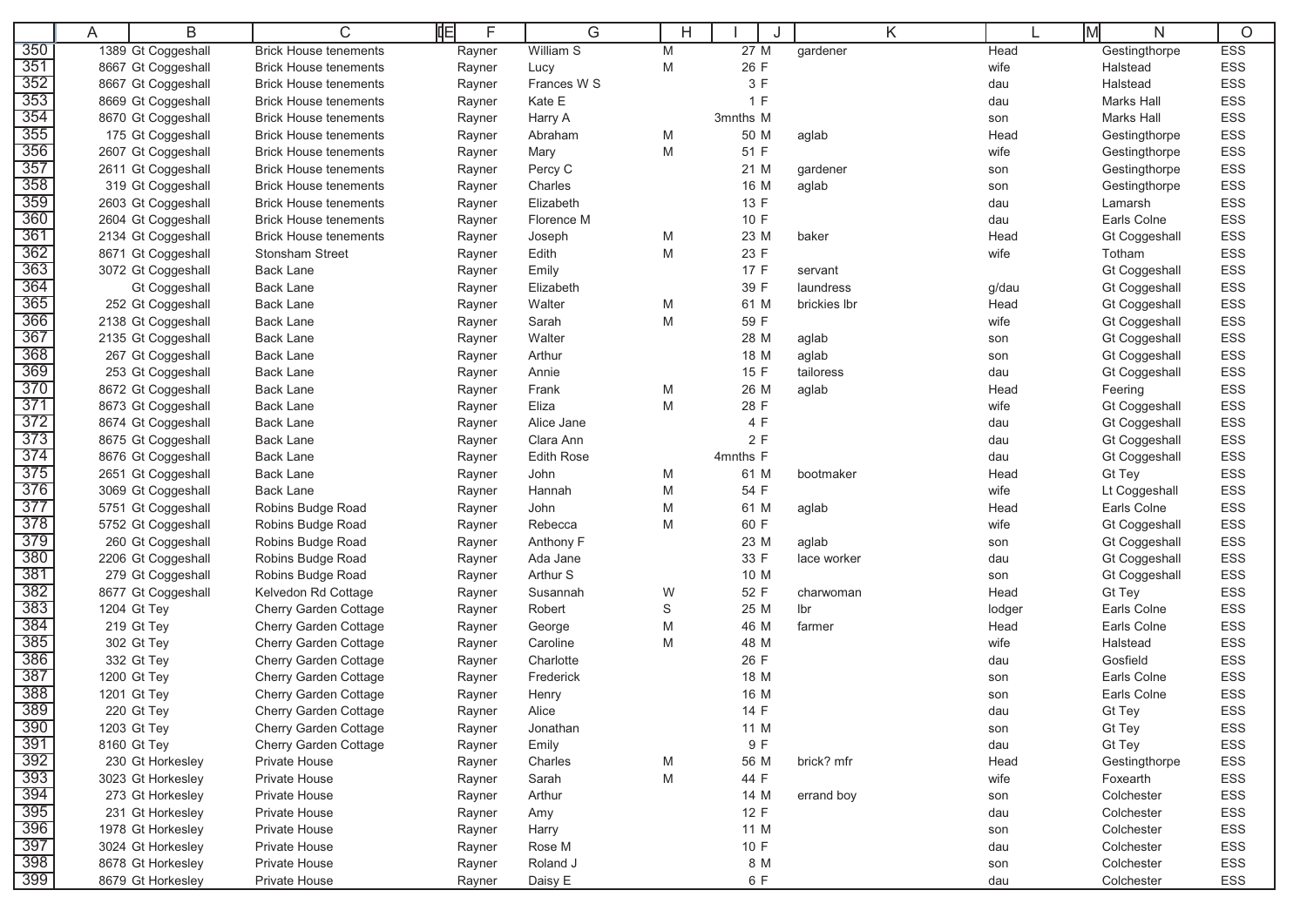|            | A | B                                    | C                    | F<br>IФ          | G                     | H      |             | Κ              |             | M<br>N                        | $\circ$    |
|------------|---|--------------------------------------|----------------------|------------------|-----------------------|--------|-------------|----------------|-------------|-------------------------------|------------|
| 400        |   | 8680 Gt Horkesley                    | <b>Private House</b> | Rayner           | Frederick W           |        | 3 M         |                | son         | Colchester                    | <b>ESS</b> |
| 401        |   | 2241 Gt Horkesley                    | Woodhouse Road       | Rayner           | Rose                  |        | 19 S        | servant        |             | Kersey                        | <b>SFK</b> |
| 402        |   | 1274 Gt Yeldham                      | High St, Grove House | Rayner           | Rebecca               |        | 62 F        |                | mother      | Halstead                      | ESS        |
| 403        |   | 1275 Gt Yeldham                      | High St,             | Rayner           | William J             | $\ast$ | 26 M        | son of Rebecca | Head        | unr                           | <b>HRT</b> |
| 404        |   | 300 Gt Wakering                      | Wakering xxx?        | Rayner           | Thomas                | M      | 56 M        | farm bailiff   | Head        | Southchurch                   | ESS        |
| 405        |   | 2902 Gt Wakering                     | Wakering xxx?        | Rayner           | Sarah Ann             | M      | 53 F        |                | wife        | Maldon                        | ESS        |
| 406        |   | 2906 Gt Wakering                     | Wakering xxx?        | Rayner           | John                  |        | 15 M        |                | son         | <b>Gt Wakering</b>            | ESS        |
| 407        |   | 2907 Gt Wakering                     | Wakering xxx?        | Rayner           | Walter                |        | 11 M        |                | son         | <b>Gt Wakering</b>            | ESS        |
| 408        |   | 7222 Gt Wakering                     | Wakering xxx?        | Rayner           | Susan                 | W      | 85 F        |                | mother      | Hockley                       | ESS        |
| 409        |   | 301 Gt Wakering                      | Wakering xxx?        | Rayner           | Caleb                 | M      | 22 M        | carman         | Head        | <b>Gt Wakering</b>            | ESS        |
| 410        |   | 8325 Gt Wakering                     | Wakering xxx?        | Rayner           | Emily                 | M      | 26 F        |                | wife        | Barling                       | ESS        |
| 411        |   | 8681 Gt Wakering                     | Wakering xxx?        | Rayner           | Emily                 |        | 3mnths F    |                | dau         | <b>Gt Wakering</b>            | ESS        |
| 412        |   | 2935 Gt Wakering                     | Wakering xxx?        | Rayner           | George                | M      | 47 M        | gardener       | Head        | <b>Gt Wakering</b>            | ESS        |
| 413        |   | 2936 Gt Wakering                     | Wakering xxx?        | Rayner           | Elizabeth             | M      | 38 F        |                | wife        | Barling                       | ESS        |
| 414        |   | 2939 Gt Wakering                     | Wakering xxx?        | Rayner           | Arthur                |        | 18 M        |                | son         | Barling                       | ESS        |
| 415        |   | 2940 Gt Wakering                     | Wakering xxx?        | Rayner           | Alfred E              |        | 15 M        |                | son         | Barling                       | ESS        |
| 416        |   | 2941 Gt Wakering                     | Wakering xxx?        | Rayner           | Fred                  |        | 12 M        |                | son         | <b>Barling</b>                | ESS        |
| 417        |   | 8682 Gt Wakering                     | Wakering xxx?        | Rayner           | Herbert               |        | 8 M         |                | son         | <b>Gt Wakering</b>            | ESS        |
| 418        |   | 8683 Gt Wakering                     | Wakering xxx?        | Rayner           | Ada                   |        | 2 F         |                | dau         | <b>Gt Wakering</b>            | ESS        |
| 419        |   | 8684 Gt Wakering                     | Wakering xxx?        | Rayner           | Beatrice              |        | 5mnths F    |                | dau         | <b>Gt Wakering</b>            | ESS        |
| 420        |   | 2938 Gt Wakering                     |                      | Rayner           | George                |        | 19 M        |                | lodger      | Barling                       | ESS        |
| 421<br>422 |   | 7833 Gt Wakering                     |                      | Ford             | Sarah Ann             | W      | 31 F        | general dealer | Head        | Barling                       | ESS        |
| 423        |   | 2905 Gt Wakering                     |                      | Rayner           | Emily                 |        | 16 F        | dressmaker     | sister      | <b>Barling</b>                | ESS<br>ESS |
| 424        |   | 6941 Gt Wakering                     |                      | Rayner           | Thomas                | M      | 39 M        | farm bailiff   | Head        | <b>Barling</b>                |            |
| 425        |   | 6942 Gt Wakering<br>8686 Gt Wakering |                      | Rayner           | Amelia<br>Joshua      | M      | 35 F<br>5 M | aglab          | Wife        | Barling<br><b>Gt Wakering</b> | ESS<br>ESS |
| 426        |   | 8687 Gt Wakering                     |                      | Rayner<br>Rayner | Edna                  |        | 3 F         |                | son<br>dau  | Lt Wakering                   | ESS        |
| 427        |   | 8236 Gt Wakering                     |                      | Rayner           | Caleb                 |        | 1 M         |                | son         | Lt Wakering                   | ESS        |
| 428        |   |                                      |                      |                  |                       |        |             |                |             |                               |            |
| 429        |   | 8688 Hadleigh                        | <b>High Street</b>   | Rayner           | Elizabeth             | M      | 19 F        | visitor        |             | South Benfleet                | ESS        |
| 430        |   | Halstead                             | 1 Brook Place        | Rayner           | Sarah                 | W      | 53 F        | crepe weaver   | widow       | Halstead                      | ESS        |
| 431        |   | 500 Halstead                         | 1 Great Yard         | Rayner           | Elizabeth             | M      | 37 F        | silk weaver    | wife        | Sible Hedingham               | ESS        |
| 432        |   | 499 Halstead                         | 1 Great Yard         | Rayner           | Arthur                | M      | 31 M        | house painter  | Head        | Halstead                      | ESS        |
| 433        |   | 1259 Halstead                        | 1 Great Yard         | Rayner           | <b>Ellen Alliston</b> |        | 16 F        |                | dau         | Halstead                      | ESS        |
| 434        |   | 513 Halstead                         | 1 Great Yard         | Rayner           | Alfred                |        | 6 M         |                | son         | Halstead                      | ESS        |
| 435        |   | 503 Halstead                         | 1 Great Yard         | Rayner           | Arthur                |        | 1 M         |                | son         | Halstead                      | ESS        |
| 436        |   | 1682 Halstead                        | 1 Mount Hill         | Rayner           | Sophia                | S      | 49 F        | silk factory   | Head        | Halstead                      | <b>ESS</b> |
| 437        |   | 1172 Halstead                        | 1 Mount Hill         | Rayner           | Laura                 | S      | 26 F        | dressmaker     | dau         | Halstead                      | ESS        |
| 438        |   | 426 Halstead                         | 1 Pump Yard          | Rayner           | Elizabeth             | M      | 61 F        | silk weaver    | wife        | Halstead                      | ESS        |
| 439        |   | 146 Halstead                         | 1 Pump Yard          | Rayner           | Charles               | M      | 60 M        | lbr            | Head        | Halstead                      | ESS        |
| 440        |   | 2036 Halstead                        | 1 Pump Yard          | Rayner           | Alfred                |        | 17 M        | servant        | son         | Halstead                      | ESS        |
| 441        |   | Halstead                             | 1 River Yard         | Rayner           | Mary Ann              | W      | 61 F        | silk weaver    | widow       | Halstead                      | ESS        |
| 442        |   | 8321 Halstead                        | 10 Box Mill Lane     | Rayner           | Sarah                 | W      | 53 F        | factory hand   | widow?      | Lt Maplestead                 | ESS        |
| 443        |   | 1174 Halstead                        | 10 Box Mill Lane     | Rayner           | Henry                 |        | 29 M        | ag Ibr         | son         | Halstead                      | ESS        |
| 444        |   | 3450 Halstead                        | 10 Box Mill Lane     | Rayner           | Frederick             |        | 28 M        | ag Ibr         | son         | Halstead                      | ESS        |
| 445        |   | 144 Halstead                         | 10 Box Mill Lane     | Rayner           | Albert                |        | 15 M        | shop boy       | son         | Halstead                      | ESS        |
| 446        |   | 832 Halstead                         | 10 Chapel Str        | Rayner           | William               | M      | 68 M        | ag Ibr         | Head        | Halstead                      | ESS        |
| 447        |   | 833 Halstead                         | 10 Chapel Str        | Rayner           | Maryan                | M      | 60 F        |                | wife        | Halstead                      | ESS        |
| 448        |   | 1217 Halstead                        | 10 Chapel Str        | Rayner           | William               | W      | 35 M        | ag Ibr         | son/widower | Halstead                      | ESS        |
| 449        |   | 901 Halstead                         | 10 Chapel Str        | Rayner           | Emily                 |        | 25 F        | silk weaver    | dau         | Halstead                      | ESS        |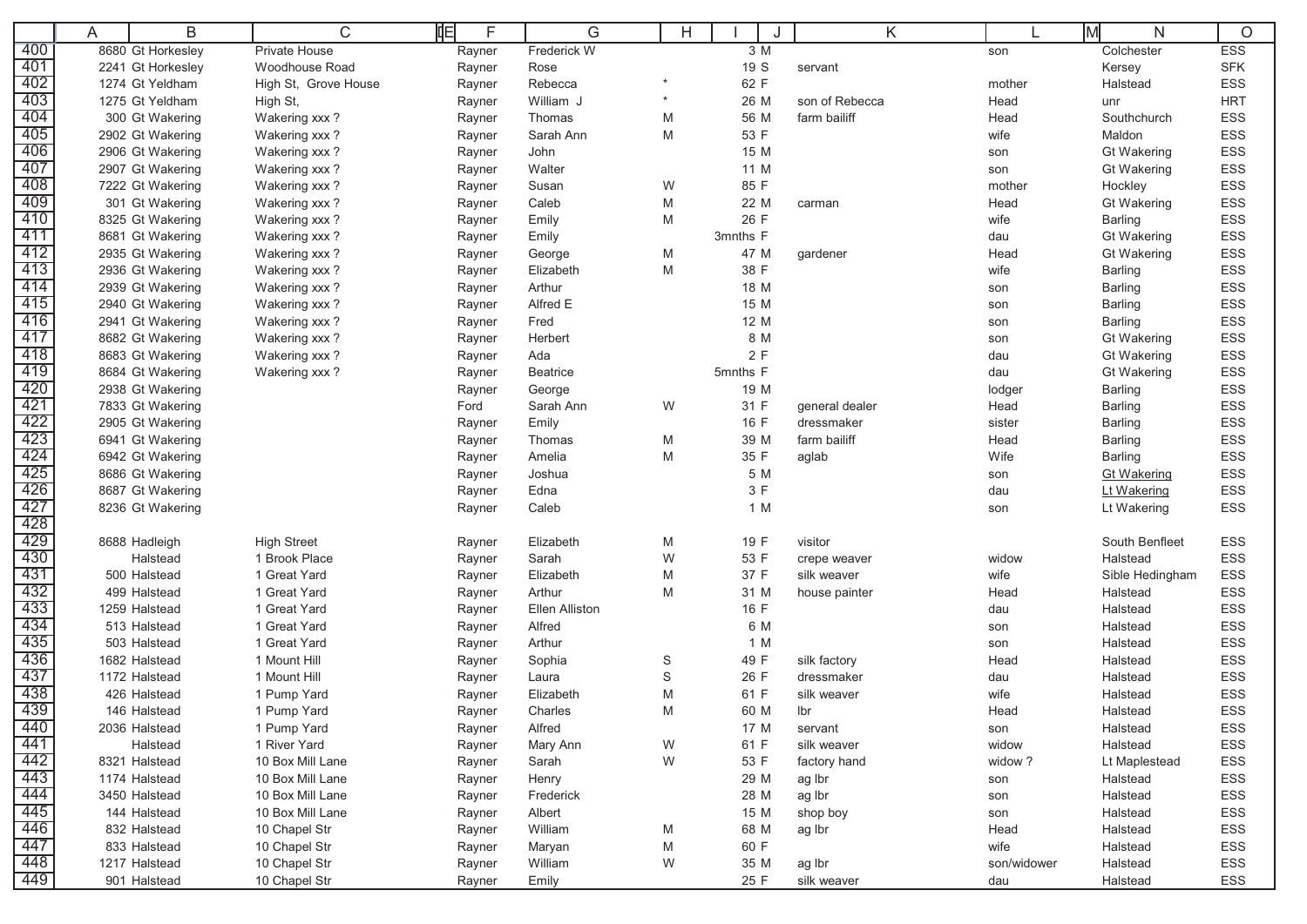|            | A |                               | B | C                                      | 咱 | F      | G                     |   | H |         | K                |           | ΙM<br>N               | O          |
|------------|---|-------------------------------|---|----------------------------------------|---|--------|-----------------------|---|---|---------|------------------|-----------|-----------------------|------------|
| 450        |   | 903 Halstead                  |   | 10 Chapel Str                          |   | Rayner | Frank                 |   |   | 21 M    | Ibr              | son       | Halstead              | <b>ESS</b> |
| 451        |   | 900 Halstead                  |   | 10 Chapel Str                          |   | Rayner | Walter                |   |   | 15 M    | Ibr              | son       | Halstead              | ESS        |
| 452        |   | 1180 Halstead                 |   | 10 The Slates                          |   | Rayner | George                | M |   | 46 M    | gardener         | Head      | Halstead              | <b>ESS</b> |
| 453        |   | 1181 Halstead                 |   | 10 Factory Lane                        |   | Rayner | Sarah                 | M |   | 40 F    |                  | wife      | Halstead              | ESS        |
| 454        |   | 1 Halstead                    |   | 10 Factory Lane                        |   | Rayner | Henry Wm              | M |   | 29 M    | brickies lbr     | Head      | Halstead              | ESS        |
| 455        |   | 2 Halstead                    |   | 10 Manfield                            |   | Rayner | Eliza                 | M |   | 26 F    | silkcraft weaver | wife      | Hedingham             | ESS        |
| 456        |   | 3 Halstead                    |   | 10 Manfield                            |   | Rayner | Ethel                 |   |   | 8 F     |                  | dau       | Halstead              | ESS        |
| 457        |   | 4 Halstead                    |   | 10 Manfield                            |   | Rayner | Emma                  |   |   | 7 F     |                  | dau       | Halstead              | ESS        |
| 458        |   | 5 Halstead                    |   | 10 Manfield                            |   | Rayner | Minnie                |   |   | 5 F     |                  | dau       | Halstead              | ESS        |
| 459        |   | 6 Halstead                    |   | 10 Manfield                            |   | Rayner | Harry                 |   |   | 3 M     |                  | son       | Halstead              | ESS        |
| 460        |   | 7 Halstead                    |   | 10 Manfield                            |   | Rayner | Eliza                 |   |   | 6mnth F |                  | dau       | Halstead              | ESS        |
| 461        |   | 1690 Halstead                 |   | 10 Trinity Road                        |   | Rayner | Mary A                | W |   | 78 F    |                  | widow     | Halstead              | ESS        |
| 462        |   | 1016 Halstead                 |   | 10 Well Yard                           |   | Rayner | William               |   |   | 16 M    | ag Ibr           | son       | Halstead              | ESS        |
| 463        |   | 7713 Halstead                 |   | 11 Chapel Str                          |   | Rayner | Emma                  |   |   | 31 F    |                  | Head      | Halstead              | ESS        |
| 464        |   | 1216 Halstead                 |   | 11 Chapel Str                          |   | Rayner | Frederick J           |   |   | 7 M     |                  | son       | Halstead              | ESS        |
| 465        |   | 1133 Halstead                 |   | 12 Boars Head Yard                     |   | Rayner | Herbert               | M |   | 28 M    | brklrs lbr       | Head      | Halstead              | ESS        |
| 466        |   | 994 Halstead                  |   | 12 Boars Head Yard                     |   | Rayner | Mary Ann              | M |   | 29 F    | silk weaver      | wife      | Halstead              | ESS        |
| 467        |   | 2096 Halstead                 |   | 12 Boars Head Yard                     |   | Rayner | Lily                  |   |   | 3 F     |                  | dau       | Halstead              | ESS        |
| 468        |   | 1003 Halstead                 |   | 12 Head Str                            |   | Rayner | Timothy               | M |   | 28 M    | grocer           | Head      | Halstead              | ESS        |
| 469        |   | 1004 Halstead                 |   | 12 Head Str                            |   | Rayner | Annie Eliza           | M |   | 25 F    |                  | wife      | Chelmsford            | ESS        |
| 470        |   | 1225 Halstead                 |   | 12 Head Str                            |   | Rayner | Robert Barnard        |   |   | 2 M     |                  | son       | Halstead              | <b>ESS</b> |
| 471        |   | 1043 Halstead                 |   | 12 Head Str                            |   | Rayner | <b>Bertram Willie</b> |   |   | 1 M     |                  | son       | Halstead              | ESS        |
| 472        |   | 136 Halstead                  |   | 13 Tidings Hill                        |   | Rayner | Alfred                | M |   | 70 M    | ag Ibr           | Head      | Halstead              | ESS        |
| 473        |   | 462 Halstead                  |   | 13 Tidings Hill                        |   | Rayner | Mary                  | M |   | 67 F    |                  | wife      | Halstead              | ESS        |
| 474        |   | 463 Halstead                  |   | 13 Tidings Hill                        |   | Rayner | Harriet               |   |   | 28 F    | silk weaver      | dau       | Halstead              | ESS        |
| 475        |   | 1363 Halstead                 |   | 13 Tidings Hill                        |   | Rayner | Herbert               |   |   | 10 M    |                  | g/son     | Halstead              | ESS        |
| 476        |   | 1075 Halstead                 |   | 14 Chapel Hill                         |   | Rayner | Mary                  | M |   | 38 F    | silk weaver      | wife      | Shalford              | ESS        |
| 477        |   | 75 Halstead                   |   | 14 Chapel Hill                         |   | Rayner | George                | M |   | 28 M    | ag Ibr           | Head      | Halstead              | ESS        |
| 478        |   | 1242 Halstead                 |   | 14 Chapel Hill                         |   | Rayner | Frederick             |   |   | 9 M     |                  | son       | Halstead              | ESS        |
| 479        |   | 483 Halstead                  |   | 14 Chapel Hill                         |   | Rayner | Mary                  |   |   | 6 F     |                  | dau       | Halstead              | ESS        |
| 480        |   | 496 Halstead                  |   | 14 Chapel Hill                         |   | Rayner | Clara                 |   |   | 3 F     |                  | dau       | Halstead              | ESS        |
| 481        |   | 953 Halstead                  |   | 17 Parsonage Str                       |   | Rayner | Sarah                 | W |   | 69 F    |                  | widow     | Halstead              | ESS        |
| 482        |   | 166 Halstead                  |   | 17 Parsonage Str                       |   | Rayner | James                 |   |   | 46 M    | ag Ibr           | son       | Halstead              | ESS        |
| 483        |   | 1211 Halstead                 |   | 17 Parsonage Str                       |   | Rayner | Abram                 |   |   | 37 M    | ag Ibr           | son       | Halstead              | ESS        |
| 484        |   | 1212 Halstead                 |   | 17 Parsonage Str                       |   | Rayner | Alice                 |   |   | 7 F     |                  | g/dau     | Halstead              | ESS        |
| 485        |   | 94 Halstead                   |   | 2 Dog Yard                             |   | Rayner | Susannah              | M |   | 50 F    |                  | m W Owers | Halstead              | ESS        |
| 486        |   | 492 Halstead                  |   | 2 Upper Road                           |   | Rayner | Maria                 | W |   | 44 F    | laundress        | Head      | Chatteris             | <b>ESS</b> |
| 487        |   | 8689 Halstead                 |   | 2 Upper Road                           |   | Rayner | Maria                 |   |   | 21 F    | silk weaver      | dau       | <b>Woodham Ferris</b> | <b>ESS</b> |
| 488<br>489 |   | 365 Halstead                  |   | 2 Upper Road                           |   | Rayner | Edith                 |   |   | 19 F    | silk winder      | dau       | <b>Woodham Ferris</b> | <b>ESS</b> |
|            |   | 1255 Halstead                 |   | 2 Upper Road                           |   | Rayner | Florence              |   |   | 16 F    | silk winder      | dau       | West Ham              | <b>ESS</b> |
| 490        |   | 1256 Halstead                 |   | 2 Upper Road                           |   | Rayner | Frederick             |   |   | 11 M    |                  | son       | West Ham              | ESS        |
| 491        |   | 493 Halstead                  |   | 2 Upper Road                           |   | Rayner | Albert                |   |   | 9 M     |                  | son       | West HAm              | ESS        |
| 492        |   | 494 Halstead                  |   | 2 Upper Road                           |   | Rayner | Alice                 |   |   | 6 F     |                  | dau       | West Ham              | ESS        |
| 493<br>494 |   | 1257 Halstead                 |   | 2 Upper Road                           |   | Rayner | Maud A                |   |   | 9mth F  |                  | dau       | Halstead              | ESS        |
| 495        |   | 1156 Halstead                 |   | 20 New Str                             |   | Rayner | John                  | M |   | 50 M    | baker            | Head      | Halstead              | ESS        |
| 496        |   | 1157 Halstead                 |   | 20 New Str                             |   | Rayner | Selina A              | M |   | 50 F    |                  | wife      | Halstead              | ESS        |
| 497        |   | 920 Halstead<br>1117 Halstead |   | 26-28 Trinity Str<br>26-28 Trinity Str |   | Rayner | Samuel                | W |   | 53 M    | baker            | widower   | Halstead              | ESS        |
| 498        |   |                               |   |                                        |   | Rayner | Julia                 |   |   | 28 F    | silk weaver      | dau       | Halstead              | ESS        |
| 499        |   | 1118 Halstead                 |   | 26-28 Trinity Str                      |   | Rayner | Henry                 |   |   | 19 M    | baker            | son       | Halstead              | ESS        |
|            |   | 1107 Halstead                 |   | 26-28 Trinity Str                      |   | Rayner | Kate                  |   |   | 15 F    | silk winder      | dau       | Halstead              | ESS        |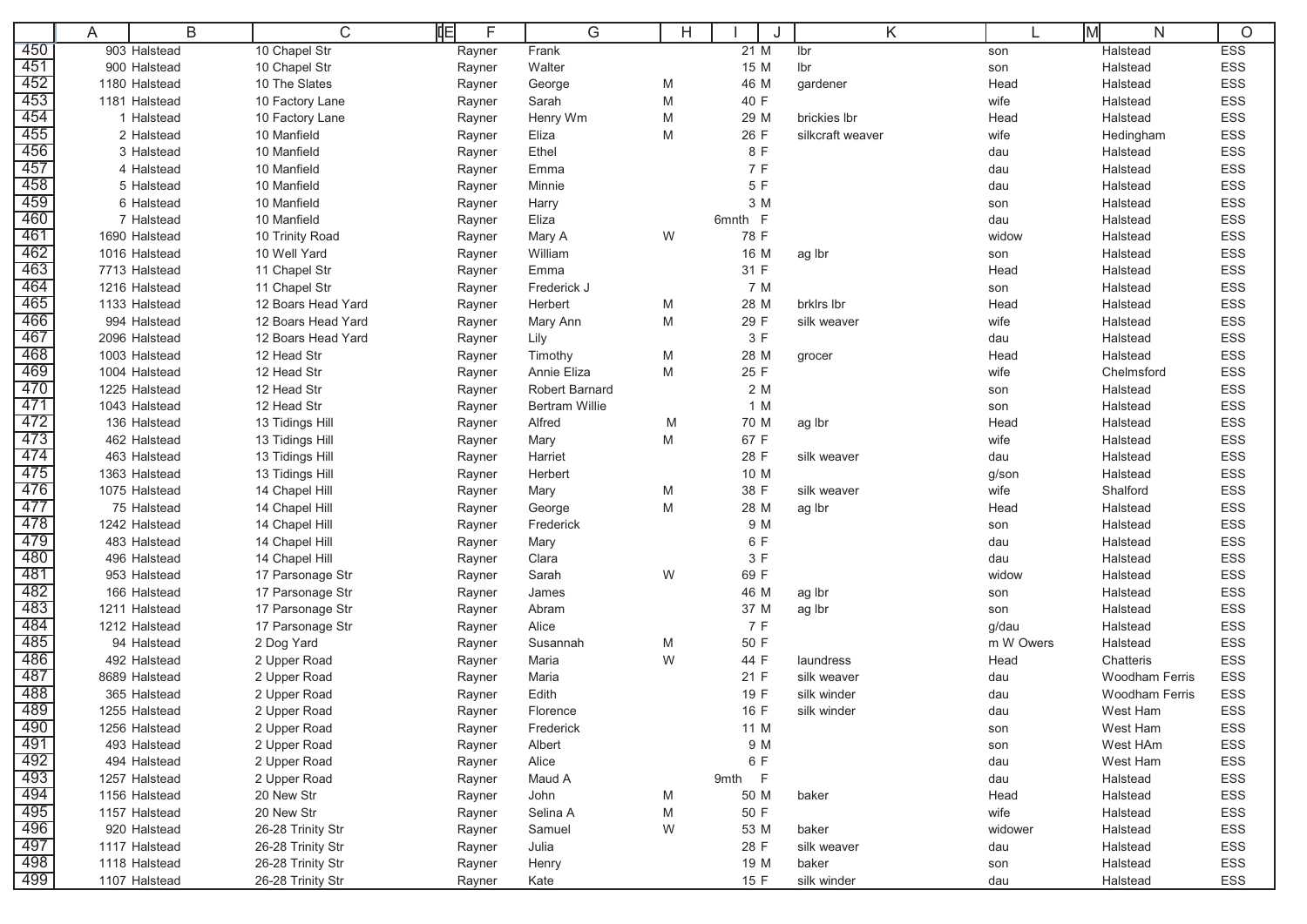|                   | Α | B                            | C                                  | 咱<br>F           | G                  | Н      | J            | Κ                            |              | İМ<br>N              | O                 |
|-------------------|---|------------------------------|------------------------------------|------------------|--------------------|--------|--------------|------------------------------|--------------|----------------------|-------------------|
| 500               |   | 1119 Halstead                | 26-28 Trinity Str                  | Rayner           | Agatha             |        | 14 F         | silk winder                  | dau          | Halstead             | <b>ESS</b>        |
| 501               |   | 433 Halstead                 | 28 Chapel Hill                     | Rayner           | Sarah              | W      | 65 F         | widow                        | Head         | Monkebly             | ESS               |
| 502               |   | 1139 Halstead                | 28 Chapel Hill                     | Rayner           | Emma Alice         |        | 10 F         | g/dau                        | g/dau        | Halstead             | <b>ESS</b>        |
| 503               |   | 2809 Halstead                | 29 Trinity Road                    | Rayner           | George             | M      | 59 M         | factoy foreman               | Head         | Halstead             | ESS               |
| 504               |   | 809 Halstead                 | 29 Trinity Road                    | Rayner           | Emma               | M      | 57 F         |                              | wife         | Halstead             | ESS               |
| 505               |   | 153 Halstead                 | 29 Trinity Road                    | Rayner           | Alice              |        | 21 F         | silk twister née Slaughter ? | dau          | Halstead             | ESS               |
| 506               |   | 1170 Halstead                | 29 Trinity Road                    | Rayner           | Sydney             |        | 15 M         | Bl'smith app                 | son          | Halstead             | ESS               |
| 507               |   | 358 Halstead                 | 3 Factory Lane                     | Rayner           | David              | M      | 28 M         | lbr                          | Head         | Halstead             | ESS               |
| 508               |   | 1006 Halstead                | 3 Factory Lane                     | Rayner           | Alice              | M      | 24 F         | weaver                       | wife         | Halstead             | <b>ESS</b>        |
| 509               |   | 1195 Halstead                | 3 Highbury Terrace, Head Str       | Rayner           | Harriet            | M      | 29 M         |                              | wife         | Cambridge            | CAM               |
| 510               |   | 170 Halstead                 | 3 Highbury Terrace, Head Str       | Rayner           | Arthur             | M      | 26 M         | blacksmith                   | Head         | Halstead             | ESS               |
| 511               |   | 7260 Halstead                | 3 Highbury Terrace, Head Str       | Rayner           | Clara              |        | 3 F          |                              | dau          | Halstead             | ESS               |
| 512               |   | 8539 Halstead                | 3 Highbury Terrace, Head Str       | Rayner           | Edith              |        | 1 F          |                              | dau          | Halstead             | ESS               |
| 513               |   | 3084 Halstead                | 33 Chapel Hill                     | Rayner           | Sarah A            | ?      | 39 F         | crepe weaver                 | Head         | Halstead             | ESS               |
| 514               |   | 1149 Halstead                | 33 Chapel Hill                     | Rayner           | Florence           |        | 21 F         | crepe weaver                 | dau          | Halstead             | ESS               |
| 515               |   | 1150 Halstead                | 33 Chapel Hill                     | Rayner           | Sarah Ann          |        | 12 F         |                              | dau          | Durham +             | ESS               |
| 516               |   | 373 Halstead                 | 33 Chapel Hill                     | Rayner           | Edith              |        | 10 F         |                              | dau          | Halstead             | <b>ESS</b>        |
| 517               |   | 964 Halstead                 | 34 Parsonage Str                   | Rayner           | Eliza              | M      | 39 F         | crape weaver                 | wife         | Halstead             | ESS               |
| 518               |   | 963 Halstead                 | 34 Parsonage Str                   | Rayner           | Alfred             | M      | 38 M         | brklys lbr                   | Head         | Halstead             | ESS               |
| 519               |   | 370 Halstead                 | 34 Parsonage Str                   | Rayner           | Edith              |        | 14 F         |                              | dau          | Halstead             | ESS               |
| 520               |   | 1135 Halstead                | 34 Parsonage Str                   | Rayner           | Percy              |        | 11 M         |                              | son          | Halstead             | <b>ESS</b>        |
| 521               |   | 1208 Halstead                | 34 Parsonage Str                   | Rayner           | Minnie             |        | 8 F          |                              | dau          | Halstead             | ESS               |
| 522               |   | 1209 Halstead                | 34 Parsonage Str                   | Rayner           | Florence           |        | 4 F          |                              | dau          | Halstead             | ESS               |
| 523               |   | 1210 Halstead                | 34 Parsonage Str                   | Rayner           | Leonard            |        | 0.3 M        |                              | son          | Halstead             | <b>ESS</b>        |
| 524               |   | 774 Halstead                 | 35 Parsonage Str                   | Rayner           | Jane               | M      | 66 F         | twister                      | wife         | Halstead             | ESS               |
| 525               |   | 773 Halstead                 | 35 Parsonage Str                   | Rayner           | William            | M      | 66 M         | silk fcty lbr                | Head         | Halstead             | <b>ESS</b>        |
| 526               |   | 718 Halstead                 | 35 Tidings Hill                    | Rayner           | Elizabeth          | W      | 71 F         |                              | widow        | Halstead             | <b>ESS</b>        |
| 527               |   | 429 Halstead                 | 35 Tidings Hill                    | Rayner           | Eliza              |        | 50 F         | silk weaver                  | dau          | Halstead             | ESS               |
| 528               |   | 1681 Halstead                | 36 New Str                         | Rayner           | Mary A             |        | 44 F         | silk winder                  | Head         | Halstead             | ESS               |
| 529               |   | 1160 Halstead                | 36 New Str                         | Rayner           | Louisa             |        | 33 F         | silk drawer                  | sister       | Halstead             | ESS               |
| 530               |   | 1199 Halstead                | 4 Malting Yard                     | Rayner           | William            |        | 9 M          | g/son to James HARLEY        | g/son        | Halstead             | <b>ESS</b>        |
| 531               |   | 485 Halstead                 | 4 Upper Road                       | Rayner           | Elizabeth          | M      | 35 F         | silk weaver                  | wife         | Halstead             | <b>ESS</b>        |
| 532               |   | 484 Halstead                 | 4 Upper Road                       | Rayner           | Frederick          | M      | 32 M         | foundry lbr                  | Head         | Halstead             | ESS               |
| 533<br>534        |   | 1146 Halstead                | 4 Upper Road                       | Rayner           | Elizabeth          |        | 10 F         |                              | dau          | Halstead             | <b>ESS</b>        |
| 535               |   | 486 Halstead                 | 4 Upper Road                       | Rayner           | Frederick<br>David |        | 8 M          |                              | son          | Halstead             | ESS               |
| 536               |   | 157 Halstead<br>328 Halstead | 48 Tidings Hill<br>48 Tidings Hill | Rayner           | Charlotte          | M<br>M | 50 M<br>49 M | gardener<br>silk factory     | Head<br>wife | Halstead<br>Halstead | ESS<br>ESS        |
| 537               |   | 159 Halstead                 | 48 Tidings Hill                    | Rayner           | Alice              |        | 19 F         |                              |              | Halstead             | <b>ESS</b>        |
| 538               |   | 95 Halstead                  | 32 Chapel Hill                     | Rayner           | Alfred             | M      | 45 M         | silk factory                 | dau<br>Head  | Halstead             | <b>ESS</b>        |
| 539               |   | 96 Halstead                  | 32 Chapel Hill                     | Rayner<br>Rayner | Martha             | M      | 41 F         | ag Ibr<br>silk weaver        | wife         | Gosfield             | <b>ESS</b>        |
| 540               |   | 81 Halstead                  | 32 Chapel Hill                     |                  | Ernest             |        | 19 M         | soldier                      |              | Halstead             | ESS               |
| 541               |   | 82 Halstead                  | 32 Chapel Hill                     | Rayner           | Arthur             |        | 15 M         |                              | son          | Halstead             | ESS               |
| 542               |   | 1148 Halstead                | 32 Chapel Hill                     | Rayner           | Herbert            |        | 10 M         | ag Ibr                       | son          |                      | ESS               |
| 543               |   | 89 Halstead                  | 32 Chapel Hill                     | Rayner           |                    |        | 9 F          |                              | son          | Halstead<br>Farnham  |                   |
| 544               |   | 97 Halstead                  | 32 Chapel Hill                     | Rayner<br>Rayner | Louisa<br>Percy    |        | 5 M          |                              | dau          | Halstead             | <b>HAM</b><br>ESS |
| 545               |   | 98 Halstead                  | 32 Chapel Hill                     | Rayner           | Alice              |        | 1 F          |                              | son<br>dau   | Halstead             | ESS               |
| 546               |   | 344 Halstead                 | 54 New Str                         | Rayner           | Elizabeth          |        | 64 F         |                              | wife         | Halstead             | ESS               |
| 547               |   | 425 Halstead                 | 54 New Str                         | Rayner           | Isaac              |        | 63 M         | tailors msgr                 | Head         | Halstead             | ESS               |
|                   |   | 345 Halstead                 | 54 New Str                         | Rayner           | Clara              |        | 25 F         | drapers asst                 | dau          | Halstead             | ESS               |
| $\frac{548}{549}$ |   | 366 Halstead                 | 55 North Str                       | Rayner           | Robert             | M      | 66 M         | ag Ibr                       | Head         | Halstead             | ESS               |
|                   |   |                              |                                    |                  |                    |        |              |                              |              |                      |                   |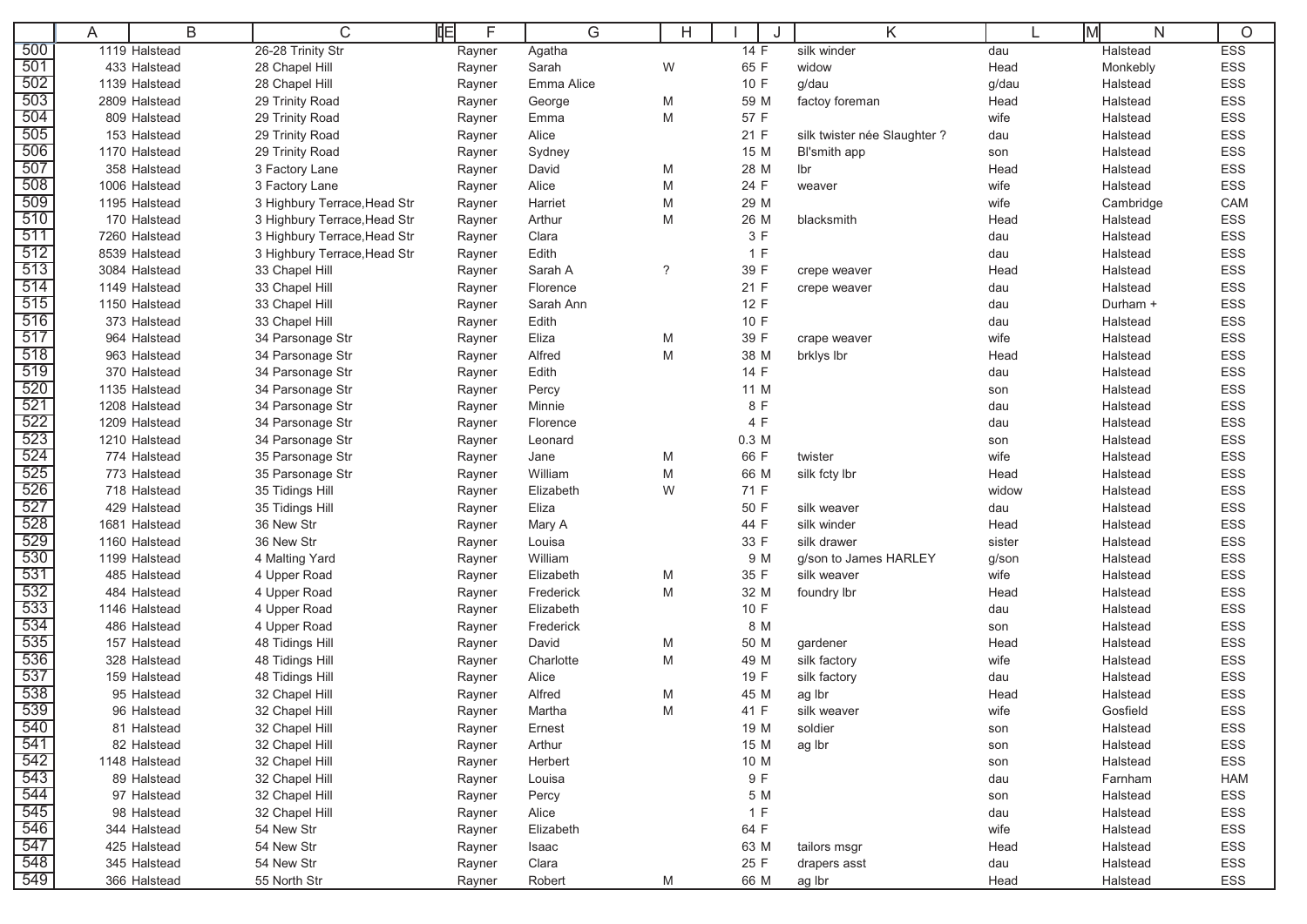|     | A | B             | 咱<br>C            | F      | G                     | н |             | K                      |          | lм<br>N          | $\circ$    |
|-----|---|---------------|-------------------|--------|-----------------------|---|-------------|------------------------|----------|------------------|------------|
| 550 |   | 775 Halstead  | 55 North Str      | Rayner | Mary                  | M | 62 F        |                        | wife     | <b>Braintree</b> | <b>ESS</b> |
| 551 |   | 1728 Halstead | 55 North Str      | Rayner | Emma                  |   | 42 F        | silk weaver            | dau      | Halstead         | ESS        |
| 552 |   | 1194 Halstead | 55 North Str      | Rayner | George                |   | 24 M        | baler                  | son      | Halstead         | <b>ESS</b> |
| 553 |   | 367 Halstead  | 55 North Str      | Rayner | Edith                 |   | 19 F        | drssmkr                | dau      | Halstead         | ESS        |
| 554 |   | 1102 Halstead | 57 Tidings Hill   | Rayner | Allen George          | M | 33 M        | whitesmith             | Head     | Halstead         | ESS        |
| 555 |   | 1244 Halstead | 57 Tidings Hill   | Rayner | Lucia                 | M | 29 F        |                        | wife     | Gosfield         | ESS        |
| 556 |   | 5871 Halstead | 57 Tidings Hill   | Rayner | George H              |   | 1 M         |                        | son      | Halstead         | ESS        |
| 557 |   | 169 Halstead  | 60 Chapel Hill    | Rayner | Arthur                | M | 30 M        | cabinet mkrs Ibr       | Head     | Halstead         | ESS        |
| 558 |   | 995 Halstead  | 60 Chapel Hill    | Rayner | Emma                  | M | 29 F        |                        | wife     | Halstead         | ESS        |
| 559 |   | 1276 Halstead | 60 Chapel Hill    | Rayner | Arthur                |   | 5 M         |                        | son      | Halstead         | <b>ESS</b> |
| 560 |   | 1277 Halstead | 60 Chapel Hill    | Rayner | Gertrude              |   | 2F          |                        | dau      | Halstead         | ESS        |
| 561 |   | 1278 Halstead | 60 Chapel Hill    | Rayner | Frederick             |   | 11mth M     |                        | son      | Halstead         | ESS        |
| 562 |   | 1226 Halstead | 66 North Str      | Rayner | Elizabeth             | M | 25 F        |                        | wife     | Stanstead        | ESS        |
| 563 |   | 904 Halstead  | 66 North Str      | Rayner | Frederick             | M | 33 M        | house paintr           | Head     | Halstead         | ESS        |
| 564 |   | 1227 Halstead | 66 North Str      | Rayner | <b>Ethel Beatrice</b> |   | 5 F         |                        | dau      | Halstead         | ESS        |
| 565 |   | 1228 Halstead | 66 North Str      | Rayner | Ida Elizabeth         |   | 4 F         |                        | dau      | Halstead         | ESS        |
| 566 |   | 1229 Halstead | 66 North Str      | Rayner | Hilda Mary            |   | 1 F         |                        | dau      | Halstead         | ESS        |
| 567 |   | 538 Halstead  | 67 Chapel Hill    | Rayner | Elizabeth             | M | 42 F        | silk weaver            | wife     | Halstead         | ESS        |
| 568 |   | 537 Halstead  | 67 Chapel Hill    | Rayner | James Charles         | M | 40 M        | brickie's lbr          | Head     | Halstead         | ESS        |
| 569 |   | 1137 Halstead | 67 Chapel Hill    | Rayner | Elizabeth             |   | 20 F        | silk weaver            | dau      | Halstead         | ESS        |
| 570 |   | 1248 Halstead | 67 Chapel Hill    | Rayner | Flora A               |   | 8 F         |                        | dau      | Halstead         | ESS        |
| 571 |   | 168 Halstead  | 7 Crown Yard      | Rayner | Arthur                | M | 38 M        | threshing engine lbr   | Head     | Halstead         | ESS        |
| 572 |   | 965 Halstead  | 7 Crown Yard      | Rayner | Margaret              | M | 31 F        |                        | wife     | Halstead         | ESS        |
| 573 |   | 1124 Halstead | 7 Crown Yard      | Rayner | Susannah              |   | 14 F        |                        | dau      | Halstead         | ESS        |
| 574 |   | 1024 Halstead | 7 Crown Yard      | Rayner | Edith                 |   | 11 F        |                        | dau      | Halstead         | ESS        |
| 575 |   | 1258 Halstead | 7 Tidings Hill    | Rayner | Martha                |   | 19 F        | silk weaver            | lodger   | Halstead         | ESS        |
| 576 |   | 171 Halstead  | 8 Gatehouse Yard  | Rayner | Charles               | M | 26 M        | drover                 | Head     | Halstead         | ESS        |
| 577 |   | 1002 Halstead | 8 Gatehouse Yard  | Rayner | Alice                 | M | 23 F        | silk weaver            | wife     | Halstead         | ESS        |
| 578 |   | 2104 Halstead | 8 Gatehouse Yard  | Rayner | Gertrude              |   | $-F$<br>15m |                        | dau      | Halstead         | ESS        |
| 579 |   | 162 Halstead  | 8 North Str       | Rayner | Jonathan              | M | 71 M        | gardener & greengrocer | Head     | Halstead         | ESS        |
| 580 |   | 163 Halstead  | 8 North Str       | Rayner | Ann                   | M | 69 F        |                        | wife     | London           | ESS        |
| 581 |   | 1165 Halstead | 8 North Str       | Rayner | Susannah              |   | 47 F        | drssmkr                | dau      | Halstead         | <b>ESS</b> |
| 582 |   | 919 Halstead  | 84 North Str      | Rayner | Elizabeth             | M | 58 F        |                        | wife     | Halstead         | ESS        |
| 583 |   | 155 Halstead  | 84 North Str      | Rayner | Osgood                | M | 57 M        | bootmaker              | Head     | Halstead         | <b>ESS</b> |
| 584 |   | 1184 Halstead | 84 North Str      | Rayner | Maud                  |   | 19 F        | silk weaver            | dau      | Halstead         | ESS        |
| 585 |   | 923 Halstead  | 85 Chapel Hill    | Rayner | Sarah                 | W | 85 F        | servant                | Head     | Halstead         | ESS        |
| 586 |   | 1616 Halstead | 85 Chapel Hill    | Rayner | Alfred                |   | 43 M        | aglab                  | son      | Halstead         | ESS        |
| 587 |   | 1154 Halstead | 85 Chapel Hill    | Rayner | Herbert               |   | 23 M        | unemployed             | son      | Halstead         | ESS        |
| 588 |   | Halstead      | 85 High Str       | Rayner | Eliza                 | W | 78 F        | newsagent              | m-in-law | Halstead         | <b>ESS</b> |
| 589 |   | 489 Halstead  | 89 Mount Pleasant | Rayner | William               | W | 50 M        | bricklayer             | Head     | Halstead         | <b>ESS</b> |
| 590 |   | 363 Halstead  | 89 Mount Pleasant | Rayner | Decimus               |   | 14 M        | baker                  | son      | Halstead         | ESS        |
| 591 |   | 85 Halstead   | 89 Mount Pleasant | Rayner | George                |   | 9 M         |                        | son      | Halstead         | ESS        |
| 592 |   | 880 Halstead  | 9 The Slates      | Rayner | Robert                | M | 36 M        | brickies lbr           | Head     | Halstead         | ESS        |
| 593 |   | 986 Halstead  | 9 The Slates      | Rayner | Sarah                 | Μ | 34 F        | silk weaver            | wife     | Halstead         | ESS        |
| 594 |   | 1138 Halstead | 9 The Slates      | Rayner | Sarah                 |   | 15 F        |                        | dau      | Halstead         | ESS        |
| 595 |   | 1139 Halstead | 9 The Slates      | Rayner | Emma                  |   | 13 F        |                        | dau      | Halstead         | ESS        |
| 596 |   | 2554 Halstead | 9 The Slates      | Rayner | Frances               |   | 11 F        |                        | dau      | Halstead         | ESS        |
| 597 |   | 1205 Halstead | 9 The Slates      | Rayner | Ethel                 |   | 9 F         |                        | dau      | Halstead         | ESS        |
| 598 |   | 1206 Halstead | 9 The Slates      | Rayner | Robert                |   | 5 M         |                        | son      | Halstead         | ESS        |
| 599 |   | 1207 Halstead | 9 The Slates      | Rayner | Florrie               |   | 0.6 F       |                        | dau      | Halstead         | ESS        |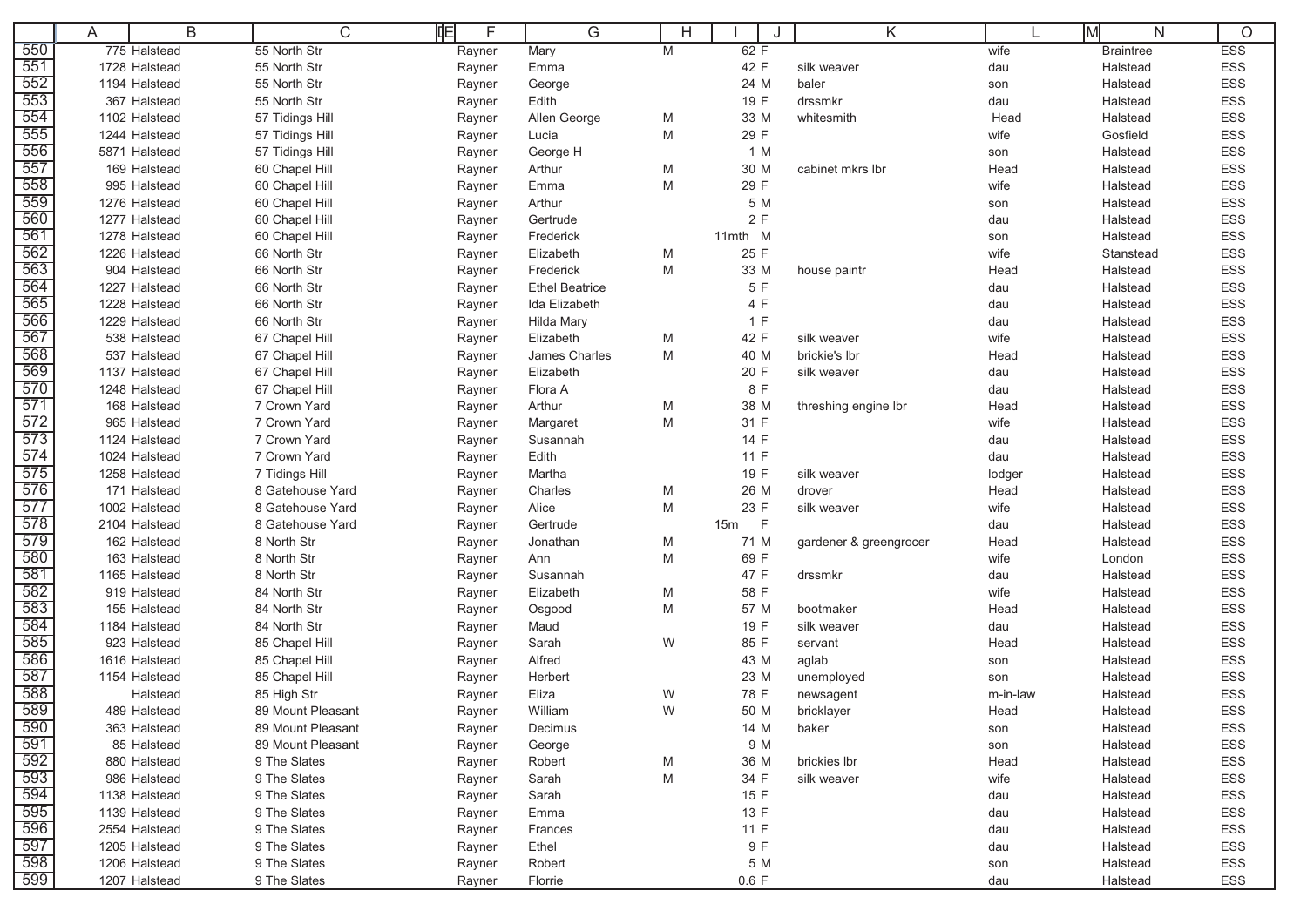|            | A | B             | 咱<br>С                                 | F       | G                 | H |      | Κ                        | ΙM       | N                    | $\circ$    |
|------------|---|---------------|----------------------------------------|---------|-------------------|---|------|--------------------------|----------|----------------------|------------|
| 600        |   | 1271 Halstead | Augusta House, Castle Hedingham Rayner |         | Millicent M       |   | 13 F |                          | pupil    | Finsbury Park        | LON        |
| 601        |   | 1272 Halstead | Augusta House, Castle Hedingham Rayner |         | Edith             |   | 12 F |                          | pupil    | Holloway             | LON        |
| 602        |   | 1143 Halstead | <b>Blamsters Farm</b>                  | Rayner  | Emily             |   | 17 F | housemaid                | dom serv | Halstead             | ESS        |
| 603        |   | 1266 Halstead | Church St, Sible Hedingham             | Rayner  | Lydia             | M | 31 F |                          | wife     | <b>Braintree</b>     | <b>ESS</b> |
| 604        |   | 1223 Halstead | Church St, Sible Hedingham             | Rayner  | Frederick         | M | 29 M | carpenter                | Head     | <b>Bocking</b>       | ESS        |
| 605        |   | 1267 Halstead | Church St, Sible Hedingham             | Rayner  | Annie             |   | 7 F  |                          | dau      | <b>Braintree</b>     | <b>ESS</b> |
| 606        |   | 1268 Halstead | Church St, Sible Hedingham             | Rayner  | Gertrude          |   | 5 F  |                          | dau      | Haverhill            | <b>SFK</b> |
| 607        |   | 1269 Halstead | Church St, Sible Hedingham             | Rayner  | Edgar             |   | 3 M  |                          | son      | Haverhill            | <b>SFK</b> |
| 608        |   | 1270 Halstead | Church St, Sible Hedingham             | Rayner  | Frederick         |   | 1 M  |                          | son      | Sible Hedingham      | ESS        |
| 609        |   | 1175 Halstead | Cttge nr Elms Hall                     | Rayner  | Stephen           | W | 58 M |                          | Head     | Colne Engaine        | ESS        |
| 610        |   | 1260 Halstead | Cttge nr Elms Hall                     | Rayner  | Elizabeth         |   | 27 F | Housekeeper              | dau      | Colne Engaine        | ESS        |
| 611        |   | 1261 Halstead | Cttge nr Elms Hall                     | Rayner  | Henry             |   | 25 M |                          | son      | Colne Engaine        | ESS        |
| 612        |   | 1262 Halstead | Cttge nr Elms Hall                     | Rayner  | Emily             |   | 22 F |                          | dau      | Colne Engaine        | ESS        |
| 613        |   | 1263 Halstead | Cttge nr Elms Hall                     | Rayner  | Annie             |   | 19 F |                          | dau      | Colne Engaine        | ESS        |
| 614        |   | 1264 Halstead | Cttge nr Elms Hall                     | Rayner  | Walter            |   | 16 M |                          | son      | <b>Colne Engaine</b> | ESS        |
| 615        |   | 1265 Halstead | Cut Hedge (G Courtauld 1831)           | Rayner  | Mary A F          |   | 15 F | scullerymaid             | dom serv | Durham               | <b>DUR</b> |
| 616        |   | 1220 Halstead | Dog Inn, North Str                     | Rayner  | William           | M | 39 M | inkpr/butcher            | Head     | Halstead             | ESS        |
| 617        |   | 1221 Halstead | Dog Inn, North Str                     | Rayner  | Florence          | M | 38 F | housekpr                 | wife     | Halstead             | ESS        |
| 618        |   | 1222 Halstead | Dog Inn, North Str                     | Rayner  | Edith             |   | 16 F | barmaid                  | dau      | Halstead             | ESS        |
| 619        |   | 1080 Halstead | 'Firs'. Kings Road                     | Rayner  | Samuel            | M | 39 M | Accountant               | Head     | Halstead             | <b>ESS</b> |
| 620        |   | 1081 Halstead | 'Firs'. Kings Road                     | Rayner  | Lydia             | M | 35 F | née Broyd?               | wife     | Halstead             | ESS        |
| 621        |   | 1126 Halstead | 'Firs'. Kings Road                     | Rayner  | Lydia D           |   | 12 F |                          | dau      | Gosfield             | ESS        |
| 622        |   | 1127 Halstead | 'Firs'. Kings Road                     | Rayner  | Lavenia K         |   | 11 F |                          | dau      | Halstead             | <b>ESS</b> |
| 623        |   | 1246 Halstead | 'Firs'. Kings Road                     | Rayner  | <b>Beatrice M</b> |   | 7 F  |                          | dau      | Halstead             | ESS        |
| 624        |   | 1247 Halstead | 'Firs'. Kings Road                     | Rayner  | Constance V       |   | 4 F  |                          | dau      | Halstead             | ESS        |
| 625        |   | 1131 Halstead | Garden Yard                            | Rayner  | Lucy              | W | 73 F |                          | widow    | Barton               | <b>SFK</b> |
| 626        |   | 713 Halstead  | <b>Greenstead Green</b>                | Rayner  | Jonathan          | M | 77 M | road lbr                 | Head     | Halstead             | <b>ESS</b> |
| 627        |   | 714 Halstead  | <b>Greenstead Green</b>                | Rayner  | Mary Ann          | M | 71 F |                          | wife     | Halstead             | ESS        |
| 628        |   | 3433 Halstead | Halstead Rd, Hospital                  | Rayner  | William           | M | 55 M | farmer                   | patient  | <b>Gt Maplestead</b> | ESS        |
| 629        |   | 404 Halstead  | Head Str                               | Rayner  | Eliza             | M | 44 F |                          | wife     | Yeldham              | ESS        |
| 630        |   | 405 Halstead  | <b>Head Str</b>                        | Rayner  | Joshua            | M | 42 M | mstr baker               | Head     | Halstead             | <b>ESS</b> |
| 631        |   | 140 Halstead  | <b>Head Str</b>                        | Rayner  | Ada               |   | 19 F | grocers assistant        | dau      | Halstead             | ESS        |
| 632        |   | 1177 Halstead | Head Str                               | Rayner  | Elizabeth         |   | 16 F | dressmaker               | dau      | Halstead             | ESS        |
| 633        |   | 382 Halstead  | <b>Head Str</b>                        | Rayner  | Edward            |   | 14 M |                          | son      | Halstead             | <b>ESS</b> |
| 634        |   | 1178 Halstead | Head Str                               | Rayner  | Ellen             |   | 13 F |                          | dau      | Halstead             | ESS        |
| 635        |   | 1179 Halstead | Head Str                               | Rayner  | Frederick         |   | 11 M |                          | son      | Halstead             | ESS        |
| 636        |   | 1035 Halstead | Head Str                               | Rayner  | Frank             |   | 9 M  |                          | son      | Halstead             | <b>ESS</b> |
| 637        |   | 1224 Halstead | <b>Head Str</b>                        | Rayner  | Harry Frank       |   | 5 M  |                          | son      | Halstead             | ESS        |
| 638<br>639 |   | Halstead      | <b>Ivy Cottages</b>                    | Rayner  | Sarah             | W | 56 F | caretaker Trinity school | widow    | Halstead             | ESS        |
|            |   | 1241 Halstead | <b>Ivy Cottages</b>                    | Rayner  | Alice             |   | 26 F | crepe weaver             | dau      | Halstead             | <b>ESS</b> |
| 640        |   | 1198 Halstead | <b>Malting Yard</b>                    | Rayner  | Edith             |   | 3 F  | g/dau to Henry COE       | d/dau    | Halstead             | ESS        |
| 641        |   | 1251 Halstead | Maple Farm                             | Rayner  | Emma              | M | 37 F |                          | wife     | Castle Hedingham     | ESS        |
| 642        |   | 1250 Halstead | Maple Farm                             | Rayner  | George W          | М | 35 M | Farmer                   | Head     | Halstead             | ESS        |
| 643<br>644 |   | 1252 Halstead | Maple Farm                             | Rayner  | Edith             |   | 5 F  |                          | dau      | Halstead             | ESS        |
|            |   | 1253 Halstead | Maple Farm                             | Rayner  | Lily              |   | 3 F  |                          | dau      | Halstead             | ESS        |
| 645        |   | 1712 Halstead | Mother of Susannah Pilgim 51           | Rayner  | Mary              | W | 84 F | mother-in-law            | widow    | Halstead             | ESS        |
| 646        |   | 6418 Halstead | 3 Colne Road                           | Pilgrim | Susannah (Rayner) | M | 51   |                          | wife     | Halstead             | ESS        |
| 647        |   | 5814 Halstead | The White Horse                        | Rayner  | Edward            |   | 45 M | farm lbr                 | lodger   | Halstead             | ESS        |
| 648<br>649 |   | 1130 Halstead | <b>Weavers Row</b>                     | Rayner  | Sarah A           |   | 75 F |                          | Aunt     | Halstead             | ESS        |
|            |   | 131 Halstead  | <b>Weavers Row</b>                     | Rayner  | Sarah A           | M | 53 F |                          | wife     | Lt Maplestead        | ESS        |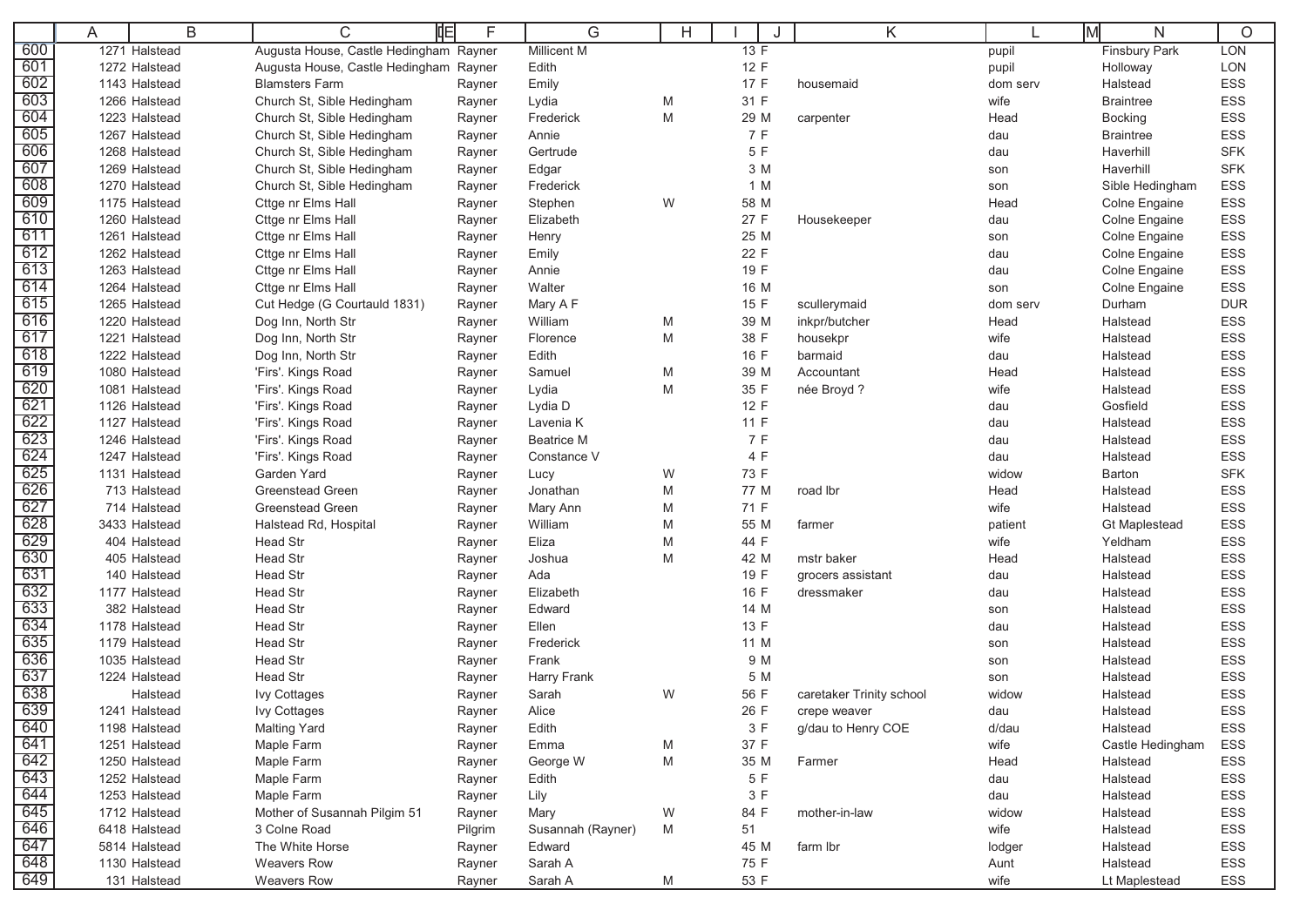|            | A           | B               | 咱<br>C                | F      | G             | Н |           | Κ                       |                 | lм<br>N           | $\circ$    |
|------------|-------------|-----------------|-----------------------|--------|---------------|---|-----------|-------------------------|-----------------|-------------------|------------|
| 650        |             | 130 Halstead    | <b>Weavers Row</b>    | Rayner | Charles       | M | 52 M      |                         | Head            | Halstead          | <b>ESS</b> |
| 651        |             | 132 Halstead    | <b>Weavers Row</b>    | Rayner | Harry         |   | 21 M      |                         | son             | Halstead          | ESS        |
| 652        |             | 133 Halstead    | <b>Weavers Row</b>    | Rayner | George L      |   | 15 M      |                         | son             | Halstead          | <b>ESS</b> |
| 653        |             | 1910 Halstead   | <b>Weavers Row</b>    | Rayner | Charles P     |   | 9 M       |                         | son             | Halstead          | ESS        |
| 654        |             | 945 Halstead    | Wellor Farm, Gosfield | Rayner | Phillis       | M | 46 F      |                         | wife            | Sible Hedingham   | ESS        |
| 655        |             | 139 Halstead    | Wellor Farm, Gosfield | Rayner | Joshua        | M | 42 M      | farrier                 | Head            | Halstead          | ESS        |
| 656        |             | 158 Halstead    | Wellor Farm, Gosfield | Rayner | Alice         |   | 19 F      | laundress               | dau             | Halstead          | ESS        |
| 657        |             | 1144 Halstead   | Wellor Farm, Gosfield | Rayner | Florence      |   | 14 F      |                         | dau             | Halstead          | ESS        |
| 658        |             | 371 Halstead    | Wellor Farm, Gosfield | Rayner | Edith         |   | 13 F      |                         | dau             | Halstead          | <b>ESS</b> |
| 659        |             | 240 Halstead    | The White Horse Yard  | Rayner | William       | W | 67 M      | father-in-law           | widower         | Halstead          | <b>ESS</b> |
| 660        |             | 2202 Halstead   | The White Horse Yard  | Rayner | Jessie        |   | 32 F      | sister-in-law           | s-in-law        | Halstead          | ESS        |
| 661        |             | 1129 Halstead   | 69 Trinity Square     | Rayner | Emma          | W | 67 F      | silk weaver             | widow st/mother | Halstead          | ESS        |
| 662        |             | 6404 Halstead   | The White Horse Yard  | Rayner | Eliza (SMITH) | M | 33 F      | silk weaver             | wife            | Halstead          | ESS        |
| 663        |             | 1156 Halstead   |                       | Rayner | John          | M | 50 M      | <b>Baker</b>            | Head            | Halstead          | ESS        |
| 664        |             | 1157 Halstead   |                       | Rayner | Selina        | M | 50 F      |                         | wife            | Halstead          | ESS        |
| 665        |             | 364 Halstead    | 5 High Street         | Rayner | Edith         |   | 23 F      | servant                 |                 | Halstead          | ESS        |
| 666        |             | 8691 Halstead   | 1 Rosemary Lane       | Evans  | Caroline      | M | 22 F      | crepe weaver            | dau             | Halstead          | ESS        |
| 667        |             | 3630 Halstead   | 1 Trinity Road        | Rayner | George        |   | 8 M       |                         | visitor         | London            | ESS        |
| 668        |             | 379 Harwich     | <b>Stour Street</b>   | Rayner | Nathan        | M | 55 M      | quay lbr                | Head            | <b>Gt Oakley</b>  | ESS        |
| 669        |             | 8692 Harwich    | <b>Stour Street</b>   | Rayner | Elizabeth     | M | 44 F      |                         | wife            | Harwich           | ESS        |
| 670        |             | 380 Harwich     | <b>Stour Street</b>   | Rayner | Edward        |   | 18 M      |                         | son             | Harwich           | ESS        |
| 671        |             | 309 Harwich     | <b>Stour Street</b>   | Rayner | Elizabeth     |   | 16 F      |                         | dau             | Harwich           | ESS        |
| 672        |             | 3092 Harwich    | <b>Stour Street</b>   | Rayner | Frederick     |   | 14 M      | errand boy              | son             | Harwich           | ESS        |
| 673        |             | 309 Hawkswell   | Cottages              | Rayner | Charles       | M | 79 M      | aglab                   | Head            | Earls Colne       | <b>ESS</b> |
| 674        |             | 2913 Hawkswell  | Cottages              | Rayner | Jemima        | M | 76 F      |                         | wife            | Woodbridge        | ESS        |
| 675        |             | 8695 Hawkwell   | Cottages              | Rayner | John          | M | 40 M      |                         | Head            | Hawkwell          | <b>ESS</b> |
| 676        |             | 8696 Hawkwell   | Cottages              | Rayner | Mary Ann      | M | 35 F      |                         | wife            | Foulness Island   | ESS        |
| 677        |             | 3065 Hawkwell   | Cottages              | Rayner | Ellen         |   | 12 F      |                         | dau             | Eastwood          | ESS        |
| 678        |             | 8695 Hawkwell   | Cottages              | Rayner | Charles       |   | 9 M       |                         | son             | Eastwood          | ESS        |
| 679        |             | 8696 Hawkwell   | Cottages              | Rayner | Fred?         |   | 7 M       |                         | son             | Rayleigh          | ESS        |
| 680        |             | 8697 Hawkwell   | Cottages              | Rayner | Emily         |   | 6 F       |                         | dau             | Gt Fambridge      | ESS        |
| 681        |             | 3103 Hockley    | Casford Work?         | Rayner | James         | M | 47 M      | blacksmith              | Head            | Lt Baddow         | <b>ESS</b> |
| 682        |             | 3104 Hockley    | Casford Work?         | Rayner | Susan         | M | 35 F      |                         | wife            | Lt Baddow         | ESS        |
| 683        |             | 3105 Hockley    | Casford Work?         | Rayner | George        |   | 18 M      | blacksmiths boy         | son             | West Hanningfield | ESS        |
| 684        |             | 3106 Hockley    | Casford Work?         | Rayner | William       |   | 15 M      |                         | son             | Hockley           | <b>ESS</b> |
| 685        |             | 3107 Hockley    | Casford Work?         | Rayner | Reuben        |   | 10 M      |                         | son             | Hockley           | ESS        |
| 686        |             | 8698 Hockley    | Casford Work?         | Rayner | Minnie        |   | 8 F       |                         | dau             | Hockley           | ESS        |
| 687        |             | 8699 Hockley    | Casford Work?         | Rayner | Walter        |   | 6 M       |                         | son             | Hockley           | ESS        |
| 688<br>689 |             | 8700 Hockley    | Casford Work?         | Rayner | Frank         |   | 4 M<br>2F |                         | son             | Hockley           | <b>ESS</b> |
|            |             | 8701 Hockley    | Casford Work?         | Rayner | Edith         |   |           |                         | dau             | Hockley           | <b>ESS</b> |
| 690<br>691 |             | 8702 Hornchurch | U.W.                  | Rayner | James         |   | 15 M      | trainee carpenter       | inmate          | $\tilde{?}$       | <b>MDX</b> |
| 692        | 7820 Ilford |                 | 15 High Street        | Rayner | Sarah         | W | 77 F      | living on parish relief | Head            | Ongar             | ESS        |
| 693        | 2926 Ilford |                 | 15 High Street        | Rayner | Hannah        |   | 45 F      | laundress               | Dau             | <b>Ilford</b>     | ESS        |
| 694        | 7821 Ilford |                 | 15 High Street        | Rayner | Mary Ann      |   | 40 F      | laundress               | Dau             | <b>Ilford</b>     | ESS        |
| 695        | 7823 Ilford |                 | 15 High Street        | Rayner | Martha        |   | 31 F      | domestic servant        | Dau             | <b>Ilford</b>     | ESS        |
| 696        | 2929 Ilford |                 | 3 Chapel Row          | Rayner | William       | M | 57 M      | church gatekeeper       | Head            | <b>Ilford</b>     | ESS        |
| 697        | 2930 Ilford |                 | 3 Chapel Row          | Rayner | Harriet       | М | 52 F      |                         | wife            | <b>Ilford</b>     | ESS        |
| 698        | 2932 Ilford |                 | 3 Chapel Row          | Rayner | William       |   | 18 M      | Ibr                     | son             | <b>Ilford</b>     | ESS        |
| 699        | 2933 Ilford |                 | 3 Chapel Row          | Rayner | Percy         |   | 14 M      | lbr                     | son             | <b>Ilford</b>     | ESS        |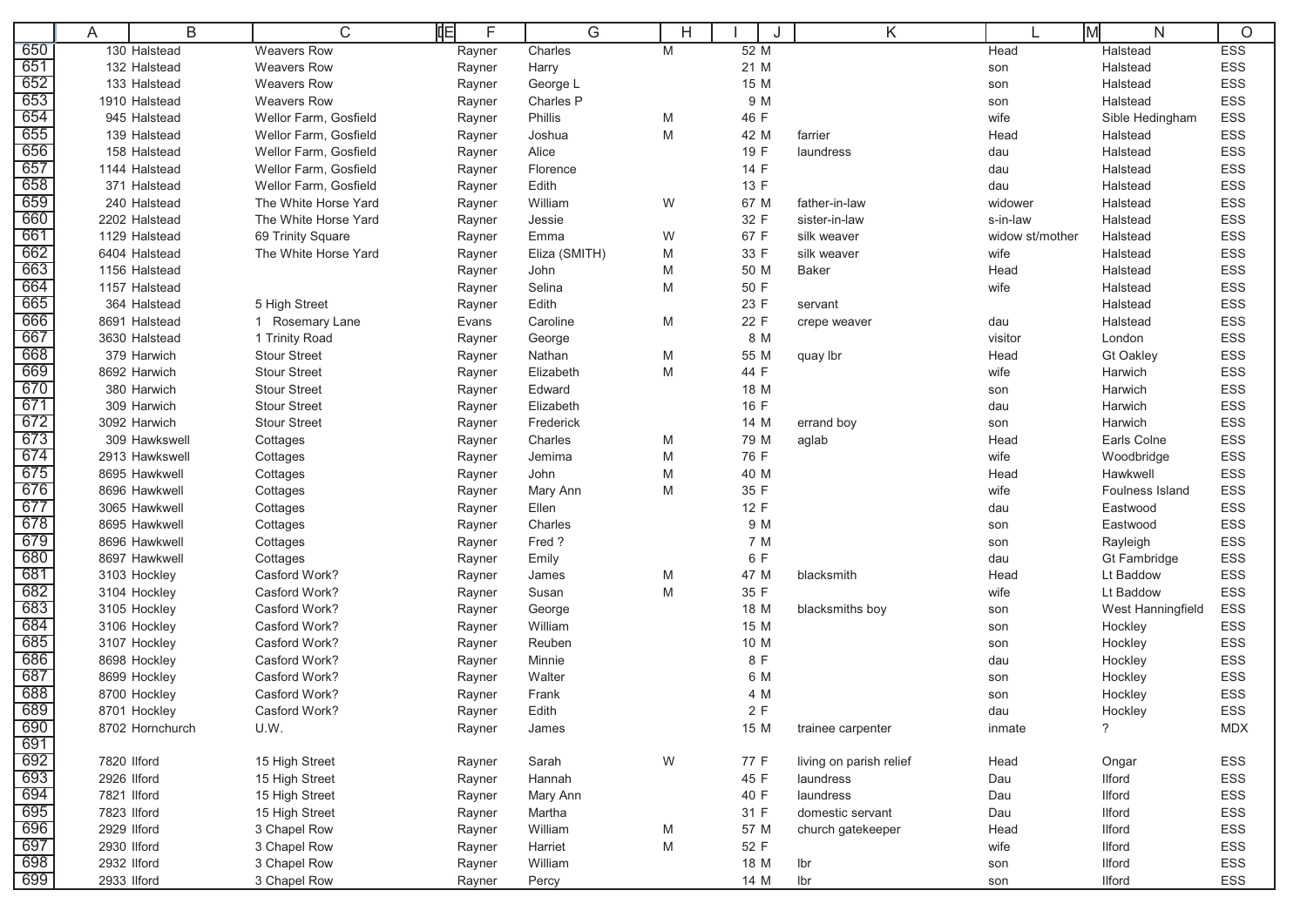|            | A | B                  | $\mathsf{C}$                  | 咱<br>F           | G                        | Н       |              |   | Κ                     |               | M<br>$\mathsf{N}$  | $\circ$    |
|------------|---|--------------------|-------------------------------|------------------|--------------------------|---------|--------------|---|-----------------------|---------------|--------------------|------------|
| 700        |   | 2934 Ilford        | 3 Chapel Row                  | Rayner           | Mary                     |         | 12 F         |   |                       | dau           | <b>Ilford</b>      | <b>ESS</b> |
| 701<br>702 |   | 2529 Inworth       | Near Kelvedon Bridge          | Rayner           | James                    | M       | 70 M         |   | gardener              | Head          | Halstead           | ESS        |
| 703        |   | 8703 Kelvedon      | High Str Infants School       | Rayner           | Clara                    | M       | 28 F         |   | sick nurse            |               | Redgoner?          | <b>SFK</b> |
| 704        |   | 350 Kelvedon       | High Str Queens Head          | Rayner           | Samuel F                 | M       | 70 M         |   | publican coachbuilder | Head          | <b>Stisted</b>     | <b>ESS</b> |
| 705        |   | 3108 Kelvedon      | High Str                      | Rayner           | Mary A                   | M       | 68 F         |   |                       | wife          | Maldon             | ESS        |
| 706        |   | 351 Kelvedon       | High Str                      | Rayner           | Clifford                 |         | 29 M         |   | coach builder         | son           | Maldon             | ESS        |
| 707        |   | 7193 Kelvedon      | High Str                      | Rayner           | William                  | W       | 38 M         |   | aglab                 | Head          | Rivenhall          | ESS        |
| 708        |   | 8705 Kelvedon      | High Str                      | Rayner           | Arthur                   |         | 9 M          |   |                       | son           | Kelvedon           | ESS        |
| 709        |   | 8706 Kelvedon      | High Str                      | Rayner           | Annie                    |         | 6 F          |   |                       | dau           | Kelvedon           | ESS        |
| 710        |   | 8707 Kelvedon      | High Str                      | Rayner           | Emily                    |         | 4 F          |   |                       | dau           | Kelvedon           | ESS        |
|            |   |                    |                               |                  |                          |         |              |   |                       |               |                    |            |
|            |   | 8708 Langdon Hills | Crown Hotel                   | Rayner           | Hannah                   | W       | 67?          | F | licensed victualler   | Head          | Gt Leigh           | ESS        |
| 713        |   | 8710 Langdon Hills | Crown Hotel                   | Rayner           | Ellen A                  |         | 36?          | M |                       | dau           | Maidstone?         | LDN        |
|            |   | 8711 Langdon Hills | Crown Hotel                   | Rayner           | Walter H                 |         | 35?          | M |                       | son           | Maidstone?         | LDN        |
|            |   | 3116 Leigh         | Ivy Cottage                   | Rayner           | William                  | M       | 41 M         |   | Ibr                   | Head          | Eastwood           | <b>ESS</b> |
| 716        |   | 8712 Leigh         | Ivy Cottage                   | Rayner           | Louise ?                 | M       | 40 F         |   |                       | wife          | Leigh              | ESS        |
|            |   | 8713 Leigh         | Ivy Cottage                   | Rayner           | Mary E                   |         | 12 F         |   |                       | dau           | Leigh              | ESS        |
| 718        |   | 8715 Leyton        | <b>Chelmsford Street</b>      | Rayner?          | Vrainace ?               | M       | 45 M         |   | jeweller              | Head          | ?                  | <b>GER</b> |
| 719        |   | 8716 Leyton        | <b>Chelmsford Street</b>      | Rayner?          | Gaynor ?                 | M       | 44 F         |   |                       | wife          | Tottenham          | ESS        |
| 720        |   | 8717 Leyton        | <b>Chelmsford Street</b>      | Rayner?          | Ellen                    |         | 25 F         |   |                       | dau           | ?                  | <b>LND</b> |
| 721        |   | 8714 Leyton        | <b>Chelmsford Street</b>      | Rayner?          | Esau                     |         | 18 M         |   |                       | son           | 7                  | <b>LND</b> |
|            |   | 8718 Leyton        | 5 Yale Terrace                | Rayner           | Pelham                   |         | 12 M         |   |                       | visitor       | Southampton        | <b>HAM</b> |
| 723        |   | 8719 Leyton        | 45 Goodall Road               | Rayner           | Albert                   | M       | 53 M         |   | carpenter             | Head          | Hackney            | <b>LND</b> |
| 724        |   | 8720 Leyton        | 45 Goodall Road               | Rayner           | Emily                    | M       | 45 F         |   |                       | wife          | Barnes?            | <b>LND</b> |
| 725        |   | 8721 Lt Ilford     | 8 Meanley Road                | Rayner           | Frederick James          | M       | 40 M         |   |                       | Head          | Wanstead           | <b>ESS</b> |
| 726        |   | 8722 Lt Ilford     | 8 Meanley Road                | Rayner           | Caroline                 | M       | 39 F         |   |                       | wife          | Bournville         | <b>BRM</b> |
| 727        |   | 8723 Lt Ilford     | 8 Meanley Road                | Rayner           | George Shakespeare       |         | 8 M          |   |                       | son           | <b>Kings Cross</b> | <b>MDX</b> |
| 728        |   | 8724 Lt Ilford     | 8 Meanley Road                | Rayner           | <b>Winifred Chalk</b>    |         | 2 F          |   |                       | dau           | <b>Kings Cross</b> | <b>MDX</b> |
| 729        |   | 8725 Lt Ilford     | 8 Meanley Road                | Rayner           | <b>Frederick Richard</b> |         | 6m           | M |                       | son           | Lt IIford          | <b>ESS</b> |
| 730        |   | Lt IIford          | 8 Meanley Road                | Hugell           | Caroline                 | W       | 67 F         |   |                       | g/mother      | Woodford           | ESS        |
| 731        |   | Lt IIford          | 8 Meanley Road                | Shakespear Alice |                          | $\star$ | 16 F         |   |                       | wife's sister | Kentish Lane       | <b>MDX</b> |
| 732<br>733 |   | 2180 Lt Maplestead | Hedingham Road                | Rayner           | Thomas                   |         | 49 M<br>48 M |   | farmer                | Head<br>wife  | Lt Maplestead      | ESS        |
| 734        |   | 2140 Lt Maplestead | Hedingham Road                | Rayner           | Mary E                   |         |              |   |                       |               | Coppingford        | <b>HUN</b> |
| 735        |   | 2635 Maldon        | 11 Cromwell Lane              | Rayner           | William C                | M       | 33 M         |   | gardener              | Head          | Maldon             | <b>ESS</b> |
| 736        |   | 2698 Maldon        | 11 Cromwell Lane              | Rayner           | Sarah A                  | M       | 28 F         |   |                       | wife          | Maldon             | <b>ESS</b> |
| 737        |   | 8726 Maldon        | 11 Cromwell Lane              | Rayner           | Florence E               |         | 9 F          |   |                       | dau           | Maldon             | ESS        |
| 738        |   | 8727 Maldon        | 11 Cromwell Lane              | Rayner           | Ernest W                 |         | 7 M          |   |                       | son           | Maldon             | ESS        |
| 739        |   | 8728 Maldon        | 11 Cromwell Lane              | Rayner           | Alice K                  |         | $5F$         |   |                       | dau           | Maldon             | ESS        |
| 740        |   | 8729 Maldon        | 11 Cromwell Lane              | Rayner           | Anne R                   |         | 2 F          |   |                       | dau           | Maldon             | ESS        |
| 741        |   | 412 Maldon         | 2 Cromwell Lane               | Rayner           | George                   | M       | 34 M         |   | jobbing gardener      | Head          | Maldon             | ESS        |
| 742        |   | 413 Maldon         | 2 Cromwell Lane               | Rayner           | Eliza                    | M       | 34 F         |   |                       | wife          | Purleigh           | ESS        |
| 743        |   | 2637 Maldon        | 2 Cromwell Lane               | Rayner           | George                   |         | 11 M         |   |                       | son           | Maldon             | ESS        |
| 744        |   | 8730 Maldon        | 2 Cromwell Lane               | Rayner           | William                  |         | 6 M          |   |                       | son           | Tillingham         | ESS        |
| 745        |   | 6731 Maldon        | 2 Cromwell Lane               | Rayner           | Gertrude                 |         | 4 F          |   |                       | dau           | Maldon             | ESS        |
| 746        |   | 8732 Maldon        | 2 Cromwell Lane               | Rayner           | Herbert                  |         | 2 M          |   |                       | son           | Maldon             | <b>ESS</b> |
| 747        |   | 8733 Maldon        | 2 Cromwell Lane               | Rayner           | Arthur                   |         | 1mnth M      |   |                       | son           | Maldon             | ESS        |
| 748        |   | 8734 Maldon        | 8 Rill Road                   | Rayner           | Robert                   |         | 33 M         |   | shoemaker             |               | Rye                | KEN        |
| 749        |   | 8735 Maldon        | Gatlands Cottage, St Lawrence | Rayner           | Sarah                    | W       | 29 F         |   | née Alleker ?         | dau           | Tillingham         | ESS        |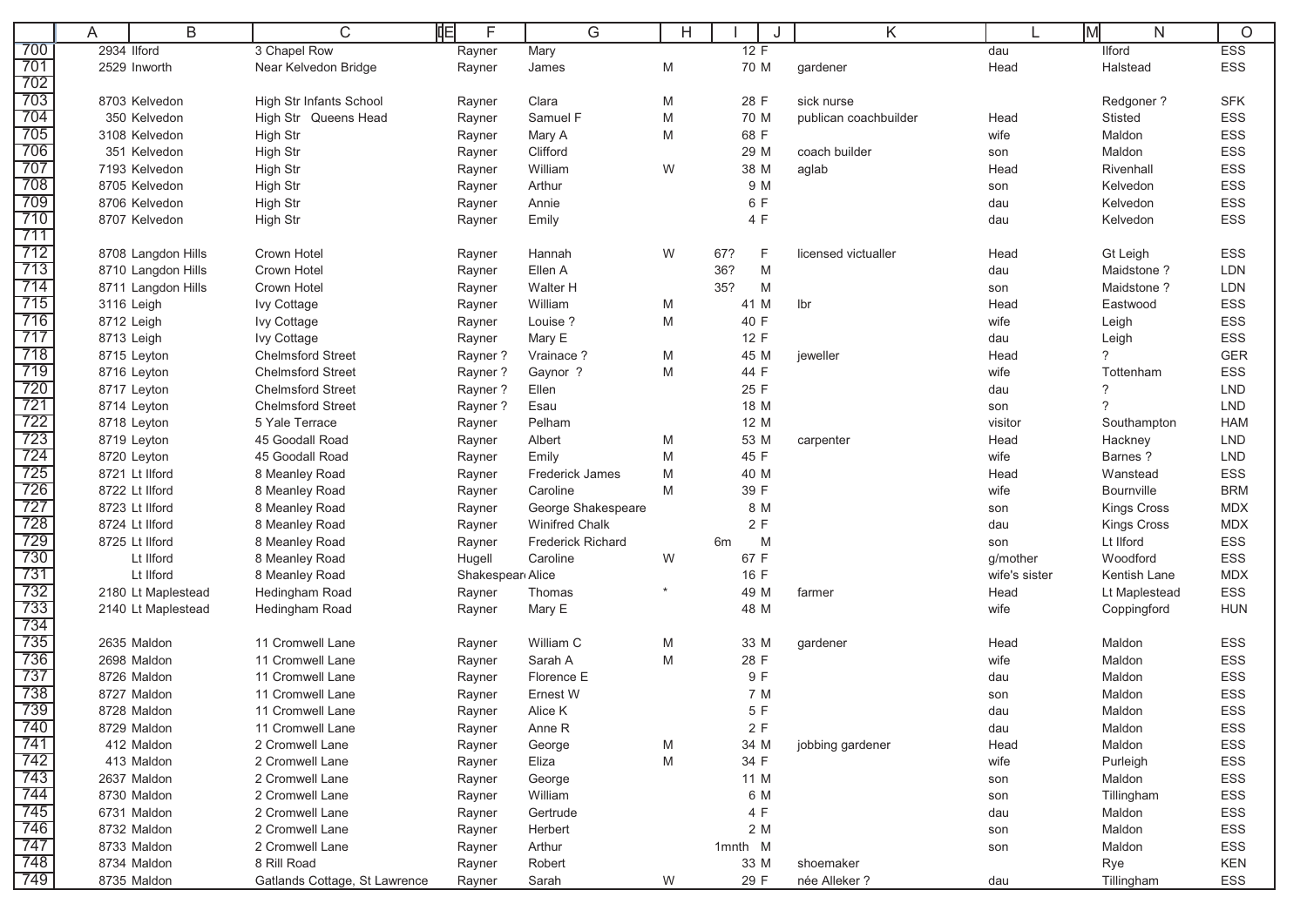|     | A | B                | $\mathsf{C}$                  | 咱<br>F | G           | H |           | J | Κ                        |         | Iмl<br>N                | $\circ$        |
|-----|---|------------------|-------------------------------|--------|-------------|---|-----------|---|--------------------------|---------|-------------------------|----------------|
| 750 |   | 8737 Maldon      | Gatlands Cottage, St Lawrence | Rayner | May.        |   | 13 days F |   |                          | g/dau   | Maldon, St Lawrence ESS |                |
| 751 |   | 4212 Maldon      | Peacock's Farm                | Rayner | Arthur      |   | 6 M       |   | to Elizabeth Ann Blowers | visitor | Tillingham              | ESS            |
| 752 |   | 8738 Marks Tey   | Coggeshall Road               | Rayner | Edward A    |   | 25 M      |   | Ibr                      |         | Hoxne                   | <b>SFK</b>     |
| 753 |   |                  |                               |        |             |   |           |   |                          |         |                         |                |
| 754 |   | 8739 North Weald | High Road, "The WoolPack"     | Rayner | George      |   | 36 M      |   | groom                    | lodger  | Rochford                | <b>ESS</b>     |
| 755 |   |                  |                               |        |             |   |           |   |                          |         |                         |                |
| 756 |   | 1194 Orsett      | Sailing barge "Guy Fawkes"    | Rayner | George      | M | 25 ?      | M |                          |         | Halstead                | <b>ESS</b>     |
| 757 |   |                  |                               |        |             |   |           |   |                          |         |                         |                |
| 758 |   | 347 Pattiswick   | <b>Compasses Public House</b> | Rayner | Jonathan    | M | 37 M      |   | publican                 | Head    | Halstead                | <b>ESS</b>     |
| 759 |   | 411 Pattiswick   | Compasses Public House        | Rayner | Eliza       | M | 35 F      |   |                          | wife    | Halstead                | <b>ESS</b>     |
| 760 |   | 348 Pattiswick   | Compasses Public House        | Rayner | Clara A     |   | 14 F      |   |                          | dau     | Halstead                | ESS            |
| 76٬ |   | 83 Pattiswick    | <b>Compasses Public House</b> | Rayner | Ada A       |   | 9 F       |   |                          | dau     | Halstead                | ESS            |
| 762 |   | 401 Pattiswick   | <b>Whitehill Cottages</b>     | Rayner | George      | M | 47 M      |   |                          | Head    | Gt Tey                  | <b>ESS</b>     |
| 763 |   | 402 Pattiswick   | <b>Whitehill Cottages</b>     | Rayner | Eliza       | M | 47 F      |   |                          | wife    | <b>Gt Coggeshall</b>    | <b>ESS</b>     |
| 764 |   | 2629 Pattiswick  | <b>Whitehill Cottages</b>     | Rayner | William     |   | 22 M      |   | aglab                    | son     | Gt Tey                  | <b>ESS</b>     |
| 765 |   | 2628 Pattiswick  | <b>Whitehill Cottages</b>     | Rayner | James       |   | 20 M      |   | hawker                   | son     | Gt Tey                  | <b>ESS</b>     |
| 766 |   | 1941 Pattiswick  | <b>Whitehill Cottages</b>     | Rayner | John        |   | 17 M      |   | gelatine lbr             | son     | Cty Durham              | <b>ESS</b>     |
| 767 |   | 3237 Pattiswick  | 2 Stock Street                | Rayner | Walter      | M | 24 M      |   | aglab                    | Head    | Gt Tey                  | ESS            |
| 768 |   | 8740 Pattiswick  | 2 Stock Street                | Rayner | Emma        | M | 26 F      |   | tailoress                | wife    | <b>Gt Coggeshall</b>    | ESS            |
| 769 |   | 8741 Pattiswick  | 2 Stock Street                | Rayner | George      |   | 6mnths M  |   |                          | son     | Pattiswick              | <b>ESS</b>     |
| 770 |   | 8742 Plaistow    | 83 West Road                  | Rayner | William     | M | 39 M      |   | journeyman butcher       | Head    | Marylebone              | <b>LND</b>     |
|     |   | 8743 Plaistow    | 83 West Road                  | Rayner | Ada         | M | 23 F      |   |                          | wife    | Shippton                | $\overline{?}$ |
|     |   | 8744 Plaistow    | 83 West Road                  | Rayner | Ada M       |   | 5 F       |   |                          | dau     | Winchmore Hill?         | <b>MDX</b>     |
| 773 |   | 8745 Plaistow    | 83 West Road                  | Rayner | Elizabeth   |   | 3 F       |   |                          | dau     | Winchmore Hill?         | <b>MDX</b>     |
| 774 |   | 8746 Plaistow    | 83 West Road                  | Rayner | Lilian      |   | 2F        |   |                          | dau     | West Ham                | ESS            |
| 775 |   | 8747 Plaistow    | 83 West Road                  | Rayner | William     |   | 2mnths M  |   |                          | son     | West Ham                | <b>ESS</b>     |
| 776 |   | 5067 Plaistow    | 40 Caister Park Road          | Rayner | Charles S   | M | 28 M      |   | journeyman baker         | Head    | Notting Hill            | <b>LND</b>     |
|     |   | 5068 Plaistow    | 40 Caister Park Road          | Rayner | Elizabeth   | M | 26 F      |   |                          | wife    | Ipswich                 | <b>SFK</b>     |
| 778 |   | 2422 Plaistow    | 40 Caister Park Road          | Rayner | Charles S   |   | 5 M       |   |                          | son     | West Ham                | ESS            |
| 779 |   | 8748 Plaistow    | 40 Caister Park Road          | Rayner | Elizabeth H |   | 4 F       |   |                          | dau     | West Ham                | ESS            |
| 780 |   | 8749 Plaistow    | 40 Caister Park Road          | Rayner | Elise M     |   | 2F        |   |                          | dau     | West Ham                | ESS            |
| 781 |   | 8750 Plaistow    | 40 Caister Park Road          | Rayner | Winifred A  |   | 1 F       |   |                          | dau     | West Ham                | <b>ESS</b>     |
| 782 |   | 7446 Plaistow    | 2 Eastbourne Road             | Rayner | Matthew     | M | 37 M      |   | coal porter              | Head    | Barton                  | CAM            |
| 783 |   | 7447 Plaistow    | 2 Eastbourne Road             | Rayner | Mary        | M | 43 F      |   |                          | wife    | Barton                  | CAM            |
| 784 |   | 8751 Plaistow    | 2 Eastbourne Road             | Rayner | Martha      |   | 8 F       |   |                          | dau     | Barton                  | <b>CAM</b>     |
| 785 |   | 7448 Plaistow    | 2 Eastbourne Road             | Rayner | Emily       |   | 6 F       |   |                          | dau     | Barton                  | CAM            |
| 786 |   | 8752 Plaistow    | 2 Eastbourne Road             | Rayner | Arthur      |   | 1 M       |   |                          | son     | Stratford               | ESS            |
| 787 |   | 178 Plaistow     | 25 Stephens Road              | Rayner | Richard     | W | 48 M      |   | paper maker              | Head    | Halstead                | <b>ESS</b>     |
| 788 |   | 229 Plaistow     | 25 Stephens Road              | Rayner | Amy M       |   | 19 F      |   | housekeeper              | dau     | Holloway                | <b>LND</b>     |
| 789 |   | 333 Plaistow     | 25 Stephens Road              | Rayner | Charlotte   |   | 18 F      |   |                          | dau     | Holloway                | <b>LND</b>     |
| 790 |   | 1371 Plaistow    | 25 Stephens Road              | Rayner | Ernest      |   | 15 M      |   |                          | son     | Holloway                | <b>LND</b>     |
| 791 |   | 197 Plaistow     | 25 Stephens Road              | Rayner | Albert      |   | 13 M      |   |                          | son     | Holloway                | <b>LND</b>     |
| 792 |   | 1372 Plaistow    | 25 Stephens Road              | Rayner | Walter F    |   | 11 M      |   |                          | son     | West Ham                | ESS            |
| 793 |   | 3318 Plaistow    | 49 Beaumont Road              | Rayner | James       | M | 41 M      |   | Ibr                      | Head    | unr                     | <b>HRT</b>     |
| 794 |   | 3319 Plaistow    | 49 Beaumont Road              | Rayner | Sarah       | M | 39 F      |   |                          | wife    | unr                     | LND            |
| 795 |   | 3320 Plaistow    | 49 Beaumont Road              | Rayner | Elizabeth   |   | 17 F      |   |                          | dau     | Canning Town            | LND            |
| 796 |   | 3322 Plaistow    | 49 Beaumont Road              | Rayner | George      |   | 15 M      |   |                          | son     | <b>Canning Town</b>     | LND            |
| 797 |   | 3323 Plaistow    | 49 Beaumont Road              | Rayner | James       |   | 12 M      |   |                          | son     | Plaistow                | LND            |
| 798 |   | 3321 Plaistow    | 49 Beaumont Road              | Rayner | Sarah       |   | 11 F      |   |                          | dau     | Canning Town            | <b>LND</b>     |
| 799 |   | 7454 Plaistow    | 49 Beaumont Road              | Rayner | William     |   | 9 M       |   |                          | son     | Canning Town            | LND            |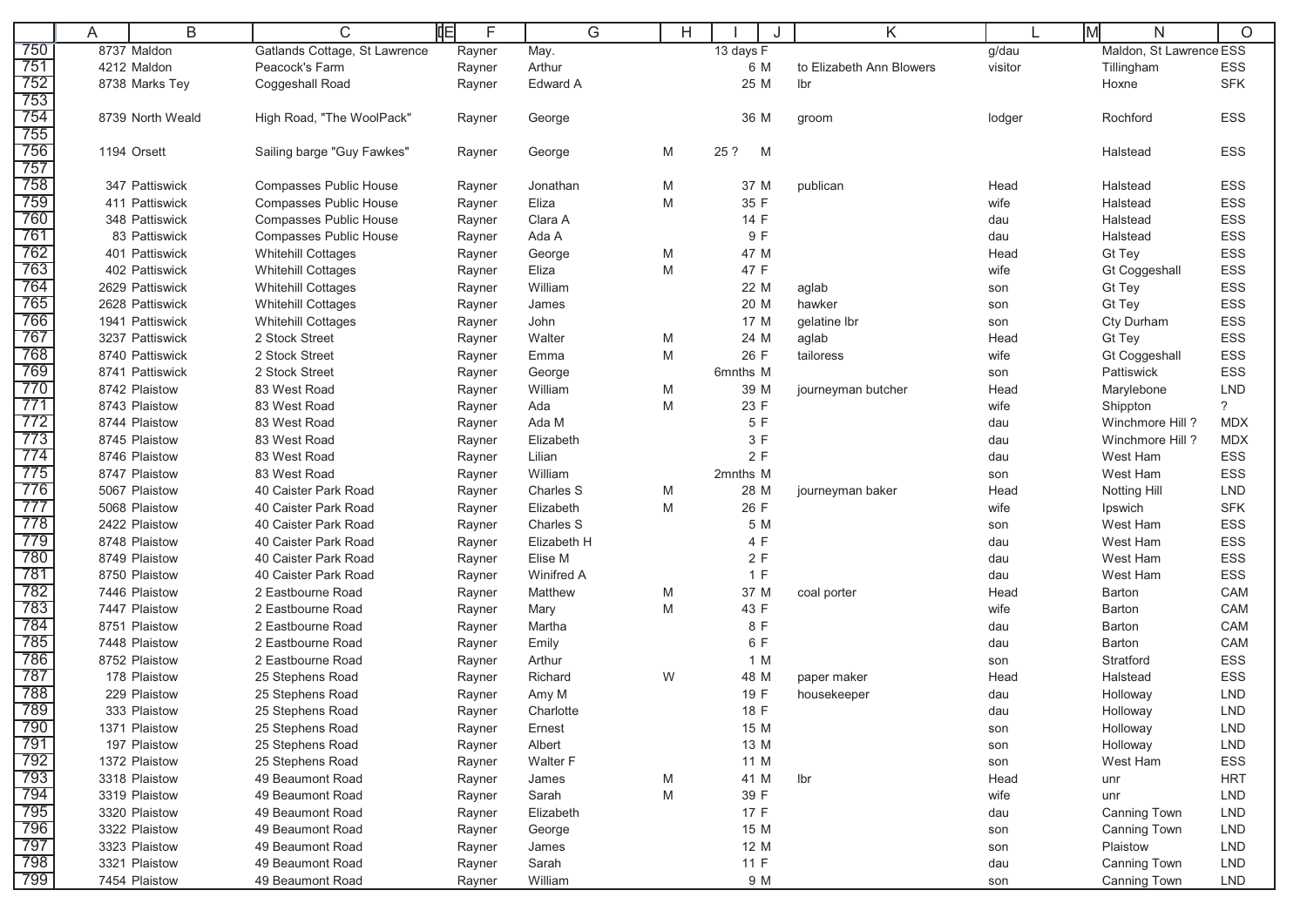|                  | A | B                            | C                                        | 咱<br>F            | G                      | H          |              | K                         |                | M<br>N                      | $\circ$    |
|------------------|---|------------------------------|------------------------------------------|-------------------|------------------------|------------|--------------|---------------------------|----------------|-----------------------------|------------|
| 800              |   | 7455 Plaistow                | 49 Beaumont Road                         | Rayner            | Fred?                  |            | 2 M          |                           | son            | Plaistow                    | <b>LND</b> |
| 801              |   | 7456 Plaistow                | 49 Beaumont Road                         | Rayner            | unnamed                |            | 5 wks M      |                           | son            | Plaistow                    | <b>LND</b> |
| 802              |   | 8753 Prittlewell             | 5 Cotswold Ten Tyler                     | Rayner            | Rose                   | M          | 56 F         | cook                      |                | Chelmsford                  | ESS        |
| 803              |   | 8755 Prittlewell             | 5 Exelcior (unr) Hill                    | Rayner            | Edward B               | M          | 26 M         | letter carrier            | Head           | Norwich                     | <b>NFK</b> |
| 804              |   | 8756 Prittlewell             | 5 Exelcior (unr) Hill                    | Rayner            | Alice L                | M          | 29 F         |                           | wife           | Sandhurst                   | <b>DOR</b> |
| 805              |   | 8757 Prittlewell             | 5 Exelcior (unr) Hill                    | Rayner            | Charles E              |            | 6 M          |                           | son            | Southend                    | ESS        |
| 806              |   | 8758 Prittlewell             | 5 Exelcior (unr) Hill                    | Rayner            | Reginald               |            | 5 M          |                           | son            | Southend                    | ESS        |
| 807              |   | 8759 Prittlewell             | Alexandra Str (Alexandra Hotel)          | Rayner            | Louisa F               |            | 17 F         | servant                   |                | Lt Baddow                   | ESS        |
| 808              |   | 337 Prittlewell              | 10 Broom Cottages                        | Rayner            | James                  | $\ddot{?}$ | 50 M         |                           | Head           | Shopland?                   | ESS        |
| 809              |   | 8760 Prittlewell             | 10 Broom Cottages                        | Rayner            | Edward                 |            | 10 M         |                           | son            | <b>Buttlers?</b>            | ESS        |
| 810              |   | 7720 Prittlewell             | 10 Broom Cottages                        | Rayner            | Charles                | M          | 23 M         |                           | Head           | Eastwood                    | ESS        |
| 811              |   | 8761 Prittlewell             | 10 Broom Cottages                        | Rayner            | Emma                   | M          | 22 F         |                           | wife           | Mowston?                    | <b>NFK</b> |
| 812              |   | 8762 Prittlewell             | <b>West Street</b>                       | Rayner            | Rose                   |            | 12 F         | at home of Hannah Collins | neice          | Prittlewell                 | <b>ESS</b> |
| 813              |   |                              |                                          |                   |                        |            |              |                           |                |                             |            |
| 814              |   | 322 Ramsey                   | South House                              | Rayner            | James                  | M          | 70 M         | farmer                    | Head           | Ramsey                      | ESS        |
| 815              |   | 335 Ramsey                   | South House                              | Rayner            | Charlotte              | M          | 64 F         |                           | wife           | Ramsey                      | ESS        |
| $\overline{816}$ |   | 3247 Ramsey                  | South House                              | Rayner            | Frederick              |            | 32 M         |                           | son            | Ramsey                      | ESS        |
| 817              |   | 323 Ramsey                   | South House                              | Rayner            | Charles J              |            | 31 M         |                           | son            | Ramsey                      | ESS        |
| 818              |   | 8763 Romford                 | <b>High Street</b>                       | Rayner            | John                   | M          | 59 M         | auctioneer & land agent   | Head           | Melksham                    | <b>WLT</b> |
| 819              |   | 8764 Romford                 | <b>High Street</b>                       | Rayner            | Henrietta              | M          | 62 F         |                           | wife           | Stxxbury ?                  | SOM        |
| 820<br>821       |   | 8765 Romford                 | <b>High Street</b>                       | Rayner            | Louisa                 |            | 33 F         |                           | dau            | Kilmington ?                | SOM        |
| 822              |   | 8766 Romford<br>8767 Romford | <b>High Street</b>                       | Rayner            | Laura E<br>John R J    |            | 31 F         |                           | dau            | Kilmington ?                | SOM        |
| 823              |   | 8768 Romford                 | <b>High Street</b><br><b>High Street</b> | Rayner            | Frederick A            |            | 24 M<br>28 M | accountant CC             | son            | <b>Barking</b><br>Brentwood | ESS<br>ESS |
| 824              |   | 8769 Romford                 | Western ? Road                           | Rayner<br>Rayner? | Clara M                |            | 19 F         | dressmaker                | son<br>boarder | North Weald                 | <b>ESS</b> |
| 825              |   |                              |                                          |                   |                        |            |              |                           |                |                             |            |
| 826              |   | 8770 Saffron Walden          | School/Institution                       | Rayner            | <b>William Spenser</b> |            | 11 M         |                           | pupil          | Ipswich                     | <b>SFK</b> |
| 827              |   | 8772 South Fambridge         | nr Smithy Cottage                        | Ward              | Charlotte              | M          | 43 F         |                           | wife           | South Fambridge             | ESS        |
| 828              |   | 8771 South Fambridge         | nr Smithy Cottage                        | Rayner            | William                |            | 18 M         | aglab                     | son            | South Fambridge             | ESS        |
| 829              |   | 8773 South Fambridge         | nr Smithy Cottage                        | Rayner            | George                 |            | 17 M         | aglab                     | son            | South Fambridge             | ESS        |
| 830              |   | 6263 South Fambridge         | Cottage by Church                        | Rayner            | William                | M          | 86 M         | retired lbr               | Head           | Rochford                    | ESS        |
| 831              |   | 6264 South Fambridge         | Cottage by Church                        | Rayner            | Elizabeth              | M          | 87 F         |                           | wife           | Ashingdon                   | ESS        |
| 832              |   |                              |                                          |                   |                        |            |              |                           |                |                             |            |
| 833              |   | 2979 South Weald             | xxxx Villa                               | Rayner            | Reuben W               | M          | 61 M         | living on private means   | Head           | Sandon                      | ESS        |
| 834              |   | 2980 South Weald             | xxxx Villa                               | Rayner            | Elizabeth              | M          | 49 F         |                           | wife           | Jersey                      | CI         |
| 835              |   | 1158 South Weald             | xxxx Villa                               | Warner            | Selena                 | M          | 28 F         | dresssmaker               | dau            | Australia                   | <b>AUS</b> |
| 836              |   | 8774 South Weald             | xxxx Villa                               | Warner            | Ernest W               | M          | 30 M         | carriage builder          | s-in-law       | unr                         | <b>ESS</b> |
| 837              |   | 2739 South Weald             | xxxx Villa                               | Rayner            | Gertrude E             |            | 19 F         | dressmaker                | dau            | Galleywood                  | ESS        |
| 838              |   | 2983 South Weald             | xxxx Villa                               | Rayner            | Herbert W              |            | 17 M         | clerk                     | son            | Galleywood                  | ESS        |
| 839              |   | 8775 Stebbing                | <b>Tile House Farm</b>                   | Rayner            | Hannah                 | M          | 71 F         | mother-in-law             | mother-in-law  | <b>Gt Waltham</b>           | ESS        |
| 840              |   | 6784 Stebbing                | Tile House Farm                          | Galley            | Sarah                  | M          | 45 F         |                           | dau            | Felstead                    | ESS        |
| 841              |   | 8779 Stratford               | 38 Paul Street                           | Rayner            | William                | M          | 27 M         | distillerslbr             | Head           | Stansfield                  | <b>SFK</b> |
| 842              |   | 8780 Stratford               | 38 Paul Street                           | Rayner            | Marie                  | M          | 30 F         |                           | wife           | Stansfield                  | <b>SFK</b> |
| 843              |   | 8781 Stratford               | 38 Paul Street                           | Rayner            | William G              |            | 7 M          |                           | son            | Stratford                   | ESS        |
| 844              |   | 8782 Stratford               | 38 Paul Street                           | Rayner            | Clara L                |            | 5 F          |                           | dau            | Stratford                   | ESS        |
| 845              |   | 8783 Stratford               | 38 Paul Street                           | Rayner            | Richard                |            | 4 M          |                           | son            | Stratford                   | ESS        |
| 846              |   | 8784 Stratford               | 38 Paul Street                           | Rayner            | Alice M                |            | 2 F          |                           | dau            | Stratford                   | ESS        |
| 847              |   | 8785 Stratford               | 38 Paul Street                           | Rayner            | Emma                   |            | $11m$ F      |                           | dau            | Stratford                   | ESS        |
| 848              |   | 3315 Stratford               | 49 Hamfrith Road                         | Rayner            | Kate F                 |            | 19 F         | servant                   | domestic       | Stratford                   | ESS        |
| 849              |   | 298 Stratford                | 66 Lett Road                             | Rayner            | George T               | M          | 36 M         | gas stoker                | Head           | Coggeshall                  | ESS        |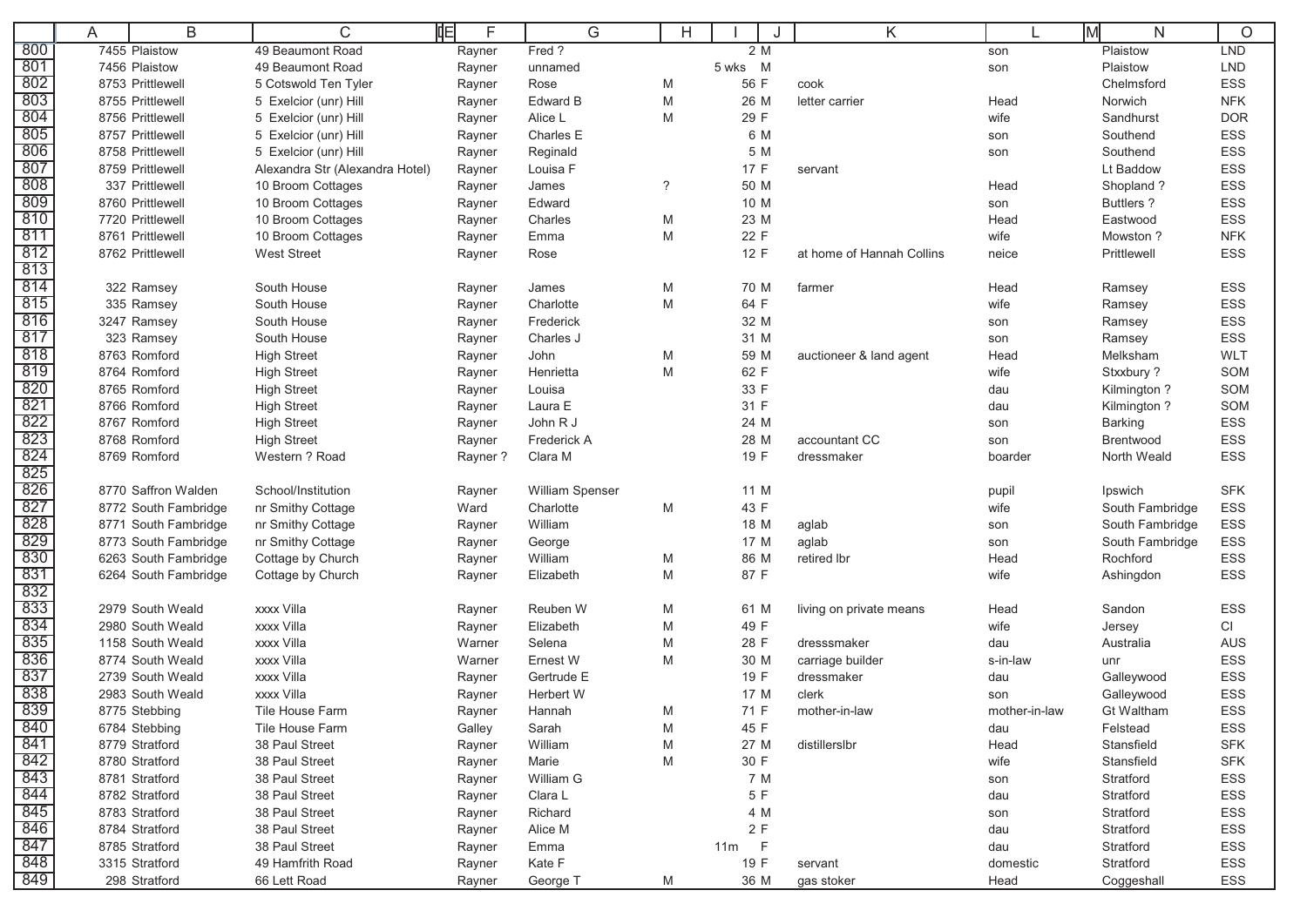|            | A | B                                   | C                                      | 咱<br>F                 | G                    | H      |              | K                           |                      | M<br>N                          | $\circ$                  |
|------------|---|-------------------------------------|----------------------------------------|------------------------|----------------------|--------|--------------|-----------------------------|----------------------|---------------------------------|--------------------------|
| 850        |   | 3345 Stratford                      | 66 Lett Road                           | Rayner                 | Emma                 | M      | 45 F         |                             | wife                 | Coggeshall                      | <b>ESS</b>               |
| 851        |   | 299 Stratford                       | 66 Lett Road                           | Rayner                 | <b>Blanche L</b>     |        | 18 F         | tin box maker               | dau                  | Witham                          | ESS                      |
| 852        |   | 3346 Stratford                      | 66 Lett Road                           | Rayner                 | Rose E               |        | 15 F         | tin box maker               | dau                  | Coggeshall                      | ESS                      |
| 853        |   | 3347 Stratford                      | 66 Lett Road                           | Rayner                 | Olive A              |        | 14 F         | tin box maker               | dau                  | Coggeshall                      | ESS                      |
| 854        |   | 3348 Stratford                      | 66 Lett Road                           | Rayner                 | Susan                |        | 12 F         |                             | dau                  | Coggeshall                      | ESS                      |
| 855        |   | 7398 Stratford                      | 66 Lett Road                           | Rayner                 | Caroline             |        | 10 F         |                             | dau                  | Witham                          | ESS                      |
| 856        |   | 8786 Stratford                      | 15 Western Street                      | Rayner                 | Alfred               |        | 27 M         | ship yard lbr               | boarder              | Trumperton                      | CAM                      |
| 857        |   | 8787 Stratford                      | 16 Salway Road                         | Rayner                 | Ellen                |        | 13 F         | unr                         | $\overline{?}$       | unk                             | CAM                      |
| 858        |   | 8788 Stratford                      | 19 Union Street                        | Rayner                 | Theresa              | M      | 41 F         | jute bale cutter            |                      | Dublin                          | <b>IRE</b>               |
| 859        |   | 827 Stratford                       | 44 Membry Street                       | Rayner                 | Emma                 | M      | 55 F         | living on own means?        |                      | Gosfield                        | ESS                      |
| 860        |   | 1115 Stratford                      | 44 Membry Street                       | Rayner                 | Maude E              |        | 25 F         | home maid                   |                      | Halstead                        | ESS                      |
| 861        |   | 138 Stratford                       | 44 Membry Street                       | Rayner                 | Ada Emma             |        | 23 ?         | dressmaker                  |                      | Halstead                        | <b>ESS</b>               |
| 862        |   | 148 Stratford                       | 44 Membry Street                       | Rayner                 | Alfred               |        | 17 M         | clerk                       |                      | Stratford                       | ESS                      |
| 863        |   | 8789 Stratford                      | 103 Keys Road                          | Rayner                 | Frank                |        | 29 M         | engineers fitter            |                      | Rosemount?                      | ESS?                     |
| 864        |   |                                     |                                        |                        |                      |        |              |                             |                      |                                 |                          |
| 865        |   | 8790 Tillingham                     | Vicarage Lane                          | Hawkes                 | Frank R Rayner       |        | 1mnth M      | son of Jessie Louisa Hawkes | son                  | Tillingham                      | ESS                      |
| 866        |   |                                     |                                        |                        |                      |        |              |                             |                      |                                 |                          |
| 867        |   | 3241 Vange                          | 2 Southend Villas                      | Rayner                 | Edward               | M      | 50 M         | lbr                         | Head                 | Chelmsford                      | ESS                      |
| 868        |   | 3242 Vange                          | 2 Southend Villas                      | Rayner                 | Fannie               | M      | 48 F         |                             | wife                 | Itchener                        | <b>SSX</b>               |
| 869        |   | 3243 Vange                          | 2 Southend Villas                      | Rayner                 | <b>Edward W</b>      |        | 10 M         |                             | son                  | unr                             | unr                      |
| 870        |   | 3244 Vange                          | 2 Southend Villas                      | Rayner                 | Maud M               |        | 9 F          |                             | dau                  | unr                             | unr                      |
| 871        |   |                                     |                                        |                        |                      |        |              |                             |                      |                                 |                          |
| 872        |   | 164 Wakes Colne                     |                                        | Rayner                 | Henry                | M      | 71 M         | strict baptist minister     | Head                 | Halstead                        | ESS                      |
| 873        |   | 165 Wakes Colne                     |                                        | Rayner                 | Annie                | M      | 74 M         |                             | wife                 | Lt Maplestead                   | ESS                      |
| 874        |   | 8791 Walton on Naze                 | 1 Sea View Cottages                    | Rayner                 | Frederick            |        | 27 M         | bricklayer                  | visitor              | <b>Bocking</b>                  | ESS                      |
| 875        |   | 8792 Walthamstow                    | unr                                    | Rayner                 | Matilda              | W      | 61 F         | living on own means         |                      | Downham                         | $\overline{?}$           |
| 876        |   | 8793 Walthamstow                    | 17 Cedars Avenue                       | Rayner                 | George N             | M      | 51 M         | builder?                    | Head                 | Newington                       | SRY                      |
| 877        |   | 8795 Walthamstow                    | 17 Cedars Avenue                       | Rayner                 | Jessie               |        | 20 M         | drapers assistant           | son                  | Camberwell                      | <b>SRY</b>               |
| 878        |   | 8796 Walthamstow                    | 17 Cedars Avenue                       | Rayner                 | Harry                |        | 17 M         | carpenter                   | son                  | Old Kent Road                   | <b>SRY</b>               |
| 879        |   | 8797 Walthamstow                    | 17 Cedars Avenue                       | Rayner                 | unr                  |        | 15 M         | clerk to Land Agent         | son                  | Bermondsey                      | <b>SRY</b>               |
| 880<br>881 |   | 8798 Walthamstow<br>353 Walthamstow | 17 Cedars Avenue                       | Rayner                 | Leonard              |        | 15 M         | clerk to druggist           | son                  | Bermondsey                      | <b>SRY</b>               |
| 882        |   | 8799 Walthamstow                    | 17 Cedars Avenue<br>17 Cedars Avenue   | Rayner                 | Clifford<br>Gertrude |        | 12 M<br>15 F |                             | son                  | Bermondsey                      | SRY<br><b>SRY</b>        |
| 883        |   | 8800 Walthamstow                    | 17 Cedars Avenue                       | Rayner                 |                      |        |              |                             | dau                  | Bermondsey                      |                          |
| 884        |   | 8802 Walthamstow                    | 17 Cedars Avenue                       | Rayner                 | Constance            |        | 2F<br>78 F   |                             | dau                  | Bermondsey                      | <b>SRY</b><br><b>MDX</b> |
| 885        |   | 8794 Walthamstow                    |                                        | Rayner                 | Lydia<br>Sarah       | W      | 47 F         |                             | mother               | Westminster                     |                          |
| 886        |   | 8803 Walthamstow                    | 17 Cedars Avenue<br>3 Springfield Road | Rayner                 | William              | M<br>W | 48 M         |                             | wife<br>Head         | Croydon                         | <b>SRY</b><br><b>ESS</b> |
| 887        |   | 8804 Walthamstow                    | 3 Springfield Road                     | Rayner                 | Harry                |        | 9 M          | railway bus driver          |                      | Chignal<br><b>Bethnal Green</b> | <b>LND</b>               |
| 888        |   | 8805 Walthamstow                    | 3 Springfield Road                     | Rayner                 | Frank                |        | 9 M          |                             | son                  | <b>Bethnal Green</b>            | <b>LND</b>               |
| 889        |   | Walthamstow                         | 3 Springfield Road                     | Rayner<br><b>Brown</b> |                      | W      | 74 F         |                             | son<br>mother-in-law | Chelmsford                      | ESS                      |
| 890        |   | 3554 Walthamstow                    | 50 Grosvenor Park Rd                   | Rayner                 | Molly<br>Ada M       |        | 17 F         | servant                     |                      | <b>Bethnal Green</b>            | <b>LND</b>               |
| 891        |   | 8807 Walthamstow                    | <b>Ter Gres Nonaux</b>                 | Ranner                 | John                 | W      | 72 M         | retired aglab               | servant<br>Head      | Newmarket                       | CAM                      |
| 892        |   | 8052 Walthamstow                    | 25 St Mary's Road                      | Rayner                 | Mary Ann             |        | 50 F         | living on own mens          | lodger               | Vauxhaul                        | SRY                      |
| 893        |   | 8809 Walthamstow                    | 25 St Mary's Road                      | Rayner                 | Henry                | M      | 47 M         | carpenter                   | Head                 | Camberwell                      | <b>SRY</b>               |
| 894        |   | 8810 Walthamstow                    | 25 St Mary's Road                      | Rayner                 | Jane E               | M      | 42 F         |                             | wife                 | Bermondsey                      | <b>SRY</b>               |
| 895        |   | 8811 Walthamstow                    | 25 St Mary's Road                      | Rayner                 | William T A          |        | 12 M         |                             | son                  | Camberwell                      | SRY                      |
| 896        |   | 8812 Walthamstow                    | 25 St Mary's Road                      | Rayner                 | Frederick I          |        | 10 M         |                             | son                  | Camberwell                      | SRY                      |
| 897        |   | 8813 Walthamstow                    | 25 St Mary's Road                      | Rayner                 | Caroline E           |        | 9 F          |                             | dau                  | Camberwell                      | SRY                      |
| 898        |   | 8814 Walthamstow                    | 25 St Mary's Road                      | Rayner                 | Herbert H            |        | 8 M          |                             | son                  | Camberwell                      | SRY                      |
| 899        |   | 8815 Walthamstow                    | 25 St Mary's Road                      | Rayner                 | Samuel G             |        | 1 M          |                             | son                  | Camberwell                      | SRY                      |
|            |   |                                     |                                        |                        |                      |        |              |                             |                      |                                 |                          |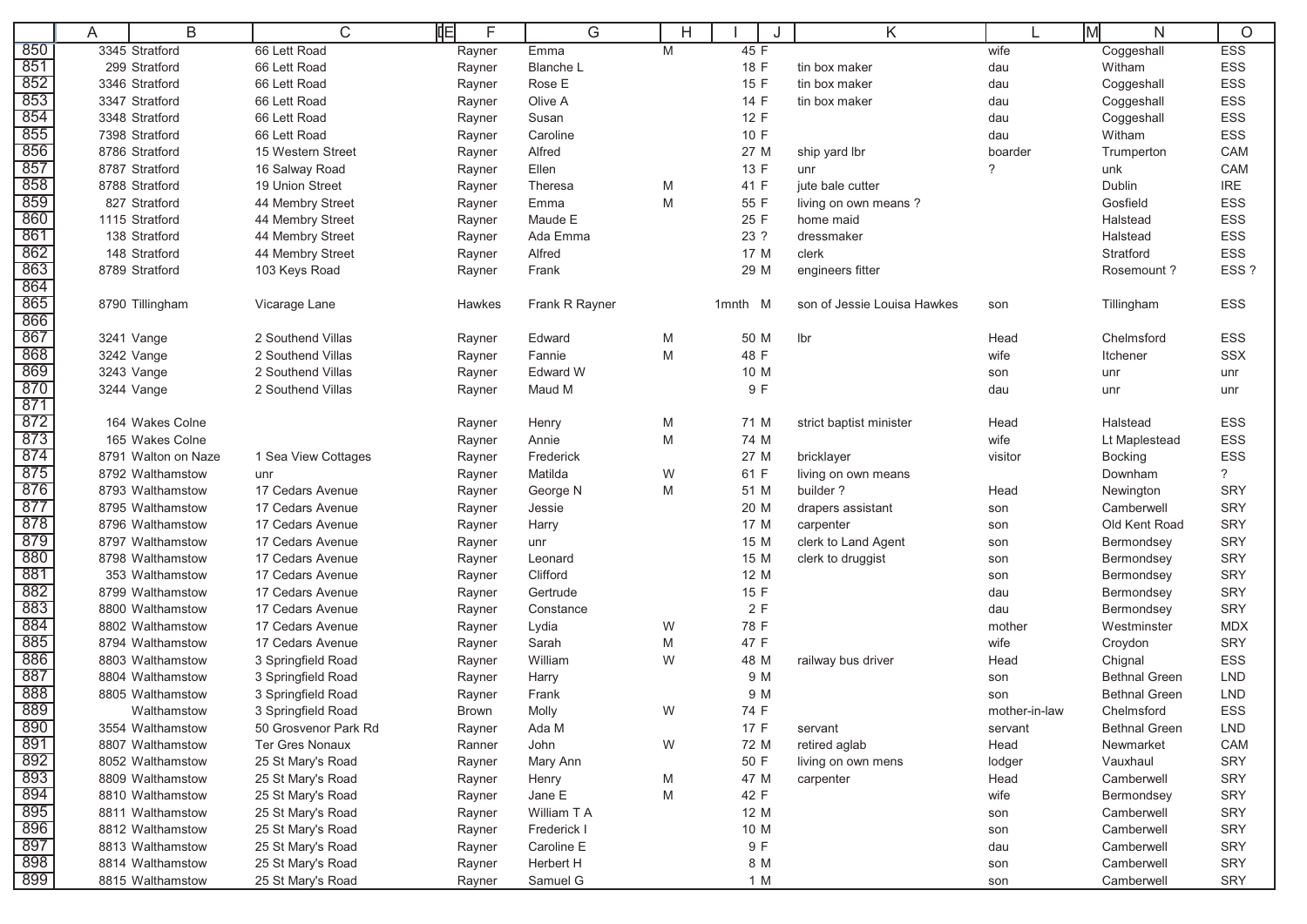|                   | A | B                      | C                             | 咱<br>F | G                  | Η |           | K                           |         | Iм<br>N                | $\circ$    |
|-------------------|---|------------------------|-------------------------------|--------|--------------------|---|-----------|-----------------------------|---------|------------------------|------------|
| 900               |   | 8816 Walthamstow       | 19 Billett Road               | Rainer | James <sub>F</sub> | M | 39 M      | brickfield manager          | Head    | Lower Halstow          | <b>KEN</b> |
| 901               |   | 8817 Walthamstow       | 19 Billett Road               | Rayner | Susan              | M | 39 F      |                             | wife    | Maldon                 | <b>SRY</b> |
| 902               |   | 8818 Walthamstow       | 19 Billett Road               | Rayner | Leonard            |   | 19 M      | grocer                      | son     | Sittingbourne          | <b>KEN</b> |
| 903               |   | 8819 Walthamstow       | 19 Billett Road               | Rayner | Florence           |   | 17 F      |                             | dau     | Sittingbourne          | <b>KEN</b> |
| 904               |   | 8820 Walthamstow       | 19 Billett Road               | Rayner | Luther             |   | 15 M      |                             | son     | Sittingbourne          | <b>KEN</b> |
| 905               |   | 8821 Walthamstow       | 19 Billett Road               | Rayner | Ada                |   | 13 F      |                             | dau     | Walthamstow            | ESS        |
| 906               |   | 8822 Walthamstow       | 18 Billett Road               | Rayner | Charley            |   | 6 M       |                             | son     | Walthamstow            | <b>ESS</b> |
| 907               |   | 8823 Walthamstow       | 18 Billett Road               | Rayner | Alfred             | M | 36 M      | brickmaker                  | Head    | Halston                | <b>KEN</b> |
| 908               |   | 8824 Walthamstow       | 18 Billett Road               | Rayner | Sarah              | M | 32 F      |                             | wife    | $\gamma$               | MDX        |
| 909               |   | 8825 Walthamstow       | 18 Billett Road               | Rayner | Clayton            |   | 7 M       |                             | son     | <b>Buckhurst Hill</b>  | ESS        |
| 910               |   | 8826 Walthamstow       | 18 Billett Road               | Rayner | Albert             |   | 1 M       |                             | son     | Walthamstow            | ESS        |
| 911               |   | 8827 Walthamstow       | 8 Westbury Road               | Rainer | William T          | M | 43 M      |                             | Head    | Ipswich                | <b>SFK</b> |
| 912               |   | 8828 Walthamstow       | 8 Westbury Road               | Rayner | Alice A            | M | 43 F      |                             | wife    | Somerstown             | <b>MDX</b> |
| 913               |   | 8829 Walthamstow       | 8 Westbury Road               | Rayner | John P             |   | 7 M       |                             | son     | Walthamstow            | <b>ESS</b> |
| 914               |   | 8830 Walthamstow       | 21 Chase Road                 | Rayner | Florence           |   | 11 F      |                             | boarder | Unk                    | <b>UNK</b> |
| 915               |   | 2636 Wanstead          | 22 Downsell Road              | Rayner | Walter             | M | 27 M      | fireman on rail engine      | Head    | Maldon                 | <b>ESS</b> |
| 916               |   | 2649 Wanstead          | 22 Downsell Road              | Rayner | Jane E             | M | 24 F      |                             | Wife    | St Georges E           | <b>LND</b> |
| 917               |   | 8831 Wanstead          | 22 Downsell Road              | Rayner | Walter J           |   | 16mnth: M |                             | son     | Enfield                | <b>MDX</b> |
| 918               |   | 2691 Wanstead          | 22 Downsell Road              | Rayner | Kate               |   | 15 F      |                             | sister  | Maldon                 | ESS        |
| 919               |   | 1385 Wanstead          | 14 Worsley Road               | Rayner | John               | M | 38 M      | boot warehouseman           | Head    | Cambridge              | CAM        |
| 920               |   | 284 Wanstead           | 1 Isabella Terrace, Cary Road | Rayner | Charles            | W | 46 M      | carpenter                   | Head    | <b>Braintree</b>       | ESS        |
| 921               |   | 3303 Wanstead          | 1 Isabella Terrace, Cary Road | Rayner | Albert             |   | 23 M      | carpenter                   | son     | <b>Buckhurst Hills</b> | ESS        |
| 922               |   | 192 Wanstead           | 1 Isabella Terrace, Cary Road | Rayner | Matilda            |   | 25 F      | dressmaker                  | dau     | <b>Buckhurst Hills</b> | ESS        |
| 923               |   | 285 Wanstead           | 1 Isabella Terrace, Cary Road | Rayner | Beatrice           |   | 14 F      |                             | dau     | Wood Haver?            | <b>ESS</b> |
| 924               |   | 8050 Wanstead / Leyton | 1 Hope Cottages               | Rayner | Henry              | M | 43 M      | plasterer                   | Head    | Tottenham              | <b>MDX</b> |
| 925               |   | 8249 Wanstead / Leyton | 1 Hope Cottages               | Rayner | Jane               | M | 38 F      |                             | wife    | <b>Upper Norwood</b>   | <b>SRY</b> |
| 926               |   | 7750 Wanstead / Leyton | 1 Hope Cottages               | Rayner | Harry              |   | 14 M      | plasterers apprentice       | son     | <b>Upper Norwood</b>   | <b>SRY</b> |
| 927               |   | 8246 Wanstead / Leyton | 1 Hope Cottages               | Rayner | William            |   | 12 M      |                             | son     | <b>Thornton Heath</b>  | <b>SRY</b> |
| 928               |   | 8251 Wanstead / Leyton | 1 Hope Cottages               | Rayner | Wallace            |   | 10 M      |                             | son     | <b>Thornton Heath</b>  | <b>SRY</b> |
| 929               |   | 8252 Wanstead / Leyton | 1 Hope Cottages               | Rayner | Mary               |   | 9 F       |                             | dau     | <b>Thornton Heath</b>  | <b>SRY</b> |
| 930               |   | 8253 Wanstead / Leyton | 1 Hope Cottages               | Rayner | Janet              |   | 7 F       |                             | dau     | Wanstead               | ESS        |
| 931               |   | 8254 Wanstead / Leyton | 1 Hope Cottages               | Rayner | Frank              |   | 5 M       |                             | son     | Wanstead               | ESS        |
| 932               |   | 8255 Wanstead / Leyton | 1 Hope Cottages               | Rayner | Stephen            |   | 3 M       |                             | son     | Leytonstone            | ESS        |
| 933               |   | 8256 Wanstead / Leyton | 1 Hope Cottages               | Rayner | Charles            |   | 1 M       |                             | son     | Leytonstone            | ESS        |
| 934               |   | 198 Wanstead / Leyton  | 4 Marlborough Road            | Rayner | Augustus R         | M | 39 M      | carpenter                   | Head    | Hackney                | <b>LND</b> |
| 935               |   | 3286 Wanstead / Leyton | 4 Marlborough Road            | Rayner | Elizabeth L        | M | 35 F      |                             | wife    | Gravesend              | <b>KEN</b> |
| 936               |   | 3287 Wanstead / Leyton | 4 Marlborough Road            | Rayner | Lilian R           |   | 14 F      |                             | dau     | Gravesend              | <b>KEN</b> |
| 937               |   | 281 Wanstead / Leyton  | 4 Marlborough Road            | Rayner | Augustus           |   | 13 M      |                             | son     | Leyton stone           | ESS        |
| 938               |   | 199 Wanstead / Leyton  | 4 Marlborough Road            | Rayner | Albert R           |   | 11 M      |                             | son     | Leyton                 | ESS        |
| 939               |   | 8832 Wanstead / Leyton | 4 Marlborough Road            | Rayner | Rosetta R          |   | 9 F       |                             | dau     | Leyton                 | <b>ESS</b> |
| 940               |   | 8833 Wanstead / Leyton | 4 Marlborough Road            | Rayner | Victor E           |   | 7 M       |                             | son     | Leyton                 | ESS        |
| 941               |   | 8834 Wanstead / Leyton | 4 Marlborough Road            | Rayner | May.               |   | 5 F       |                             | dau     | Leyton                 | ESS        |
| 942               |   | 8835 Wanstead / Leyton | 4 Marlborough Road            | Rayner | Daisy G            |   | 3 F       |                             | dau     | Leyton                 | ESS        |
| $\frac{943}{944}$ |   | 8836 Wanstead / Leyton | 4 Marlborough Road            | Rayner | William L          |   | 2mnths M  |                             | son     | Leyton                 | ESS        |
|                   |   | 8837 Wanstead / Leyton | 4 Blenheim Road               | Rayner | William            | M | 53 M      |                             | Head    | Shoreditch             | <b>LND</b> |
| 945               |   | 8838 Wanstead / Leyton | 4 Blenheim Road               | Rayner | Sophia             | M | 52 F      |                             | wife    | Cambridge              | CAM        |
| 946               |   | 1306 Wanstead / Leyton | 69 Ramsey Road                | Rayner | Edward             | M | 31 M      | cart carman to coal company | Head    | Halstead               | ESS        |
| 947               |   | 1531 Wanstead / Leyton | 69 Ramsey Road                | Rayner | Margaret           | M | 32 F      |                             | wife    | <b>St Martins</b>      | <b>LND</b> |
| 948               |   | 1532 Wanstead / Leyton | 69 Ramsey Road                | Rayner | Margaret           |   | 10 F      |                             | dau     | Bermondsey             | <b>LND</b> |
| 949               |   | 8839 Wanstead / Leyton | 69 Ramsey Road                | Rayner | Edward             |   | 9 M       |                             | son     | Newington              | LND        |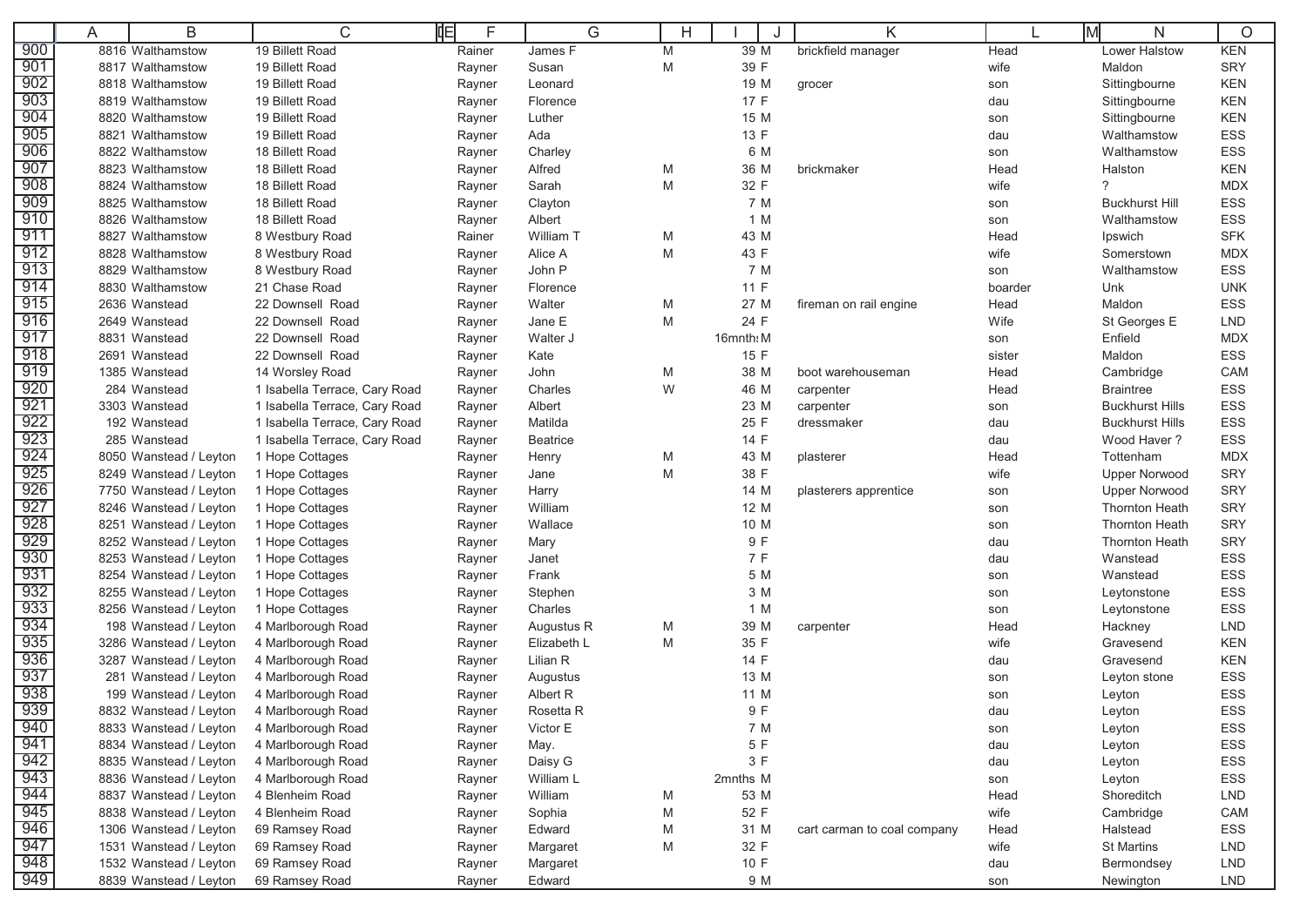|            | Α | B                      | C                               | 咱<br>F | G                    |   |             | J | Κ                          |          | lМ<br>N               | $\circ$    |
|------------|---|------------------------|---------------------------------|--------|----------------------|---|-------------|---|----------------------------|----------|-----------------------|------------|
| 950        |   | 209 Wanstead / Leyton  | 209 Odessa Road                 | Rayner | Alfred               | M | 40 M        |   |                            | Head     | Chelmsford            | <b>ESS</b> |
| 951        |   | 8168 Wanstead / Leyton | 209 Odessa Road                 | Rayner | Susan                | M | 30 F        |   |                            | wife     | Maldon                | ESS        |
| 952        |   | 8169 Wanstead / Leyton | 209 Odessa Road                 | Rayner | Gertrude S           |   | 6 F         |   |                            | dau      | Chelmsford            | <b>ESS</b> |
| 953        |   | 8170 Wanstead / Leyton | 209 Odessa Road                 | Rayner | Mand C               |   | 6 F         |   |                            | dau      | Chelmsford            | ESS        |
| 954        |   | 8171 Wanstead / Leyton | 209 Odessa Road                 | Rayner | William A E          |   | 4 M         |   |                            | son      | Chelmsford            | ESS        |
| 955        |   | 8840 Wanstead / Leyton | 6 St Thomas Trce, Vansittart Rd | Rayner | William              | M | 61 M        |   |                            | Head     | Norwich               | <b>NFK</b> |
| 956        |   | 8841 Wanstead / Leyton | 6 St Thomas Trce. Vansittart Rd | Rayner | Henrietta            | M | 63 F        |   |                            | wife     | Shoreditch            | <b>LND</b> |
| 957        |   | 8842 Wanstead / Leyton | 10 Phoebe Trce, Pevensey Road   | Rayner | Jonathan             | M | 37 M        |   | gen Ibr                    | Head     | Wanstead              | ESS        |
| 958        |   | 3509 Wanstead / Leyton | 10 Phoebe Trce, Pevensey Road   | Rayner | Caroline             | M | 36 F        |   |                            | wife     | Fivehead?             | <b>SMS</b> |
| 959        |   | 8843 Wanstead / Leyton | 10 Phoebe Trce, Pevensey Road   | Rayner | Sarah                |   | 8 F         |   |                            | dau      | <b>Forest Gate</b>    | <b>ESS</b> |
| 960        |   | 8844 Wanstead / Leyton | 10 Phoebe Trce, Pevensey Road   | Rayner | May E                |   | 6 F         |   |                            | dau      | <b>Forest Gate</b>    | ESS        |
| 961        |   | 8845 Wanstead / Leyton | 10 Phoebe Trce, Pevensey Road   | Rayner | Florence             |   | 1 F         |   |                            | dau      | <b>Forest Gate</b>    | <b>ESS</b> |
| 962        |   | 8846 Wanstead / Leyton | 9 Pevensey Road                 | Rayner | Annie                | M | 49 F        |   | aervant                    | servant  | Maldon                | <b>ESS</b> |
| 963        |   | 3510 Wanstead / Leyton | Joy Villa, Huddlestone Rd       | Rayner | Ellen                |   | 10 F        |   | at home of Charles Watson  | niece    | <b>Thornton Heath</b> | <b>SRY</b> |
| 964        |   | 8847 Wanstead / Leyton | 4 Claremont Villas              | Rayner | Isaac                | M | 41 M        |   | surveyor                   | Head     | $\gamma$              | <b>MDX</b> |
| 965        |   | 8848 Wanstead / Leyton | 4 Claremont Villas              | Rayner | Leila                | M | 30 F        |   |                            | wife     | $\mathcal{P}$         | <b>NZ</b>  |
| 966        |   | 8849 Wanstead / Leyton | 4 Claremont Villas              | Rayner | Lilly                |   | 13 F        |   |                            | dau      | $\mathcal{P}$         | ESS        |
| 967        |   | 8850 Wanstead / Leyton | 4 Claremont Villas              | Rayner | Maud                 |   | 11 F        |   |                            | dau      | $\gamma$              | <b>MDX</b> |
| 968        |   | 8851 Wanstead / Leyton | 4 Claremont Villas              | Rayner | Minnie               |   | 6 F         |   |                            | dau      | $\gamma$              | ESS        |
| 969        |   | 3289 Wanstead / Leyton | Faversham Road?                 | Rayner | Susan                |   | 21 F        |   | servant                    | domestic | Plaistow              | <b>ESS</b> |
| 970        |   | 8852 Wanstead / Leyton | Leytonstone U.W.                | Rayner | Elizabeth            |   | 14 F        |   |                            | inmate   | unknown               | <b>UNK</b> |
| 97         |   | 7422 West Ham          | 3 Rashel Road                   | Rayner | George A             | M | 25 M        |   | sugar refiner              | Head     | Stepney               | <b>LND</b> |
| 972        |   | 7423 West Ham          | 3 Rashel Road                   | Rayner | Elizabeth            | M | 29 F        |   |                            | wife     | Poplar                | <b>LND</b> |
| 973        |   | 8853 West Hanningfield | <b>Back Road</b>                | Rayner | <b>Beatrice M</b>    |   | 11?<br>$-F$ |   | at Mrs Mary B Pinnock      | neice    | Downham               | ESS        |
| 974        |   | 1590 West Thurrock     | 2 Rose Cottages                 | Rayner | William              | M | 39 M        |   | engine driver (stationary) | Head     | Orsett                | ESS        |
| 975        |   | 1591 West Thurrock     | 2 Rose Cottages                 | Rayner | Christina            | M | 42 F        |   |                            | wife     | $\gamma$              | <b>SCT</b> |
| 976        |   | 3338 West Thurrock     | 15 William Street               | Rayner | George               | M | 37 M        |   | general lbr                | Head     | Orsett                | <b>ESS</b> |
| 977        |   | 3339 West Thurrock     | 15 William Street               | Rayner | Jane                 | M | 38 F        |   |                            | wife     | <b>West Thurrock</b>  | ESS        |
| 978        |   | 3341 West Thurrock     | 15 William Street               | Rayner | Elizabeth            |   | 14 F        |   |                            | dau      | <b>West Thurrock</b>  | ESS        |
| 979        |   | 183 West Thurrock      | 15 William Street               | Rayner | Ada                  |   | 12 F        |   |                            | dau      | <b>West Thurrock</b>  | ESS        |
| 980        |   | 7519 West Thurrock     | 15 William Street               | Rayner | Emily                |   | 8 F         |   |                            | dau      | <b>West Thurrock</b>  | ESS        |
| 981        |   | 8854 West Thurrock     | 15 William Street               | Rayner | Horace               |   | 6 M         |   |                            | son      | <b>West Thurrock</b>  | ESS        |
| 982        |   | 7521 West Thurrock     | 15 William Street               | Rayner | Rosie                |   | 3 F         |   |                            | dau      | <b>West Thurrock</b>  | ESS        |
| 983        |   | 7522 West Thurrock     | 15 William Street               | Rayner | William              |   | 7mnths M    |   |                            | son      | <b>West Thurrock</b>  | <b>ESS</b> |
| 984        |   | <b>White Notley</b>    | <b>Cutts Farm</b>               | Joslin | Joseph               | W | 81 M        |   | retired farmer             | Head     | <b>Braintree</b>      | <b>ESS</b> |
| 985        |   | 8855 White Notley      | <b>Cutts Farm</b>               | Rayner | Esther               | W | 53 F        |   | housekeeper                | dau      | Cressing              | ESS        |
| 986        |   | 8857 Wickford          | <b>Harefield Farm</b>           | Rayner | Frank                | M | 25 M        |   | lbr                        | Head     | Earls Colne           | ESS        |
| 987        |   | 8858 Wickford          | <b>Harefield Farm</b>           | Rayner | Ellen                | M | 18 F        |   |                            | wife     | Nth Benfleet          | <b>ESS</b> |
| 988        |   | 8859 Wickford          | Harefield Farm                  | Rayner | <b>William Frank</b> |   | 4 mnths M   |   |                            | son      | Dunton                | <b>ESS</b> |
| 989        |   | 8860 Witham            | ?? Hse                          | Rayner | William              | S | 33 M        |   | Ibr son of Bethia          | Head     | Gt Tey                | <b>ESS</b> |
| 990        |   | 8861 Witham            | ?? Hse                          | Rayner | Bethia               | W | 50 F        |   | laundress                  | wife     | Wickham               | ESS        |
| 991        |   | 295 Wivenhoe           | 3 High Street                   | Rayner | George M             | M | 71 M        |   | master mariner             | Head     | Wivenhoe              | ESS        |
| 992        |   | 296 Wivenhoe           | 3 High Street                   | Rayner | <b>Betsy</b>         | M | 65 F        |   |                            | wife     | East Donyland         | ESS        |
| 993        |   | 4510 Wivenhoe          | 3 High Street                   | Rayner | William              | M | 66 M        |   | master mariner             | Head     | Wivenhoe              | ESS        |
| 994        |   | 1231 Wivenhoe          | 3 High Street                   | Rayner | Elizabeth            | M | 58 F        |   |                            | wife     | Wivenhoe              | ESS        |
| 995        |   | 4511 Wivenhoe          | 3 High Street                   | Rayner | George               |   | 36 M        |   |                            | son      | Wivenhoe              | ESS        |
| 996        |   | 1237 Wivenhoe          | 3 High Street                   | Rayner | Martin               |   | 16 M        |   |                            | son      | Wivenhoe              | ESS        |
| 997        |   | 1236 Wivenhoe          | 3 High Street                   | Rayner | Joseph               |   | 14 M        |   |                            | son      | Wivenhoe              | ESS        |
| 998<br>999 |   | 1238 Wivenhoe          | 3 High Street                   | Rayner | Minnie               |   | 11 F        |   |                            | dau      | Wivenhoe              | ESS        |
|            |   | 8863 Woodford          | The Castle                      | Rayner | Elizabeth            |   | 45 F        |   | cook                       | servant  | Newington             | <b>LND</b> |